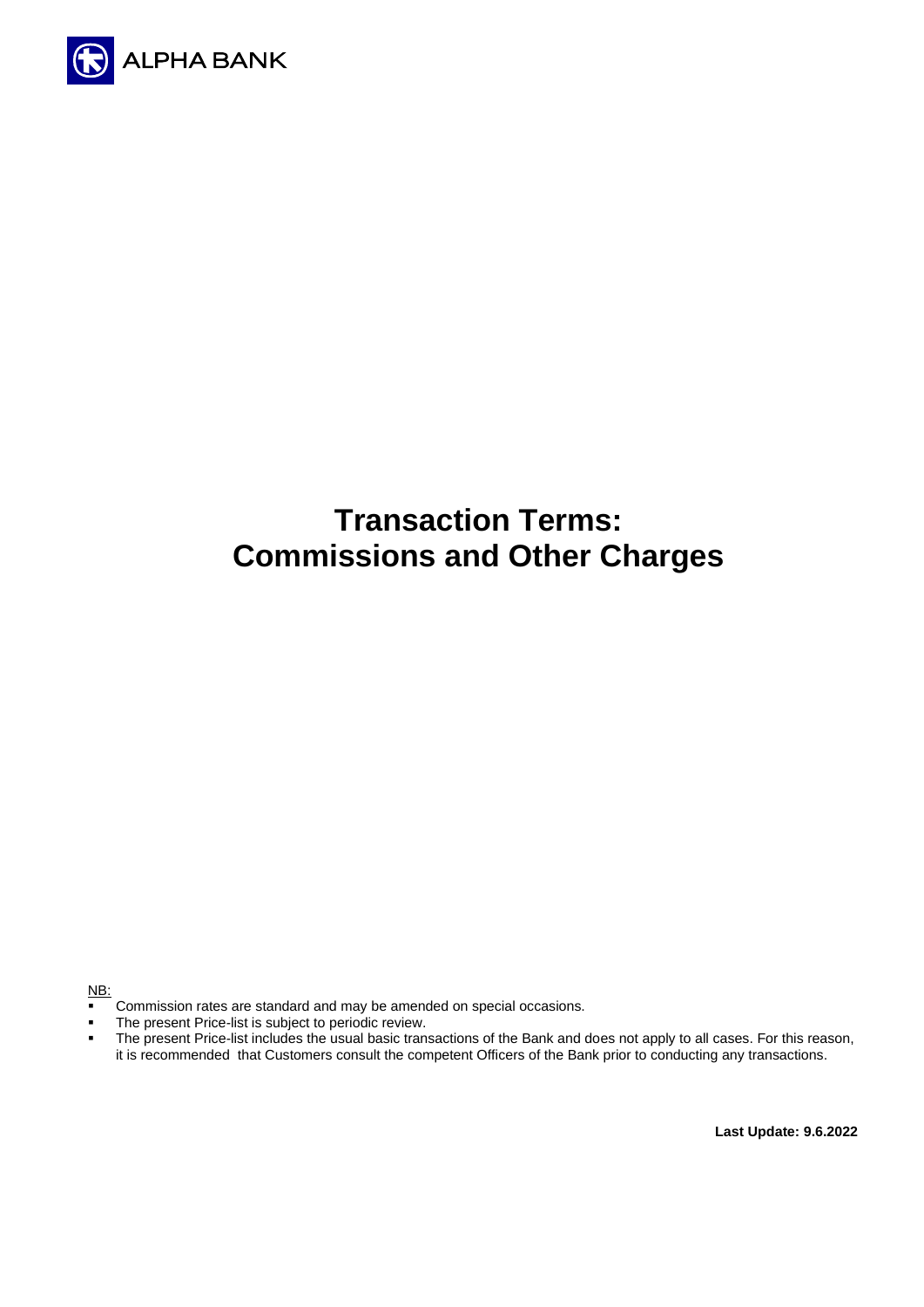

# **CONTENTS**

|           | <b>TYPES OF OPERATIONS</b>                                                                                                                                     | Page      |
|-----------|----------------------------------------------------------------------------------------------------------------------------------------------------------------|-----------|
| A.        |                                                                                                                                                                | $1 - 9$   |
| <b>B.</b> |                                                                                                                                                                | $10 - 12$ |
| C.        |                                                                                                                                                                | 13        |
| D.        |                                                                                                                                                                | 14        |
| F.        |                                                                                                                                                                | $15 - 16$ |
| F.        |                                                                                                                                                                | 17        |
| G.        |                                                                                                                                                                | $18 - 19$ |
| Η.        | <b>INVESTMENT SERVICES - FINANCIAL INSTRUMENTS -</b><br>SAFEKEEPING AND ADMINISTRATION OF FINANCIAL<br><b>INSTRUMENTS - CUSTODY SERVICES FOR INSTITUTIONAL</b> | $20 - 24$ |
| L.        |                                                                                                                                                                | $25 - 33$ |
| J.        |                                                                                                                                                                | $34 - 36$ |
| K.        |                                                                                                                                                                | $37 - 39$ |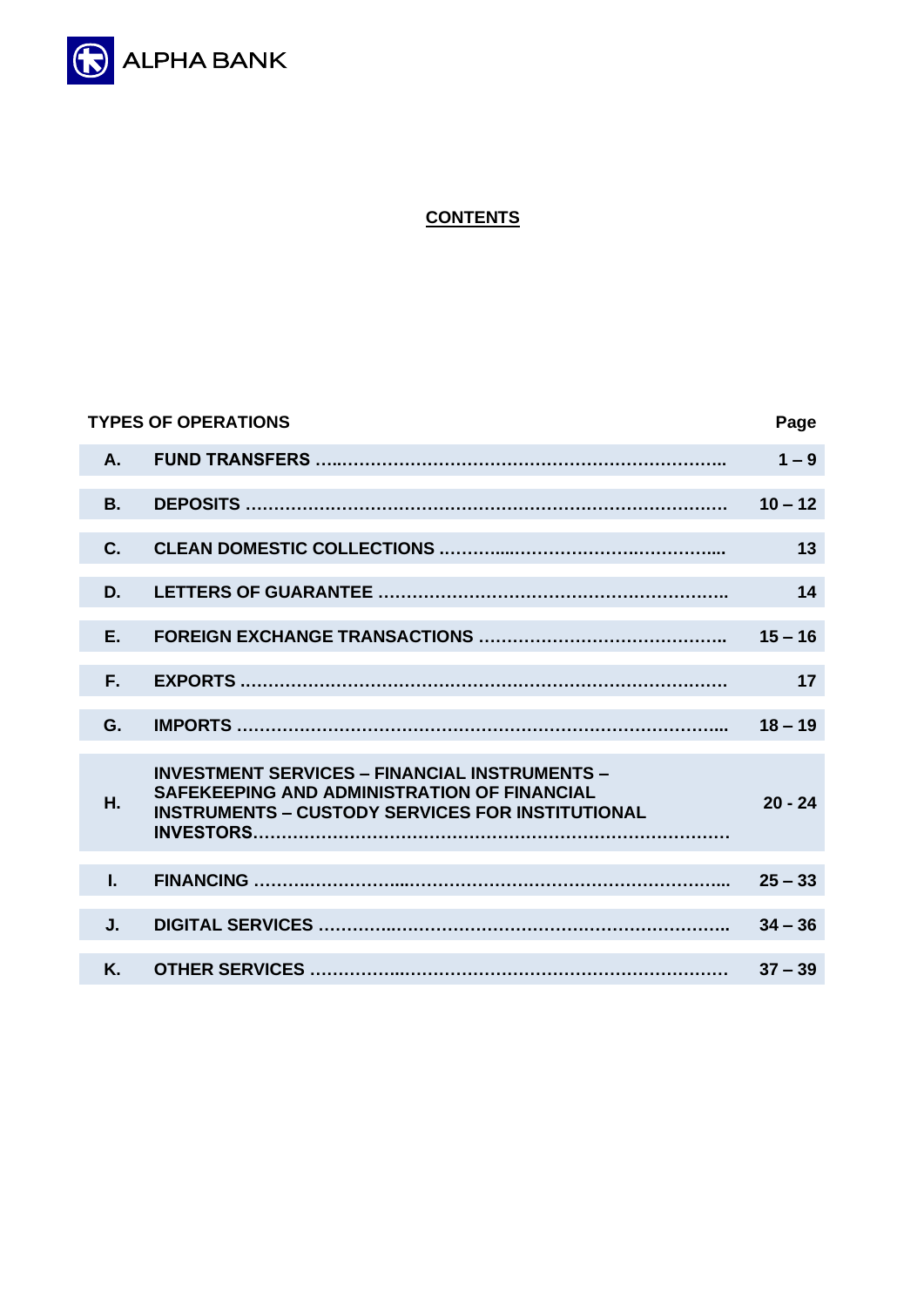

| <b>CODE</b>    | <b>TYPE OF SERVICE</b>                                                                                              | <b>COMMISSION</b><br><b>RATE</b> | <b>MINIMUM</b><br><b>AMOUNT</b><br><b>IN EURO</b> | <b>MAXIMUM</b><br><b>AMOUNT</b><br><b>IN EURO</b> | <b>NOTES</b>                                                                                                                   |  |
|----------------|---------------------------------------------------------------------------------------------------------------------|----------------------------------|---------------------------------------------------|---------------------------------------------------|--------------------------------------------------------------------------------------------------------------------------------|--|
| $\mathbf 1$    | <b>ISSUANCE OF PAYMENT ORDERS TO</b><br><b>ALPHA BANK BRANCH THROUGH</b><br><b>ALPHANET</b>                         |                                  |                                                   |                                                   |                                                                                                                                |  |
|                | In favour of third parties through cash                                                                             |                                  |                                                   |                                                   |                                                                                                                                |  |
| 1.1            | payment.                                                                                                            |                                  |                                                   |                                                   |                                                                                                                                |  |
|                | - Up to Euro 1,000                                                                                                  | <b>Fixed Charges</b>             |                                                   | 5                                                 |                                                                                                                                |  |
|                | - Over Euro 1,000                                                                                                   | 0.10%                            | 8                                                 |                                                   |                                                                                                                                |  |
|                | In favour of the Hellenic State Lotteries by                                                                        |                                  |                                                   |                                                   |                                                                                                                                |  |
| 1.2            | order of lottery agents and vendors for<br>settlement of their obligations from                                     | Free of<br>Charge                |                                                   | Free of<br>Charge                                 |                                                                                                                                |  |
|                | purchasing lottery tickets.                                                                                         |                                  |                                                   |                                                   |                                                                                                                                |  |
|                | <b>ISSUANCE OF PAYMENT ORDERS TO</b>                                                                                |                                  |                                                   |                                                   |                                                                                                                                |  |
| $\overline{2}$ | <b>OTHER BANKS</b>                                                                                                  |                                  |                                                   |                                                   |                                                                                                                                |  |
| 2.1            | <b>Within the EU/EEA</b>                                                                                            |                                  |                                                   |                                                   | See Section A, General Terms:<br>"Payment Orders to and from<br>other banks".<br>No additional SWIFT charges<br>are collected. |  |
|                | - Through the Branch:                                                                                               |                                  |                                                   |                                                   |                                                                                                                                |  |
| 2.1.1          | ▶ Under SEPA specifications                                                                                         |                                  |                                                   |                                                   | Fees of correspondents, who<br>may take part in the payment                                                                    |  |
|                | - Up to Euro 5,000                                                                                                  | <b>Fixed Charges</b>             |                                                   | 12                                                | transfer to the beneficiary bank,                                                                                              |  |
|                | - From Euro 5,000.01 up to Euro 50,000                                                                              | 0.15%                            | 15                                                | 75                                                | are deducted from the payment                                                                                                  |  |
|                | - Over Euro 50,000                                                                                                  | 0.20%                            | 100                                               | 250                                               | order amount. Indicatively but<br>not restrictively, the                                                                       |  |
|                | Under non-SEPA specifications (Euro                                                                                 |                                  |                                                   |                                                   | correspondent fees may sum up                                                                                                  |  |
|                | or Foreign Currency)                                                                                                |                                  |                                                   |                                                   | to Euro 50.                                                                                                                    |  |
|                | - Up to Euro 5,000                                                                                                  | <b>Fixed Charges</b>             |                                                   | 19                                                | Through debit of the "Alpha                                                                                                    |  |
|                | - From Euro 5,000.01 up to Euro 50,000                                                                              | 0.20%                            | 20                                                | 100                                               | Smart Management" account,                                                                                                     |  |
|                | - Over Euro 50,000                                                                                                  | 0.25%                            | 125                                               | 300                                               | 50% discount on the applicable<br>charges.                                                                                     |  |
|                | ▶ Urgent Payment Orders                                                                                             | <b>Fixed Charges</b>             | 20                                                |                                                   | Collected additionally to any                                                                                                  |  |
|                | ▶ With charging option "OUR"                                                                                        |                                  |                                                   |                                                   | applicable commissions.                                                                                                        |  |
|                | Through the IRIS Online Payments                                                                                    |                                  |                                                   |                                                   |                                                                                                                                |  |
|                | service                                                                                                             |                                  |                                                   |                                                   | Collected additionally to any                                                                                                  |  |
|                | - Up to Euro 12,500                                                                                                 | <b>Fixed Charges</b>             |                                                   | 1.5                                               | applicable commissions.                                                                                                        |  |
|                | - From Euro 12,500.01 up to Euro 50,000<br>• Through Digital Networks                                               | <b>Fixed Charges</b>             |                                                   | 5                                                 |                                                                                                                                |  |
| 2.1.2          | (myAlpha Web/myAlpha Mobile/myAlpha<br>Phone):                                                                      |                                  |                                                   |                                                   |                                                                                                                                |  |
|                | ▶ Under SEPA specifications                                                                                         |                                  |                                                   |                                                   | Payment orders to banks abroad<br>are carried out for amounts up to                                                            |  |
|                | <b>Individuals - Companies</b>                                                                                      |                                  |                                                   |                                                   | Euro 50,000 for Individuals and                                                                                                |  |
|                | - Up to Euro 5,000                                                                                                  | <b>Fixed Charges</b>             |                                                   | 1                                                 | up to Euro 500,000 for                                                                                                         |  |
|                | - From Euro 5,000.01 up to Euro 50,000                                                                              | <b>Fixed Charges</b>             |                                                   | 3                                                 | Companies.                                                                                                                     |  |
|                | - From Euro 50,000.01 up to Euro<br>150,000                                                                         | <b>Fixed Charges</b>             |                                                   | 5                                                 |                                                                                                                                |  |
|                | - Over Euro 150,000                                                                                                 | <b>Fixed Charges</b>             | 25                                                |                                                   |                                                                                                                                |  |
|                | Under non-SEPA specifications in Euro<br>with charging option "OUR" (within<br>Greece only) Individuals - Companies |                                  |                                                   |                                                   |                                                                                                                                |  |
|                | - Up to Euro 5,000                                                                                                  | <b>Fixed Charges</b>             |                                                   | 3                                                 | The charges of the beneficiary's<br>bank are included so that the                                                              |  |
|                | - From Euro 5,000.01 up to Euro 50,000                                                                              | <b>Fixed Charges</b>             |                                                   | 7                                                 | beneficiary receives the transfer                                                                                              |  |
|                | - From Euro 50,000.01 up to Euro<br>150,000                                                                         | <b>Fixed Charges</b>             |                                                   | 14                                                | amount in full.                                                                                                                |  |
|                | - Over Euro 150,000 (within Greece<br>only)                                                                         | <b>Fixed Charges</b>             | 45                                                |                                                   |                                                                                                                                |  |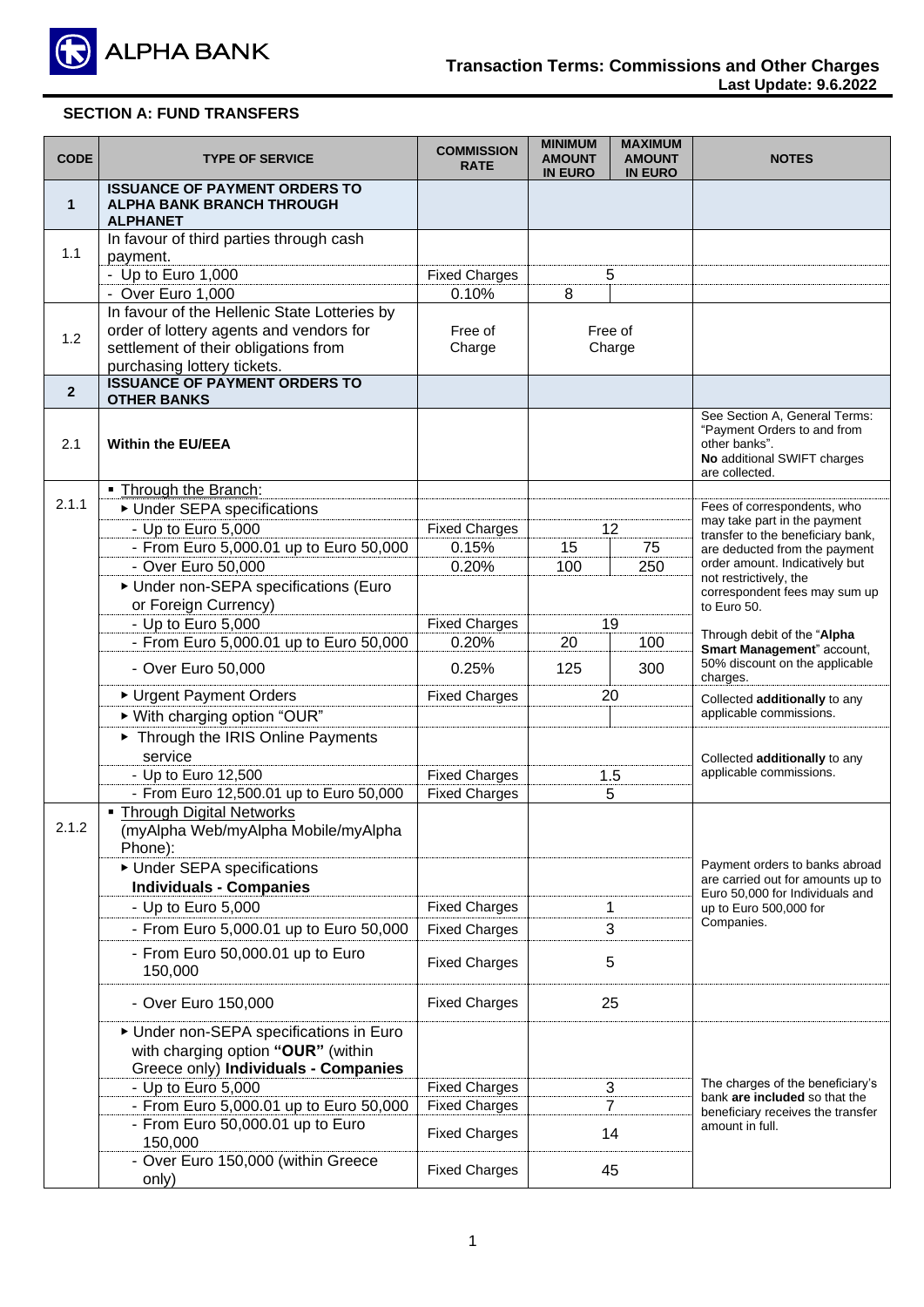

| <b>CODE</b> | <b>TYPE OF SERVICE</b>                                                                                  | <b>COMMISSION</b><br><b>RATE</b> | <b>MINIMUM</b><br><b>AMOUNT</b><br><b>IN EURO</b> | <b>MAXIMUM</b><br><b>AMOUNT</b><br><b>IN EURO</b> | <b>NOTES</b>                                                                                                                          |  |
|-------------|---------------------------------------------------------------------------------------------------------|----------------------------------|---------------------------------------------------|---------------------------------------------------|---------------------------------------------------------------------------------------------------------------------------------------|--|
|             | Through the IRIS Online Payments service                                                                |                                  |                                                   |                                                   |                                                                                                                                       |  |
|             | - Up to Euro 12,500                                                                                     | <b>Fixed Charges</b>             | 1.5                                               |                                                   | Collected additionally to any<br>applicable commissions.                                                                              |  |
|             | - From Euro 12,500.01 up to Euro 50,000                                                                 | <b>Fixed Charges</b>             |                                                   | 5                                                 |                                                                                                                                       |  |
|             | Under non-SEPA specifications in Euro or                                                                |                                  |                                                   |                                                   | Payment orders with conversion                                                                                                        |  |
|             | Foreign Currency                                                                                        |                                  |                                                   |                                                   | into foreign currency are carried                                                                                                     |  |
|             | With currency conversion                                                                                |                                  |                                                   |                                                   | out for amounts up to the<br>equivalent of USD 15,000.                                                                                |  |
|             | - Up to USD 15,000                                                                                      | <b>Fixed Charges</b>             | 10 (Individuals)<br>15 (Companies)                |                                                   | In case of payment orders in Euro<br>or Foreign Currency from an                                                                      |  |
|             | From account in the same currency                                                                       |                                  |                                                   |                                                   | account in the same currency, the<br>upper limit is the equivalent of                                                                 |  |
|             | - Up to Euro 12,500                                                                                     | <b>Fixed Charges</b>             | 10 (Individuals)<br>15 (Companies)                |                                                   | Euro 50,000 for Individuals and<br>Euro 500,000 for Companies.                                                                        |  |
|             | - From Euro 12,500.01 up to Euro 50,000                                                                 | <b>Fixed Charges</b>             | 15 (Companies)                                    | 10 (Individuals)                                  |                                                                                                                                       |  |
|             | - From Euro 12,500.01 up to Euro 50,000                                                                 | <b>Fixed Charges</b>             |                                                   | 10 Individuals                                    | <b>Valid from 9.8.2022</b>                                                                                                            |  |
|             |                                                                                                         |                                  |                                                   | 25 Companies                                      |                                                                                                                                       |  |
|             | - From Euro 50,000.01 up to Euro 100,000                                                                | <b>Fixed Charges</b>             |                                                   | 50                                                | Fees of correspondents, who may<br>take part in the payment transfer to<br>the beneficiary bank, are deducted                         |  |
|             | - From Euro 100,000.01 up to Euro 200,000                                                               | <b>Fixed Charges</b>             | 75                                                |                                                   | from the payment order amount.<br>Indicatively but not restrictively, the                                                             |  |
|             | - From Euro 200,000.01 up to Euro 500,000                                                               | <b>Fixed Charges</b>             |                                                   | 125                                               | correspondent fees may sum up to<br>Euro 50.                                                                                          |  |
|             | . With charging option "OUR", (in Euro outside<br>Greece and Foreign Currency within/outside<br>Greece) |                                  |                                                   |                                                   |                                                                                                                                       |  |
|             | - Up to Euro 12,500                                                                                     | <b>Fixed Charges</b>             |                                                   | 10                                                |                                                                                                                                       |  |
|             | - From Euro 12,500.01 up to Euro 50,000                                                                 | <b>Fixed Charges</b>             | 20                                                |                                                   | Collected additionally to any<br>applicable commissions.                                                                              |  |
|             | - From Euro 50,000.01 up to Euro 100,000                                                                | <b>Fixed Charges</b>             | 45                                                |                                                   |                                                                                                                                       |  |
|             | - From Euro 100,000.01 up to Euro 200,000                                                               | <b>Fixed Charges</b>             | 60                                                |                                                   | Available only for Companies.                                                                                                         |  |
|             | - From Euro 200,000.01 up to Euro 500,000                                                               | <b>Fixed Charges</b><br>60       |                                                   |                                                   |                                                                                                                                       |  |
|             | Urgent Payment Orders                                                                                   | <b>Fixed Charges</b>             |                                                   | 10                                                |                                                                                                                                       |  |
|             | • Through the Service Alpha Mass<br>Payments                                                            |                                  |                                                   |                                                   | These commissions are effective only<br>for payment orders included into<br>mass payment files of the Service<br>Alpha Mass Payments. |  |
|             | ▶ Under non-SEPA specifications (in Euro and<br>Foreign Currency)                                       |                                  |                                                   |                                                   | The payment order should be in the<br>same currency as the debit account.                                                             |  |
|             | - Up to Euro 12,500                                                                                     | <b>Fixed Charges</b>             |                                                   | 15                                                | Fees of correspondents, who may<br>take part in the payment transfer to                                                               |  |
|             | - From Euro 12,500.01 up to Euro 50.000                                                                 | <b>Fixed Charges</b>             |                                                   | 25                                                | the beneficiary bank, are deducted                                                                                                    |  |
|             | - From Euro 50,000.01 up to Euro 100,000                                                                | <b>Fixed Charges</b>             |                                                   | 50                                                | from the payment order amount.<br>Indicatively but not restrictively, the                                                             |  |
|             | - From Euro 100,000.01 up to Euro 200,000                                                               | <b>Fixed Charges</b>             |                                                   | 75                                                | correspondent fees may sum up to<br>Euro 50.                                                                                          |  |
|             |                                                                                                         |                                  |                                                   |                                                   | The pricing of payments under SEPA                                                                                                    |  |
|             | - Over Euro 200,000                                                                                     | <b>Fixed Charges</b>             |                                                   | 125                                               | specifications is stated in Code 8.2                                                                                                  |  |
|             | Urgent Payment Orders under non-SEPA<br>specifications                                                  | <b>Fixed Charges</b>             |                                                   | 10                                                |                                                                                                                                       |  |
|             | ▶ With charging option "OUR", (in Euro outside<br>Greece and Foreign Currency within/outside Greece)    |                                  |                                                   |                                                   |                                                                                                                                       |  |
|             | - Up to Euro 12,500                                                                                     | <b>Fixed Charges</b>             |                                                   | 10                                                | Collected additionally to any<br>applicable commissions.                                                                              |  |
|             | - From Euro 12,500.01 up to Euro 50,000                                                                 | <b>Fixed Charges</b>             |                                                   | 20                                                |                                                                                                                                       |  |
|             | - From Euro 50,000.01 up to Euro 100,000                                                                | <b>Fixed Charges</b>             |                                                   | 45                                                |                                                                                                                                       |  |
|             | - From Euro 100,000.01 up to Euro 200,000                                                               | <b>Fixed Charges</b>             |                                                   | 60                                                |                                                                                                                                       |  |
|             | - Over Euro 200,000                                                                                     | <b>Fixed Charges</b>             |                                                   | 60                                                |                                                                                                                                       |  |
| 2.1.3       | Payment of credit cards issued by other banks<br>in Greece.                                             |                                  |                                                   |                                                   |                                                                                                                                       |  |
|             | ▶ By debiting a deposit account                                                                         |                                  |                                                   |                                                   |                                                                                                                                       |  |
|             | . Through the Branch                                                                                    | <b>Fixed Charges</b>             |                                                   | 3                                                 |                                                                                                                                       |  |
|             | . Through Digital Networks<br>(myAlpha Web/myAlpha Mobile/myAlpha Phone)                                | <b>Fixed Charges</b>             |                                                   | 1                                                 |                                                                                                                                       |  |
|             | ► By cash payment                                                                                       |                                  |                                                   |                                                   |                                                                                                                                       |  |
|             | - At the Automated Cash Transaction Centres (ACTCs)                                                     | <b>Fixed Charges</b>             |                                                   | 1                                                 |                                                                                                                                       |  |
|             | At the Cashiers' Desks of the Branch Network                                                            | <b>Fixed Charges</b>             |                                                   | 5                                                 |                                                                                                                                       |  |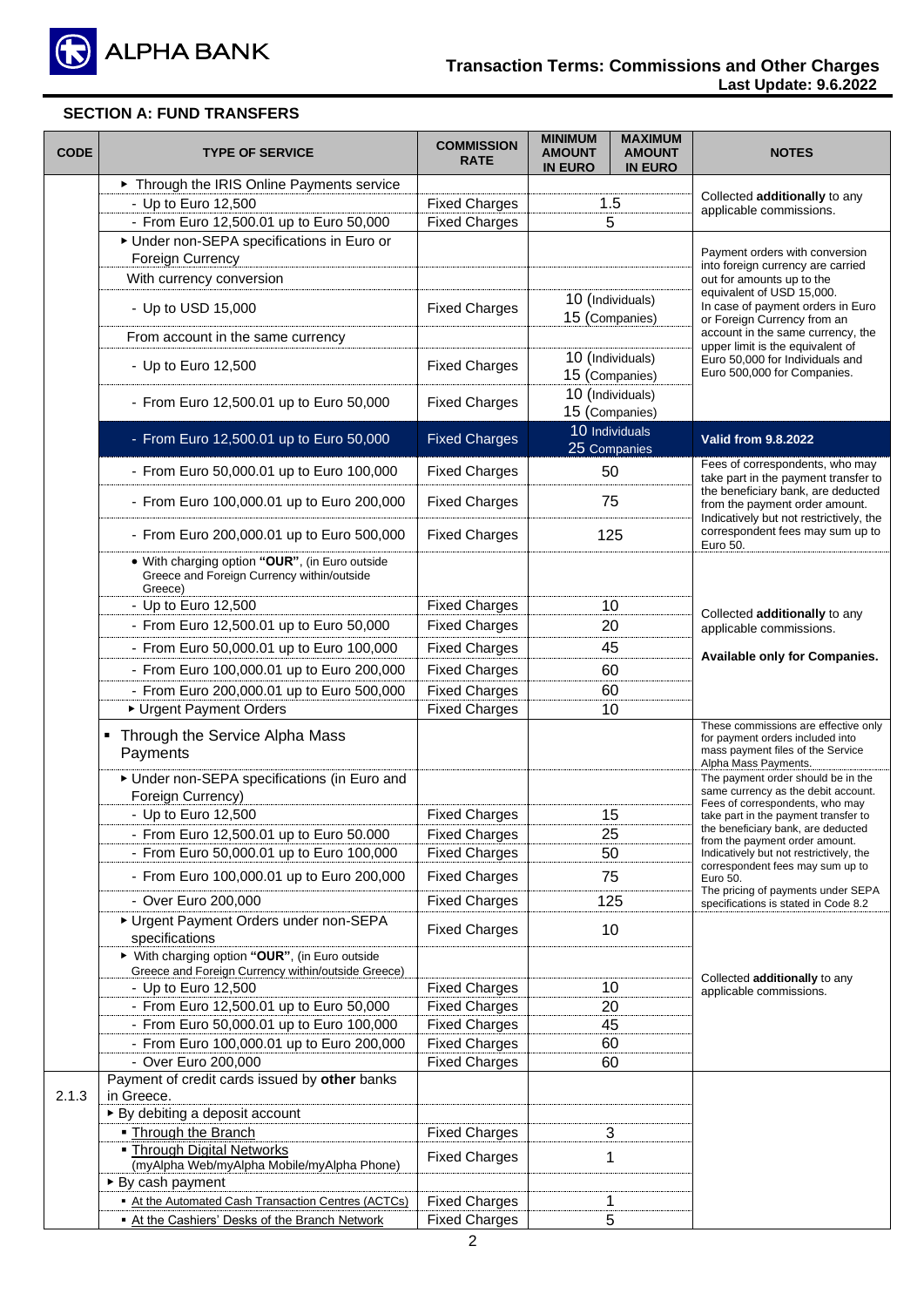

| <b>CODE</b> | <b>TYPE OF SERVICE</b>                                                                                      | <b>COMMISSION</b><br><b>RATE</b> | <b>MINIMUM</b><br><b>AMOUNT</b><br><b>IN EURO</b> | <b>MAXIMUM</b><br><b>AMOUNT</b><br><b>IN EURO</b> | <b>NOTES</b>                                                                                                                                                           |
|-------------|-------------------------------------------------------------------------------------------------------------|----------------------------------|---------------------------------------------------|---------------------------------------------------|------------------------------------------------------------------------------------------------------------------------------------------------------------------------|
| 2.2         | In non-EU/EEA<br>(irrespective of currency)                                                                 |                                  |                                                   |                                                   | No additional SWIFT charges are<br>collected.                                                                                                                          |
|             | . Through the Branch:                                                                                       |                                  |                                                   |                                                   | From 9.6.2022 to 8.12.2022 the                                                                                                                                         |
| 2.2.1       | - Up to Euro $5,000$                                                                                        | <b>Fixed Charges</b>             |                                                   | 19                                                | corresponding commissions will<br>not be collected for remittances                                                                                                     |
|             | - From Euro 5,000.01 up to Euro 50,000                                                                      | 0.20%                            | 20                                                | 100                                               | sent by individuals to Financial                                                                                                                                       |
|             | Over Euro 50,000                                                                                            | 0.25%                            | 125                                               | 300                                               | Institutions to the countries of<br>Ukraine and Moldova.                                                                                                               |
|             | ▶ Urgent Payment Orders                                                                                     | <b>Fixed Charges</b>             |                                                   | 20                                                | Collected additionally to any                                                                                                                                          |
|             | ▶ With charging option "OUR"                                                                                | 0.15%                            | 3                                                 | 100                                               | applicable commissions.                                                                                                                                                |
|             | - Through Digital Networks                                                                                  |                                  |                                                   |                                                   | From 9.6.2022 to 8.12.2022 the                                                                                                                                         |
| 2.2.2       | (myAlpha Web/myAlpha Mobile/myAlpha Phone):                                                                 |                                  |                                                   |                                                   | corresponding commissions will                                                                                                                                         |
|             | With currency conversion                                                                                    |                                  |                                                   |                                                   | not be collected for remittances<br>sent by individuals to Financial                                                                                                   |
|             | - Up to USD 15,000                                                                                          | <b>Fixed Charges</b>             |                                                   | 10 (Individuals)<br>15 (Companies)                | Institutions to the countries of<br>Ukraine and Moldova.                                                                                                               |
|             | From account in the same currency                                                                           |                                  |                                                   |                                                   | Payment orders with conversion<br>into foreign currency are carried                                                                                                    |
|             | - Up to Euro 12,500                                                                                         | <b>Fixed Charges</b>             |                                                   | 10 (Individuals)                                  | out for amounts up to the                                                                                                                                              |
|             |                                                                                                             |                                  |                                                   | 15 (Companies)                                    | equivalent of USD 15,000.<br>In case of payment orders in Euro                                                                                                         |
|             | - From Euro 12,500.01 up to Euro 50,000                                                                     | <b>Fixed Charges</b>             |                                                   | 10 (Individuals)<br>15 (Companies)                | or Foreign Currency from an<br>account in the same currency, the<br>upper limit is the equivalent of<br>Euro 50,000 for Individuals and<br>Euro 500,000 for Companies. |
|             | - From Euro 12,500.01 up to Euro 50,000                                                                     | <b>Fixed Charges</b>             |                                                   | 10 (Individuals)<br>25 (Companies)                | <b>Valid from 9.8.2022</b>                                                                                                                                             |
|             | - From Euro 50,000.01 up to Euro 100,000                                                                    | <b>Fixed Charges</b>             |                                                   | 50                                                |                                                                                                                                                                        |
|             | - From Euro 100,000.01 up to Euro 200,000                                                                   | <b>Fixed Charges</b>             |                                                   | 75                                                |                                                                                                                                                                        |
|             | - From Euro 200,000.01 up to Euro 500,000                                                                   | <b>Fixed Charges</b>             | 125                                               |                                                   |                                                                                                                                                                        |
|             | ▶ With charging option "OUR"                                                                                |                                  |                                                   |                                                   |                                                                                                                                                                        |
|             | - Up to Euro 12,500                                                                                         | <b>Fixed Charges</b>             | 10                                                |                                                   |                                                                                                                                                                        |
|             | - From Euro 12,500.01 up to Euro 50,000                                                                     | <b>Fixed Charges</b>             | 20                                                |                                                   | Collected additionally to any                                                                                                                                          |
|             | - From Euro 50,000.01 up to Euro 100,000                                                                    | <b>Fixed Charges</b>             | 45                                                |                                                   | applicable commissions.                                                                                                                                                |
|             | - From Euro 100,000.01 up to Euro 200,000                                                                   | <b>Fixed Charges</b>             | 60                                                |                                                   | Available only for Companies.                                                                                                                                          |
|             | - From Euro 200,000.01 up to Euro 500,000                                                                   | <b>Fixed Charges</b>             |                                                   | 60                                                |                                                                                                                                                                        |
|             | ▶ Urgent Payment Orders                                                                                     | <b>Fixed Charges</b>             | 10                                                |                                                   |                                                                                                                                                                        |
|             | • Through the Service Alpha Mass Payments                                                                   |                                  |                                                   |                                                   | These commissions are effective only<br>for payment orders included into<br>mass payment files of the Service<br>Alpha Mass Payments.                                  |
|             | Up to Euro 12,500<br>$\overline{\phantom{a}}$                                                               | <b>Fixed Charges</b>             |                                                   | 15                                                | The payment order should be in the<br>same currency as the debit account.                                                                                              |
|             | From Euro 12,500.01 up to Euro 50.000                                                                       | <b>Fixed Charges</b>             |                                                   | 25                                                | Fees of correspondents, who may                                                                                                                                        |
|             | From Euro 50,000.01 up to Euro 100,000                                                                      | <b>Fixed Charges</b>             |                                                   | 50                                                | take part in the payment transfer to<br>the beneficiary bank, are deducted                                                                                             |
|             | From Euro 100,000.01 up to Euro 200,000                                                                     | <b>Fixed Charges</b>             |                                                   | 75                                                | from the payment order amount.<br>Indicatively but not restrictively, the<br>correspondent fees may sum up to                                                          |
|             | Over Euro 200,000                                                                                           | <b>Fixed Charges</b>             |                                                   | 125                                               | Euro 50.                                                                                                                                                               |
|             | ▶ Urgent Payment Orders                                                                                     | <b>Fixed Charges</b>             |                                                   | 10                                                |                                                                                                                                                                        |
|             | ▶ With charging option "OUR"                                                                                |                                  |                                                   |                                                   |                                                                                                                                                                        |
|             | Up to Euro 12,500                                                                                           | <b>Fixed Charges</b>             | 10                                                |                                                   | Collected additionally to any                                                                                                                                          |
|             | From Euro 12,500.01 up to Euro 50,000                                                                       | <b>Fixed Charges</b>             | 20                                                |                                                   | applicable commissions.                                                                                                                                                |
|             | From Euro 50,000.01 up to Euro 100,000                                                                      | <b>Fixed Charges</b>             | 45                                                |                                                   |                                                                                                                                                                        |
|             | From Euro 100,000.01 up to Euro 200,000                                                                     | <b>Fixed Charges</b>             | 60<br>60                                          |                                                   |                                                                                                                                                                        |
|             | Over Euro 200,000                                                                                           | <b>Fixed Charges</b>             |                                                   |                                                   |                                                                                                                                                                        |
| 2.3         | <b>Countries where the Alpha Bank Group is</b><br>present                                                   |                                  |                                                   |                                                   | Great Britain, Albania, Cyprus,<br>Romania, Luxembourg.                                                                                                                |
|             | ▶ For credit to deposit account                                                                             |                                  |                                                   |                                                   |                                                                                                                                                                        |
|             | . Through the Branch                                                                                        | <b>Fixed Charges</b>             |                                                   | 10                                                | <b>No</b> additional SWIFT charges are<br>collected.                                                                                                                   |
|             | . Through Digital Networks<br>(myAlpha Web/myAlpha Mobile/myAlpha Phone):<br><b>Individuals - Companies</b> | <b>Fixed Charges</b>             |                                                   | 1                                                 | Applicable for amounts up to Euro<br>10,000.                                                                                                                           |
|             | ► For cash payment                                                                                          | <b>Fixed Charges</b>             |                                                   | 12                                                |                                                                                                                                                                        |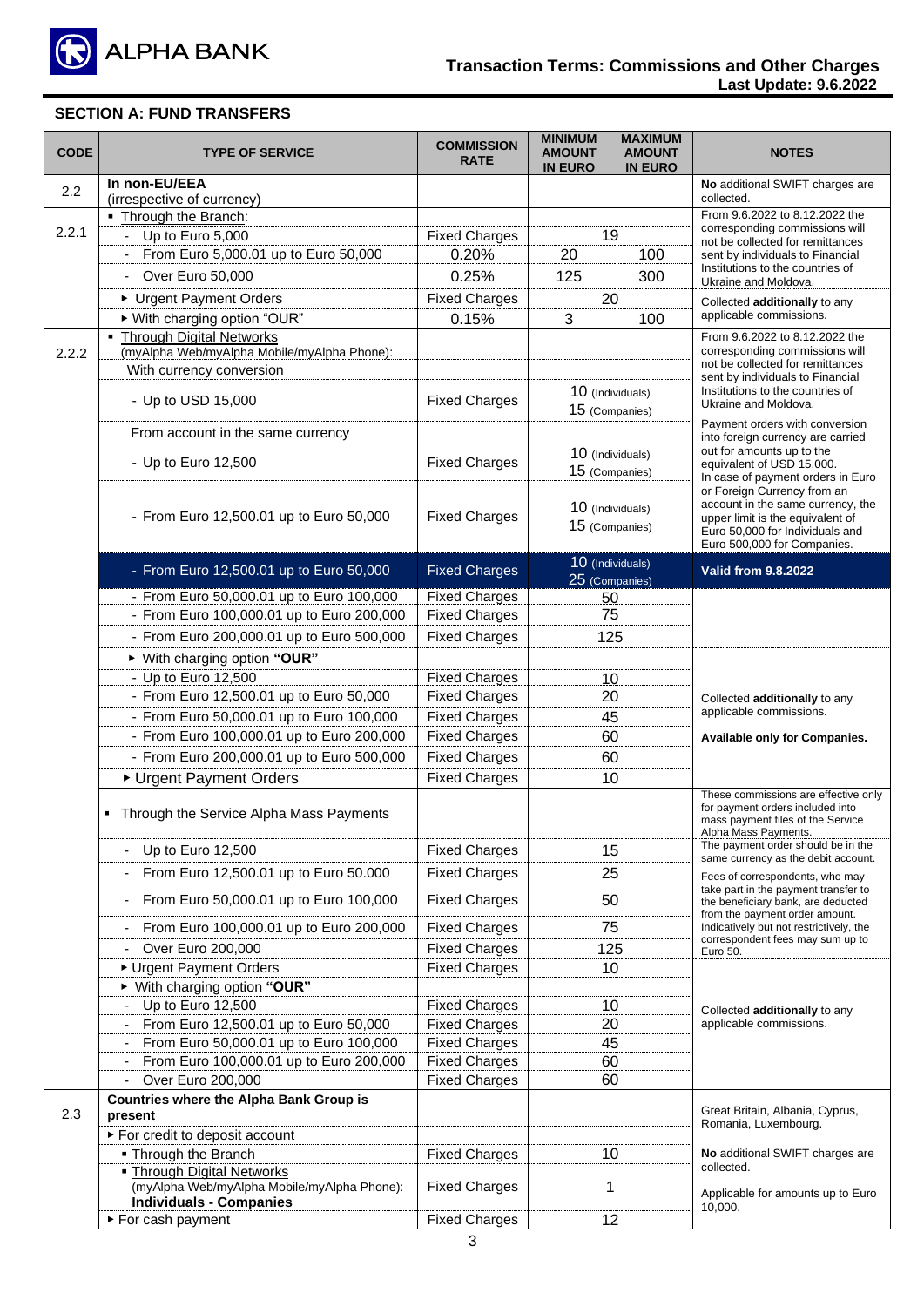

| <b>CODE</b>             | <b>TYPE OF SERVICE</b>                                                                                                                                                                                                                                                                                                                                                                                    | <b>COMMISSION</b><br><b>RATE</b> | <b>MINIMUM</b><br><b>AMOUNT</b><br><b>IN EURO</b> | <b>MAXIMUM</b><br><b>AMOUNT</b><br><b>IN EURO</b> | <b>NOTES</b>                                                                                           |
|-------------------------|-----------------------------------------------------------------------------------------------------------------------------------------------------------------------------------------------------------------------------------------------------------------------------------------------------------------------------------------------------------------------------------------------------------|----------------------------------|---------------------------------------------------|---------------------------------------------------|--------------------------------------------------------------------------------------------------------|
| 2.4                     | Cancellation or amendment of payment<br>order                                                                                                                                                                                                                                                                                                                                                             | <b>Fixed Charges</b>             |                                                   | 40                                                | No additional SWIFT charges<br>are collected.                                                          |
| 2.5                     | Returns of payment orders                                                                                                                                                                                                                                                                                                                                                                                 | <b>Fixed Charges</b>             |                                                   | 40                                                |                                                                                                        |
| 2.6                     | Request for tracing a payment order                                                                                                                                                                                                                                                                                                                                                                       | <b>Fixed Charges</b>             | 40                                                |                                                   | The Bank reserves the right to<br>claim any additional charge<br>applied by the beneficiary's<br>bank. |
| 2.7                     | Miscellaneous Investigations                                                                                                                                                                                                                                                                                                                                                                              |                                  |                                                   |                                                   | Per request.                                                                                           |
|                         | ■ Up to 3 months                                                                                                                                                                                                                                                                                                                                                                                          | <b>Fixed Charges</b>             |                                                   | 40                                                | Applied once in requests where<br>the provided data are up to 10<br>pages. For every page thereon      |
|                         | Older than 3 months                                                                                                                                                                                                                                                                                                                                                                                       | <b>Fixed Charges</b>             |                                                   | 60                                                | corresponding to the same<br>request, Euro 1,00 is collected.                                          |
| $\mathbf{3}$            | <b>INCOMING PAYMENT ORDERS FROM</b><br><b>OTHER BANKS</b>                                                                                                                                                                                                                                                                                                                                                 |                                  |                                                   |                                                   |                                                                                                        |
|                         | ► For credit to deposit account                                                                                                                                                                                                                                                                                                                                                                           |                                  |                                                   |                                                   |                                                                                                        |
| 3.1                     | Up to the equivalent of Euro 5<br>-                                                                                                                                                                                                                                                                                                                                                                       | Free of<br>Charge                |                                                   | Free of<br>Charge                                 |                                                                                                        |
|                         | From the equivalent of Euro 5,01<br>up to the equivalent of Euro 12,500                                                                                                                                                                                                                                                                                                                                   | <b>Fixed Charges</b>             |                                                   | 3                                                 | Collected irrespectively of                                                                            |
|                         | From the equivalent of Euro 12,500.01<br>up to the equivalent of Euro 50,000                                                                                                                                                                                                                                                                                                                              | <b>Fixed Charges</b>             |                                                   | 5                                                 | currency and amount on<br>condition that the charging                                                  |
|                         | Over the equivalent of Euro 50,000                                                                                                                                                                                                                                                                                                                                                                        | <b>Fixed Charges</b>             |                                                   | 8                                                 | option is "SHA".                                                                                       |
|                         | For credit to deposit account when<br>transaction proceeds are related to<br>"Alpha Exports Development".                                                                                                                                                                                                                                                                                                 | Free of<br>Charge                | Free of<br>Charge                                 |                                                   |                                                                                                        |
|                         | For credit to the<br>"Alpha Smart Management" account.                                                                                                                                                                                                                                                                                                                                                    |                                  |                                                   |                                                   | 50% discount for amounts over                                                                          |
|                         | Up to the equivalent of Euro 50,000<br>-                                                                                                                                                                                                                                                                                                                                                                  | Free of<br>Charge                | Free of<br>Charge                                 |                                                   | the equivalent of Euro 50,000                                                                          |
|                         | ► For credit to an Alpha 405 - US Dollar<br>(USD) account from the US Government<br>for the payment of a pension.                                                                                                                                                                                                                                                                                         | <b>Fixed Charges</b>             |                                                   |                                                   | A commission of USD 5 is<br>charged regardless of the<br>amount.                                       |
| 3.2                     | ► For cash payment                                                                                                                                                                                                                                                                                                                                                                                        | <b>Fixed Charges</b>             |                                                   | 15                                                |                                                                                                        |
| 3.3                     | Payment of incoming orders of the Civil<br>Servants Welfare Fund (TPDY) to the<br>beneficiary civil servants                                                                                                                                                                                                                                                                                              | 0.10%                            | 2.30                                              |                                                   |                                                                                                        |
| 3.4                     | Miscellaneous Investigations                                                                                                                                                                                                                                                                                                                                                                              |                                  |                                                   |                                                   | Per request.<br>Applied once in requests where                                                         |
|                         | ■ Up to 3 months                                                                                                                                                                                                                                                                                                                                                                                          |                                  | 40<br>60                                          |                                                   | the provided data are up to 10<br>pages. For every page thereon                                        |
|                         | Older than 3 months                                                                                                                                                                                                                                                                                                                                                                                       |                                  |                                                   |                                                   | corresponding to the same<br>request, Euro 1,00 is collected.                                          |
| $\overline{\mathbf{4}}$ | <b>ISSUANCE OF BANK CHEQUES IN EURO</b>                                                                                                                                                                                                                                                                                                                                                                   |                                  |                                                   |                                                   |                                                                                                        |
| 4.1                     | By debiting a deposit or investment account<br>to his/her order.                                                                                                                                                                                                                                                                                                                                          | 0.15%                            | 15                                                | 250                                               |                                                                                                        |
| 4.2                     | By debiting a deposit or investment account<br>to the order of a third party.                                                                                                                                                                                                                                                                                                                             | 0.15%                            | 15                                                |                                                   |                                                                                                        |
| 4.3                     | To the order of the Public Sector (e.g. Public<br>Entities (NPDD), Public Fiscal Service (DOY),<br>Customs), Bank of Greece, Social Security<br>Foundation (IKA), Local Authorities (OTA),<br>Self-Employed Workers Insurance<br>Organisation (OAEE), Hellenic State Lotteries<br>by order of lottery agents and vendors, for<br>fulfillment of their obligations to the<br>abovementioned organisations. | Free of<br>Charge                | Free of<br>Charge                                 |                                                   |                                                                                                        |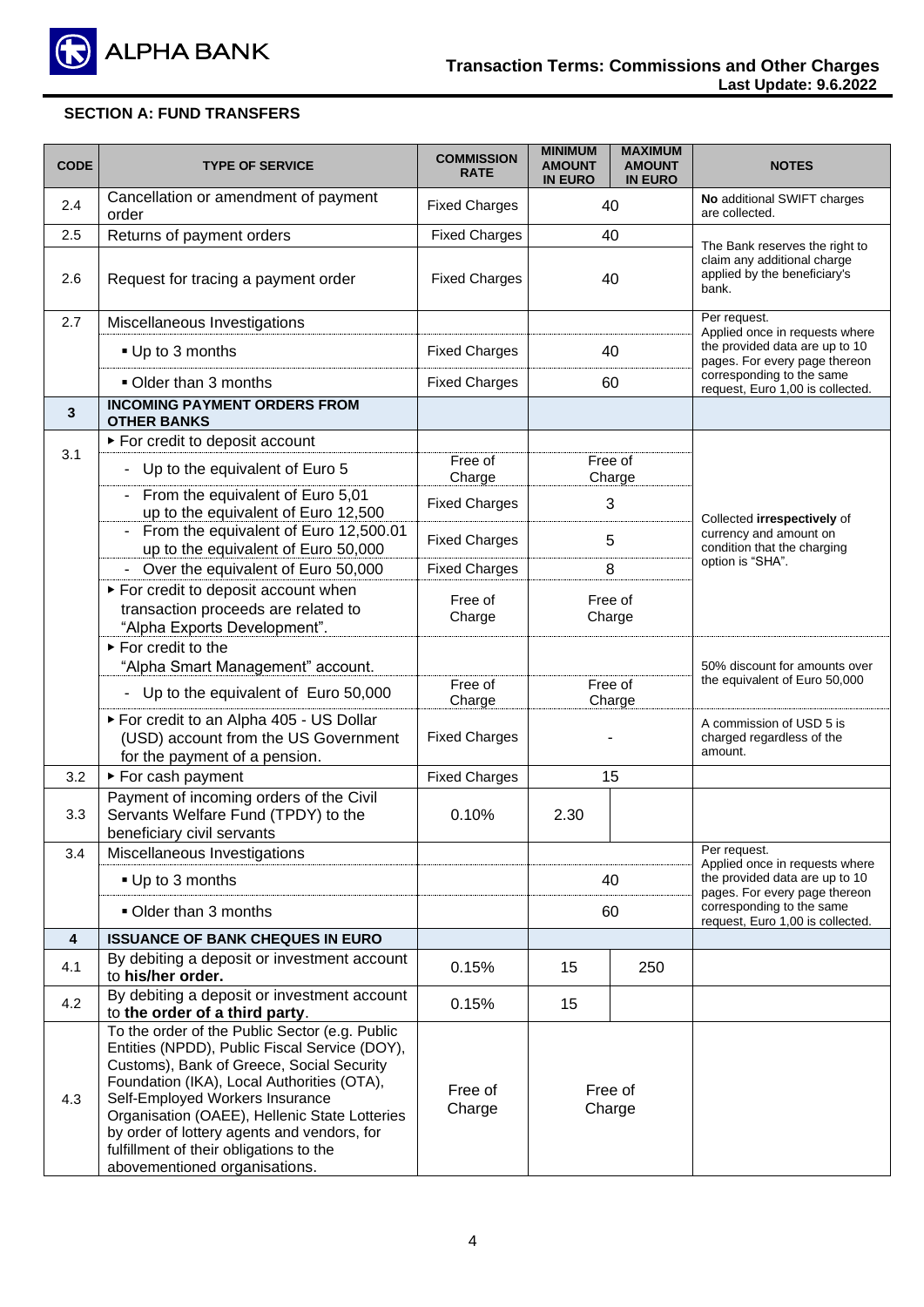

| <b>CODE</b> | <b>TYPE OF SERVICE</b>                                                                                                                                                                                                                                                                                                                     | <b>COMMISSION</b><br><b>RATE</b> | <b>MINIMUM</b><br><b>AMOUNT</b><br><b>IN EURO</b> | <b>MAXIMUM</b><br><b>AMOUNT</b><br><b>IN EURO</b> | <b>NOTES</b>                                                                |
|-------------|--------------------------------------------------------------------------------------------------------------------------------------------------------------------------------------------------------------------------------------------------------------------------------------------------------------------------------------------|----------------------------------|---------------------------------------------------|---------------------------------------------------|-----------------------------------------------------------------------------|
| 5           | <b>PURCHASE OF CHEQUES IN EURO</b><br><b>PAYABLE WITHIN GREECE</b>                                                                                                                                                                                                                                                                         |                                  |                                                   |                                                   |                                                                             |
| 5.1         | Personal/Bank Cheque Alpha Bank                                                                                                                                                                                                                                                                                                            | Free of<br>Charge                |                                                   | Free of<br>Charge                                 |                                                                             |
| 5.2         | Personal Cheque issued by other Greek<br>bank                                                                                                                                                                                                                                                                                              |                                  |                                                   |                                                   |                                                                             |
|             | • Credit to a deposit or loan account                                                                                                                                                                                                                                                                                                      | Free of<br>Charge                |                                                   | Free of<br>Charge                                 | With value date for domestic<br>personal cheques, the third<br>working day. |
|             | • For cash payment only after the approval<br>of the authorisation board responsible for<br>the Client                                                                                                                                                                                                                                     | 0.30%                            | 10                                                |                                                   |                                                                             |
|             | Bank Cheque issued by other Greek bank                                                                                                                                                                                                                                                                                                     |                                  |                                                   |                                                   |                                                                             |
| 5.3         | • Credit to a deposit or loan account                                                                                                                                                                                                                                                                                                      | Free of<br>Charge                | Free of<br>Charge                                 |                                                   | With value date for domestic<br>bank cheques, the next working<br>day.      |
|             | • For cash payment only after the approval<br>of the authorisation board responsible for<br>the Client                                                                                                                                                                                                                                     | 0.30%                            | 5                                                 |                                                   |                                                                             |
|             | • For placement of the cheque's proceeds<br>in term deposits in Euro, Repos, outright<br>sale of securities, Mutual Fund units,<br>Swaps, purchase of new Issues of<br>Treasury Bills, Bonds and Greek<br>Government Securities, Share Capital<br>Increases (SCI) of the Bank and the<br>Group Companies as well as import<br>settlements. | Free of<br>Charge                | Free of<br>Charge                                 |                                                   |                                                                             |
| 6           | OTHER SERVICES FOR CHEQUES                                                                                                                                                                                                                                                                                                                 |                                  |                                                   |                                                   |                                                                             |
| 6.1         | Cancellation of cheque issued by a<br><b>Customer of the Bank</b>                                                                                                                                                                                                                                                                          | <b>Fixed Charges</b>             |                                                   | 2.50                                              | Per cheque.                                                                 |
| 6.2         | Stop payment on a cheque issued by a<br>Customer of the Bank due to theft or loss                                                                                                                                                                                                                                                          | <b>Fixed Charges</b>             |                                                   | 30                                                | Per application.                                                            |
| 6.3         | Cancellation of bank cheque issued by<br>Alpha Bank                                                                                                                                                                                                                                                                                        | <b>Fixed Charges</b>             | 20                                                |                                                   |                                                                             |
| 6.4         | Return of cheque to bearer (deposit<br>account holder with the Bank)                                                                                                                                                                                                                                                                       | <b>Fixed Charges</b>             | 15                                                |                                                   |                                                                             |
| 6.4.1       | Sealing of bad cheque issued by another<br>bank to the order of the bearer (Bank<br>account holder)                                                                                                                                                                                                                                        | <b>Fixed Charges</b>             |                                                   | 20                                                |                                                                             |
| 6.5         | Announcement - notification to customers<br>to cover bad cheques                                                                                                                                                                                                                                                                           | <b>Fixed Charges</b>             |                                                   | 20                                                | Per cheque.                                                                 |
| 6.6         | Sealing of cheque drawn on accounts of<br>Alpha Bank                                                                                                                                                                                                                                                                                       | <b>Fixed Charges</b>             |                                                   | 15                                                |                                                                             |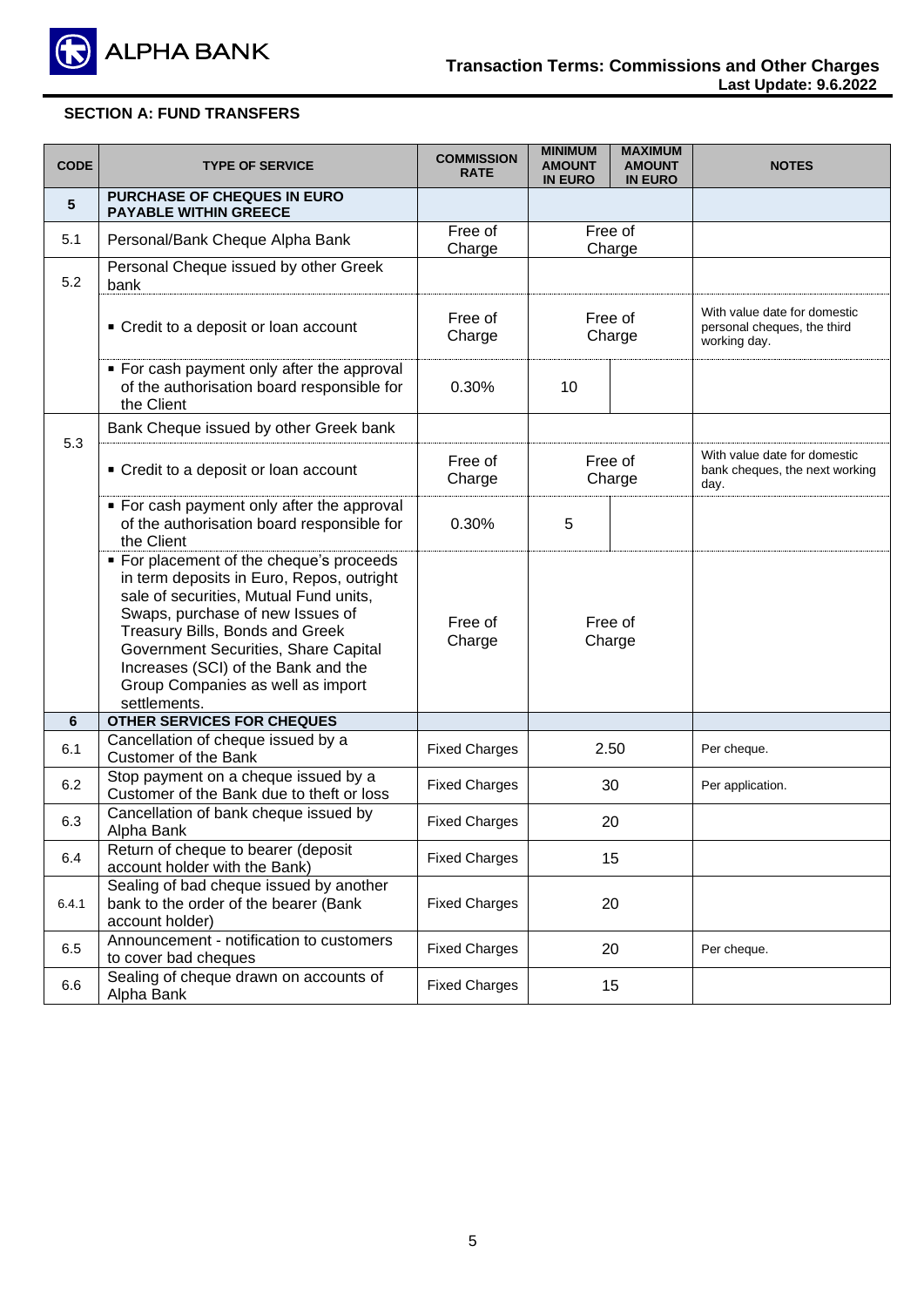

| <b>CODE</b>    | <b>TYPE OF SERVICE</b>                                                                                                                 | <b>COMMISSION</b><br><b>RATE</b> | <b>MINIMUM</b><br><b>AMOUNT</b><br><b>IN EURO</b> | <b>MAXIMUM</b><br><b>AMOUNT</b><br><b>IN EURO</b> | <b>NOTES</b>                                                                                                                                                                                                                                                                                                          |
|----------------|----------------------------------------------------------------------------------------------------------------------------------------|----------------------------------|---------------------------------------------------|---------------------------------------------------|-----------------------------------------------------------------------------------------------------------------------------------------------------------------------------------------------------------------------------------------------------------------------------------------------------------------------|
| 6.7            | Provision of Cheque-Book                                                                                                               |                                  |                                                   |                                                   | Per cheque form.                                                                                                                                                                                                                                                                                                      |
|                | ▶ To a holder of the "Alpha Premier"<br>account, by an order made:                                                                     |                                  |                                                   |                                                   |                                                                                                                                                                                                                                                                                                                       |
|                | • Through the Branch                                                                                                                   | <b>Fixed Charges</b>             |                                                   | $\overline{2}$                                    |                                                                                                                                                                                                                                                                                                                       |
|                | . Through Digital Networks                                                                                                             | <b>Fixed Charges</b>             |                                                   | 1.20                                              |                                                                                                                                                                                                                                                                                                                       |
|                | To a holder of the<br>"Alpha Payroll" account,<br>the first cheque-book per year.                                                      | Free of<br>Charge                |                                                   |                                                   | All subsequent cheque-books<br>are provided at a discount of<br>50% on the commissions of the<br>"Alpha Premier" account.<br>If the electronic payment of<br>salary/pension in the account is<br>discontinued for six consecutive<br>months, the service will follow<br>bank's current pricing for other<br>accounts. |
|                | To a holder of the<br>"Alpha Smart Management" account,<br>the first cheque-book per calendar year                                     | Free of<br>Charge                |                                                   |                                                   | -35% discount on the<br>commissions of "Other<br>accounts" for all subsequent<br>cheque-books issued upon order<br>through the Branch or the Digital<br>Networks is applicable.<br>- The option of printout under the<br>personal care of the Customer is<br>not available.                                           |
|                | ▶ To a holder of the "Alpha Double"<br>account, the first cheque-book per<br>calendar year                                             | Free of<br>Charge                |                                                   |                                                   | All subsequent cheque-books<br>are provided based on the<br>commissions of the "Alpha<br>Premier" account.                                                                                                                                                                                                            |
|                | ▶ To holders of other accounts by order:                                                                                               |                                  |                                                   |                                                   |                                                                                                                                                                                                                                                                                                                       |
|                | • Through the Branch                                                                                                                   | <b>Fixed Charges</b>             |                                                   | $\overline{2}$                                    |                                                                                                                                                                                                                                                                                                                       |
|                | - Through Digital Networks                                                                                                             | <b>Fixed Charges</b>             |                                                   | 1.20                                              |                                                                                                                                                                                                                                                                                                                       |
|                | ▶ Printout under the personal care of the<br>Customer                                                                                  | <b>Fixed Charges</b>             |                                                   | 0.30                                              |                                                                                                                                                                                                                                                                                                                       |
| $\overline{7}$ | <b>PAYMENTS TO</b><br><b>COMPANIES/ORGANISATIONS</b><br>(concerns the Payer)                                                           |                                  |                                                   |                                                   |                                                                                                                                                                                                                                                                                                                       |
| 7.1            | <b>Standing Payment Order</b><br>Fixed amount between deposit accounts<br>kept with the Bank<br>▶ Variable amount for credit to a loan | Free of<br>Charge                |                                                   | Free of<br>Charge                                 |                                                                                                                                                                                                                                                                                                                       |
|                | account kept with the Bank                                                                                                             |                                  |                                                   |                                                   |                                                                                                                                                                                                                                                                                                                       |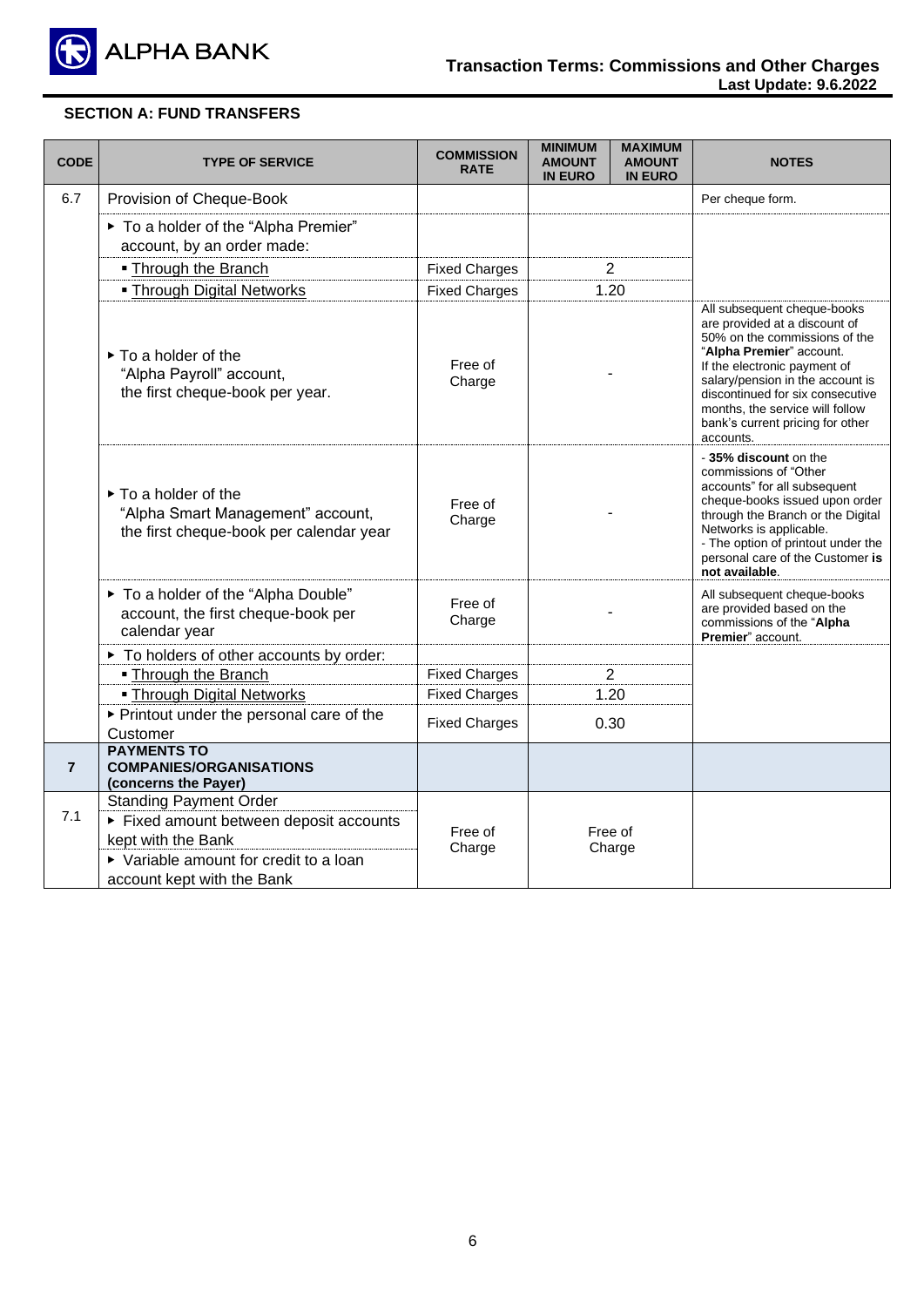

| <b>CODE</b> | <b>TYPE OF SERVICE</b>                                                    | <b>COMMISSION</b><br><b>RATE</b> | <b>MINIMUM</b><br><b>AMOUNT</b><br><b>IN EURO</b> | <b>MAXIMUM</b><br><b>AMOUNT</b><br><b>IN EURO</b> | <b>NOTES</b>                                                                                                                                                                                                                                                                                    |  |
|-------------|---------------------------------------------------------------------------|----------------------------------|---------------------------------------------------|---------------------------------------------------|-------------------------------------------------------------------------------------------------------------------------------------------------------------------------------------------------------------------------------------------------------------------------------------------------|--|
| 7.2         | Direct Debit within the EU/EEA<br>(standing order/SEPA Direct Debit)      |                                  |                                                   |                                                   |                                                                                                                                                                                                                                                                                                 |  |
|             | ► Following an agreement of the Bank with<br>the companies/organisations  |                                  |                                                   |                                                   | As listed on the Appendix<br>"Payments to<br>companies/organisations".<br>Standing orders through debit of<br>the "Alpha Payroll" free of<br>charge.<br>If the electronic payment of<br>salary/pension in the account is<br>discontinued for six consecutive<br>months, the service will follow |  |
|             |                                                                           |                                  |                                                   |                                                   | bank's current pricing for other<br>accounts.                                                                                                                                                                                                                                                   |  |
|             | ▶ Without an agreement of the Bank with<br>the companies/organisations    | <b>Fixed Charges</b>             |                                                   | 0.30                                              | In case of Imports, the Imports<br>process is followed and an<br>additional commission on the<br>basis of the Price-list is<br>collected. See Section G,<br>Imports.                                                                                                                            |  |
| 7.3         | Payments with a specific entry code                                       |                                  |                                                   |                                                   |                                                                                                                                                                                                                                                                                                 |  |
|             | Through the Branch                                                        |                                  |                                                   |                                                   | Detailed information on the                                                                                                                                                                                                                                                                     |  |
|             | • Payment by debiting an account                                          |                                  |                                                   |                                                   | payment methods and channels<br>is available on the Appendix                                                                                                                                                                                                                                    |  |
|             | • Payment by debiting a card                                              |                                  |                                                   |                                                   | "Payments to<br>companies/organisations".                                                                                                                                                                                                                                                       |  |
|             | • Cash payment                                                            |                                  |                                                   |                                                   |                                                                                                                                                                                                                                                                                                 |  |
|             | Through Digital Networks<br>(myAlpha Web/myAlpha Mobile/myAlpha<br>Phone) |                                  |                                                   |                                                   | Payment of employers'<br>contributions in favour of the<br><b>Social Security Foundation</b><br>carried out through the Branch                                                                                                                                                                  |  |
|             | • Payment by debiting an account                                          |                                  |                                                   |                                                   | during the last six calendar days<br>of every month, is charged with                                                                                                                                                                                                                            |  |
|             | • Payment by debiting a card                                              |                                  |                                                   |                                                   | a commission of 0.15% with a<br>minimum of Euro 15 and a                                                                                                                                                                                                                                        |  |
|             | Through Automated Cash Transaction<br>Centres (ACTCs) in cash             |                                  |                                                   |                                                   | maximum of Euro 50.                                                                                                                                                                                                                                                                             |  |
|             | Through ATMs by debiting an account                                       |                                  |                                                   |                                                   |                                                                                                                                                                                                                                                                                                 |  |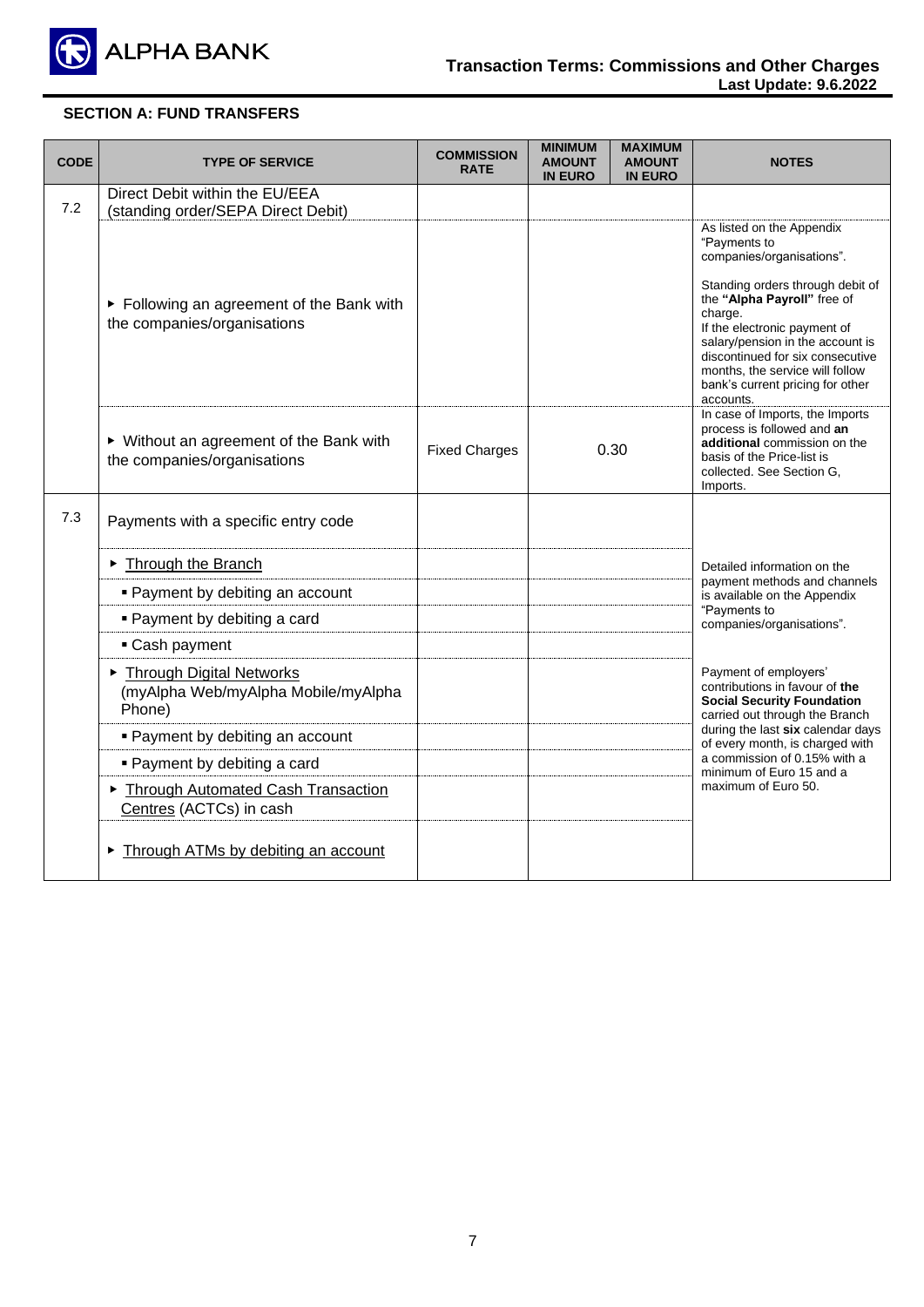

| <b>CODE</b> | <b>TYPE OF SERVICE</b>                                                                                                                                                                                                      | <b>COMMISSION</b><br><b>RATE</b>                                     | <b>MINIMUM</b><br><b>AMOUNT</b><br><b>IN EURO</b> | <b>MAXIMUM</b><br><b>AMOUNT</b><br><b>IN EURO</b> | <b>NOTES</b>                                       |
|-------------|-----------------------------------------------------------------------------------------------------------------------------------------------------------------------------------------------------------------------------|----------------------------------------------------------------------|---------------------------------------------------|---------------------------------------------------|----------------------------------------------------|
| 8           | <b>OBLIGATIONS PAYMENT SERVICES WITH</b><br><b>FILE (for Legal Entities)</b>                                                                                                                                                |                                                                      |                                                   |                                                   |                                                    |
| 8.1         | Electronic Payrolls and intrabank payments                                                                                                                                                                                  | Free of<br>Charge                                                    |                                                   | Free of<br>Charge                                 |                                                    |
| 8.1.1       | Payment of Payroll or Supplier Payments<br>through manual procedure at the Branch<br>(per employee or per account credited)                                                                                                 | <b>Fixed Charges</b>                                                 |                                                   | 1.2                                               |                                                    |
| 8.2         | Through the Electronic Payment Service<br>(Alpha Mass Payments)<br>$\triangleright$ Per file<br>$\triangleright$ Per transaction<br>Credit Alpha Bank account<br>• Credit third bank account (under SEPA<br>specifications) |                                                                      |                                                   |                                                   | Pricing upon agreement.                            |
| 9           | <b>PAYMENT COLLECTION SERVICES</b><br>(Beneficiary being Legal Entity)                                                                                                                                                      |                                                                      |                                                   |                                                   |                                                    |
| 9.1         | <b>With Direct Debit</b>                                                                                                                                                                                                    |                                                                      |                                                   |                                                   |                                                    |
| 9.2         | With Payment Orders<br>• Through the Branch<br>• Through Digital Networks<br>(myAlpha Web/myAlpha Mobile/myAlpha<br>Phone)                                                                                                  |                                                                      |                                                   |                                                   |                                                    |
| 9.3         | <b>With Cards</b>                                                                                                                                                                                                           |                                                                      |                                                   |                                                   | Pricing upon agreement.                            |
| 9.4         | With Cash Payment<br>At the Automated Cash Transaction<br>Centers (ACTCs)<br>At the Cashiers' Desks of the Branch<br><b>Network</b>                                                                                         |                                                                      |                                                   |                                                   |                                                    |
| 10          | <b>CASH MANAGEMENT</b>                                                                                                                                                                                                      |                                                                      |                                                   |                                                   |                                                    |
| 10.1        | ALPHA GLOBAL CASH MANAGEMENT<br>Alpha Bank - Primary Bank                                                                                                                                                                   |                                                                      |                                                   |                                                   | Pricing upon agreement.                            |
| 10.2        | Alpha Bank - Secondary Bank                                                                                                                                                                                                 |                                                                      |                                                   |                                                   | Pricing upon agreement.                            |
| 10.2.1      | Cancellation or amendment of order                                                                                                                                                                                          | <b>Fixed Charges</b>                                                 |                                                   | 40                                                | Additional Swift charges are not<br>collected.     |
| 10.3        | Issuance of daily statement through:<br>SWIFT MT940<br>File in SWIFT MT940 format<br>▶ File under Bank specifications                                                                                                       | <b>Fixed Charges</b><br><b>Fixed Charges</b><br><b>Fixed Charges</b> |                                                   | 35<br>30<br>15                                    | The charges are carried out on a<br>monthly basis. |
| 11          | <b>ALPHA INSTANT DEPOSIT</b>                                                                                                                                                                                                |                                                                      |                                                   |                                                   |                                                    |
| 11.1        | <b>ALPHA INSTANT DEPOSIT Service</b>                                                                                                                                                                                        |                                                                      |                                                   |                                                   | Pricing upon agreement.                            |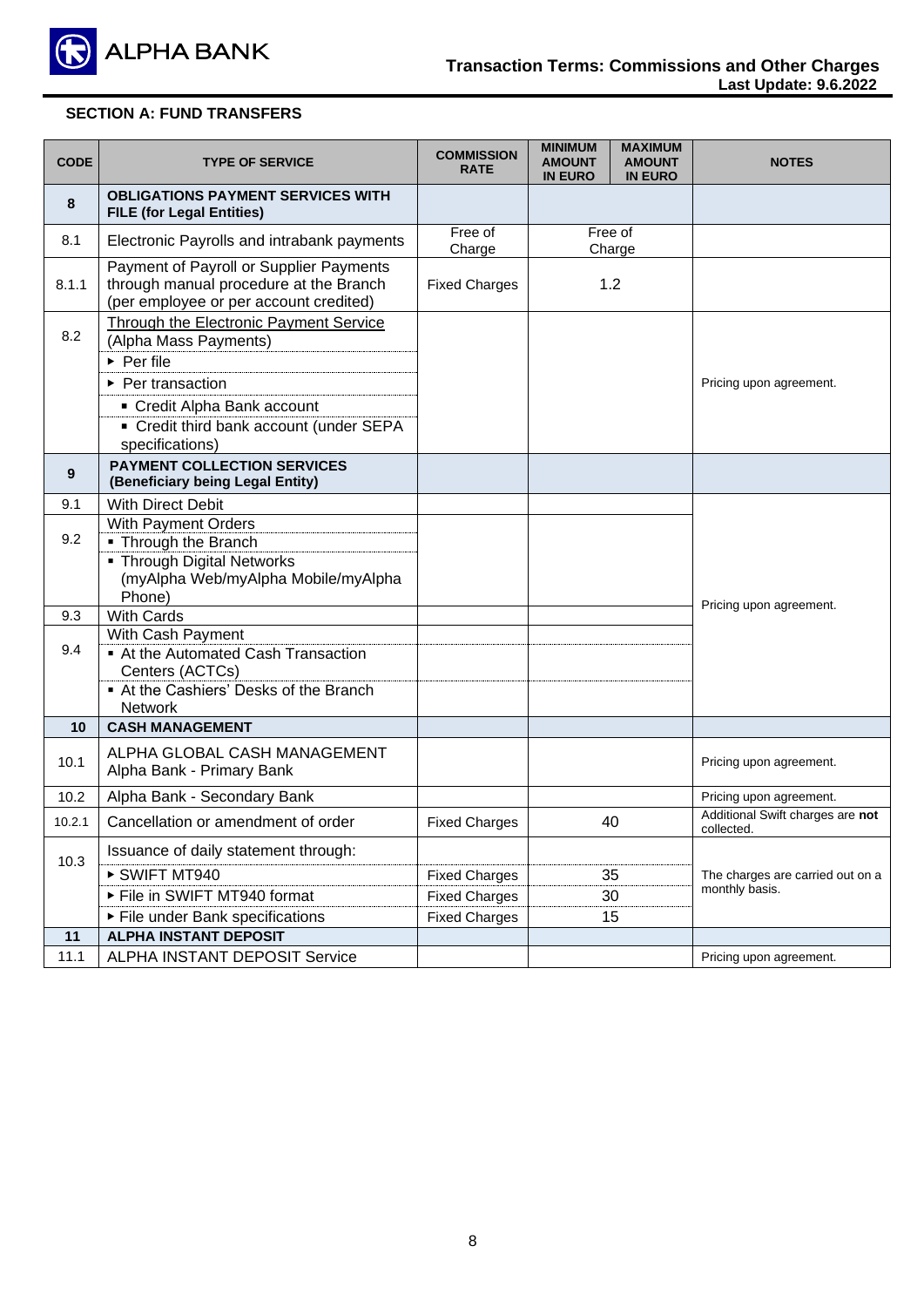

|                                  | <b>GENERAL TERMS</b>                                                                                                                                                                                                                                                                                                                                                                                                                                                                                                                                                                                                                                                                                                                                                                                                      |
|----------------------------------|---------------------------------------------------------------------------------------------------------------------------------------------------------------------------------------------------------------------------------------------------------------------------------------------------------------------------------------------------------------------------------------------------------------------------------------------------------------------------------------------------------------------------------------------------------------------------------------------------------------------------------------------------------------------------------------------------------------------------------------------------------------------------------------------------------------------------|
|                                  | A. EXECUTION OF PAYMENT ORDER AND VALUE DATES                                                                                                                                                                                                                                                                                                                                                                                                                                                                                                                                                                                                                                                                                                                                                                             |
|                                  | 1. Business Day: The day on which the Bank or, in the case of payment services, any other payment service provider<br>involved in the execution of a Payment Transaction, are under normal operation. In addition to national holidays and<br>holidays of international payment systems, local holidays are not considered to be Working Days, as far as specific Bank<br>branches are concerned.                                                                                                                                                                                                                                                                                                                                                                                                                         |
|                                  | 2. The date of receipt of a payment order is the date on which the Bank actually receives the payment order. Exceptions<br>shall be made to cases of non-business day or subsequent to such time limit per day per trading network as<br>determined by the Bank. In such cases, the date of receipt of a payment order is considered the next business day.                                                                                                                                                                                                                                                                                                                                                                                                                                                               |
|                                  | 3. The Bank undertakes the obligation to transfer the full amount of the order for payments to companies/organisations<br>and generally encoded payments without any deduction or discount, by the end of the next business day following the<br>date of receipt of the order, at the latest.                                                                                                                                                                                                                                                                                                                                                                                                                                                                                                                             |
|                                  | <b>B. PAYMENT ORDERS TO AND FROM OTHER BANKS</b>                                                                                                                                                                                                                                                                                                                                                                                                                                                                                                                                                                                                                                                                                                                                                                          |
| п                                | 1. All payment orders to other banks in Euro or in Foreign Currency are forwarded through SWIFT.<br>The value date is two (2) working days from the transaction date. The abovementioned value date can be differentiated on<br>the following conditions:<br>In case the value date determined by the applicable payment system is different.<br>If the abovementioned dates include a currency holiday.<br>In case the "Urgent" payment order priority is selected.                                                                                                                                                                                                                                                                                                                                                      |
| 2.<br>٠<br>п                     | The incoming payment orders, regardless of the amount, are executed under the following value dates:<br>Incoming payment orders in Euro or other currencies of the European Union/EEA crediting accounts held:<br>(a) in the same currency the value date is the value date of the payment order*.<br>(b) in a different currency the value date is two (2) working days after the value date of the payment order.<br>Incoming payment orders in currency outside the European Union/EEA crediting accounts in Euro or Foreign Currency<br>the value date is two (2) working days after the value date of the payment order.                                                                                                                                                                                             |
|                                  | *In case the incoming payment order is received after 14:30, the Bank reserves the right to credit the account with the<br>relevant amount with value date the next working day.                                                                                                                                                                                                                                                                                                                                                                                                                                                                                                                                                                                                                                          |
| 3.<br>٠<br>٠<br>٠<br>٠<br>٠<br>٠ | A transaction under SEPA specifications is defined as every online credit transfer, within the European Union, carried<br>out only on the conditions mentioned below:<br>The destination country belongs to SEPA **<br>Existence of name and IBAN of the orderer<br>Existence of name and IBAN of the beneficiary<br>The currency of the payment is the Euro<br>No special instructions to be included<br>Only the charging option "SHA" (Share) can be used                                                                                                                                                                                                                                                                                                                                                              |
|                                  | ** The SEPA countries include:<br>EURO19 (Eurozone): Belgium, Germany, Greece, Spain, France, Ireland, Italy, Latvia, Luxembourg, the Netherlands,<br>Austria, Portugal, Finland, Slovenia, Cyprus, Malta, Estonia, Slovakia and Lithuania.<br>EU28: EURO19 plus Czech Republic, Denmark, Hungary, Poland, Sweden, Bulgaria, Romania, Croatia.<br>In addition the following countries: United Kingdom, Iceland, Norway, Liechtenstein, Switzerland, Monaco, San Marino,<br>Guernsey, Isle of Man, Andorra and Vatican City State.<br>Finally, the following areas (where the European legislation is applicable): Martinique, Guadeloupe, French Guiana,<br>Reunion Island, Gibraltar, the Azores, Madeira, Canary Islands, Åland Islands, Mayotte, Saint Barthélemy, Saint<br>Martin, Saint Pierre and Miquelon Islands. |
| 4.                               | Commission on foreign exchange transactions: In any case of foreign currency conversion (purchase or sale)<br>related to the issuance or settlement of a payment order/bank cheque in addition to the applicable commission: 0.1%<br>with a minimum amount of Euro 7 and a maximum amount of Euro 30 is collected.                                                                                                                                                                                                                                                                                                                                                                                                                                                                                                        |
|                                  | 5. The IRIS Online Payments service, through DIAS Credit Transfer system, provides the ability of instant credits – in real<br>time – to the beneficiary's account, for amounts up to EUR 50,000. The service is available on every calendar day of<br>the year (including weekends and Bank holidays) on a 24 hour basis.                                                                                                                                                                                                                                                                                                                                                                                                                                                                                                |
|                                  | <b>C. CHEQUES IN EURO</b>                                                                                                                                                                                                                                                                                                                                                                                                                                                                                                                                                                                                                                                                                                                                                                                                 |
|                                  | 1. All the cheques in Euro payable to other banks of Greece are compulsorily deposited to deposit or loan accounts.                                                                                                                                                                                                                                                                                                                                                                                                                                                                                                                                                                                                                                                                                                       |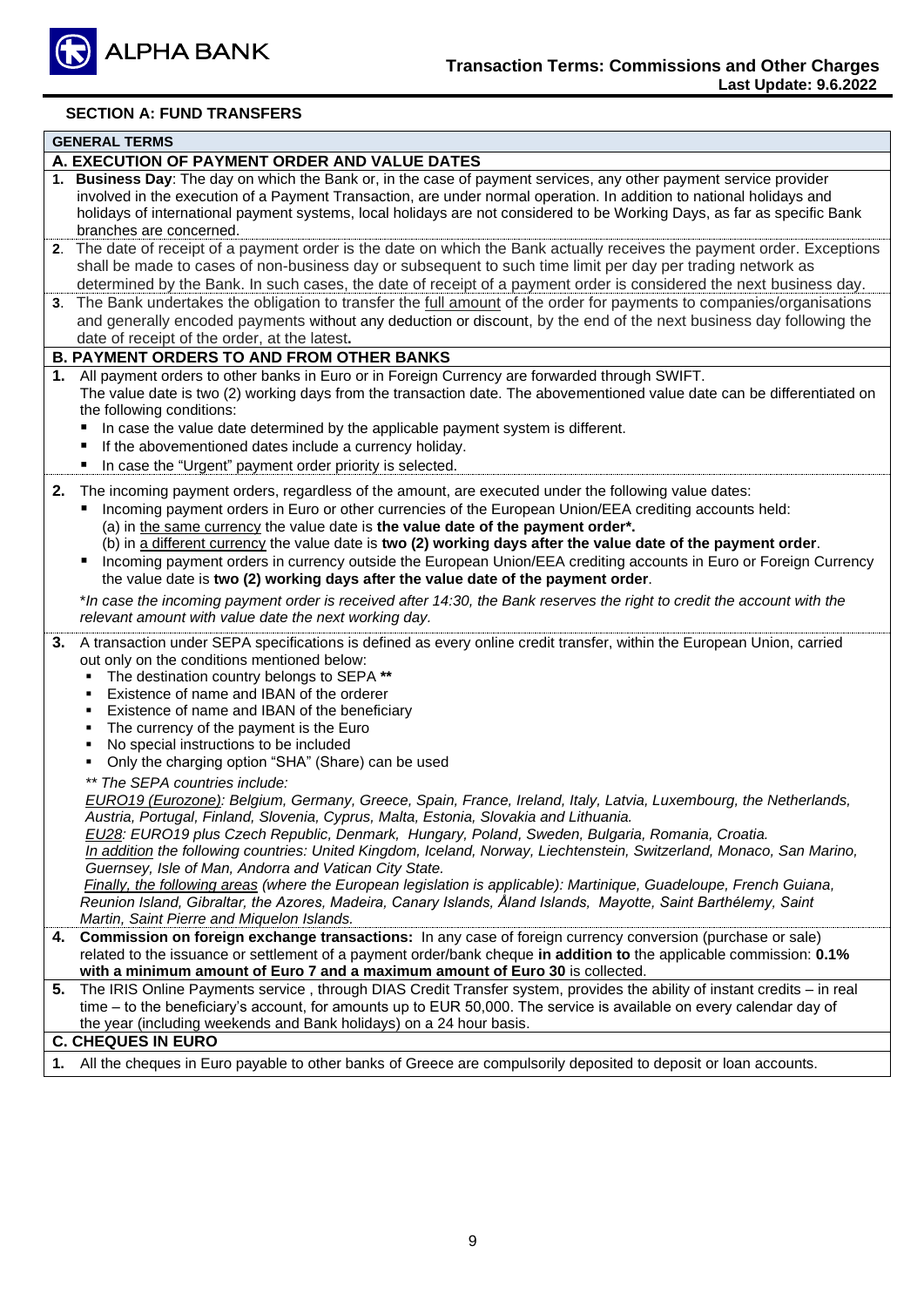

### **SECTION B: DEPOSITS**

| <b>CODE</b>                                                                                                                                      | <b>TYPE OF SERVICE</b>                                                 | <b>COMMISSION</b><br><b>RATE</b> | <b>MINIMUM</b><br><b>AMOUNT</b><br><b>IN EURO</b> | <b>MAXIMUM</b><br><b>AMOUNT</b><br><b>IN EURO</b> | <b>NOTES</b>                              |  |
|--------------------------------------------------------------------------------------------------------------------------------------------------|------------------------------------------------------------------------|----------------------------------|---------------------------------------------------|---------------------------------------------------|-------------------------------------------|--|
| 1                                                                                                                                                | <b>TRANSACTION CHARGES</b>                                             |                                  |                                                   |                                                   |                                           |  |
|                                                                                                                                                  | For each transaction over:                                             |                                  |                                                   |                                                   |                                           |  |
| 1.1                                                                                                                                              | four (4) per month, accounts are charged<br>as follows:                |                                  |                                                   |                                                   |                                           |  |
|                                                                                                                                                  | Alpha 290 and Alpha 500 and Alpha<br><b>Premier Farmers Account:</b>   |                                  |                                                   |                                                   | Regardless of average monthly<br>balance. |  |
|                                                                                                                                                  | ■ From 5 up to 500 transactions                                        | <b>Fixed Charges</b>             |                                                   |                                                   |                                           |  |
|                                                                                                                                                  | Over 501 transactions                                                  | <b>Fixed Charges</b>             |                                                   | 3                                                 |                                           |  |
| 1.2                                                                                                                                              | twenty nine (29) per month, accounts are<br>charged as follows:        |                                  |                                                   |                                                   |                                           |  |
|                                                                                                                                                  | Alpha Cash Management:                                                 |                                  |                                                   |                                                   |                                           |  |
|                                                                                                                                                  | From 30 up to 500 transactions                                         | <b>Fixed Charges</b>             |                                                   |                                                   | Regardless of average monthly<br>balance. |  |
|                                                                                                                                                  | Over 501 transactions                                                  | <b>Fixed Charges</b>             |                                                   | 3                                                 |                                           |  |
|                                                                                                                                                  | ▶ Alpha Smart Management<br>(regardless of the number of transactions) | Free of<br>Charge                |                                                   | Free of<br>Charge                                 |                                           |  |
|                                                                                                                                                  | <b>Exempted from Transaction Charges</b>                               |                                  |                                                   |                                                   |                                           |  |
| No extra charges on transactions (credits or debits) to Alpha 290, Alpha 500, Alpha Cash Management and Alpha Smart<br>Management accounts that: |                                                                        |                                  |                                                   |                                                   |                                           |  |

- are carried out with cards issued by the Bank (e.g. Alpha Bank Enter Visa, Alpha Bank Bonus Visa, Alpha Bank Bonus MasterCard, Alpha Bank Bonus American Express etc.)
- are carried out through Digital Networks (e.g. myAlpha Web, myAlpha Mobile, myAlpha Phone, ATMs etc.)
- are related to standing orders
- are related to credit of interest to deposit accounts and to term deposits or debits with the income tax due
- are related to credit of payroll, if carried out through the Bank
- are related to a reversal entry of a transaction carried out at the Branch Cashiers' Desks as well as to the transaction linked with the reversal entry
- are related to the collection of safe deposit boxes rentals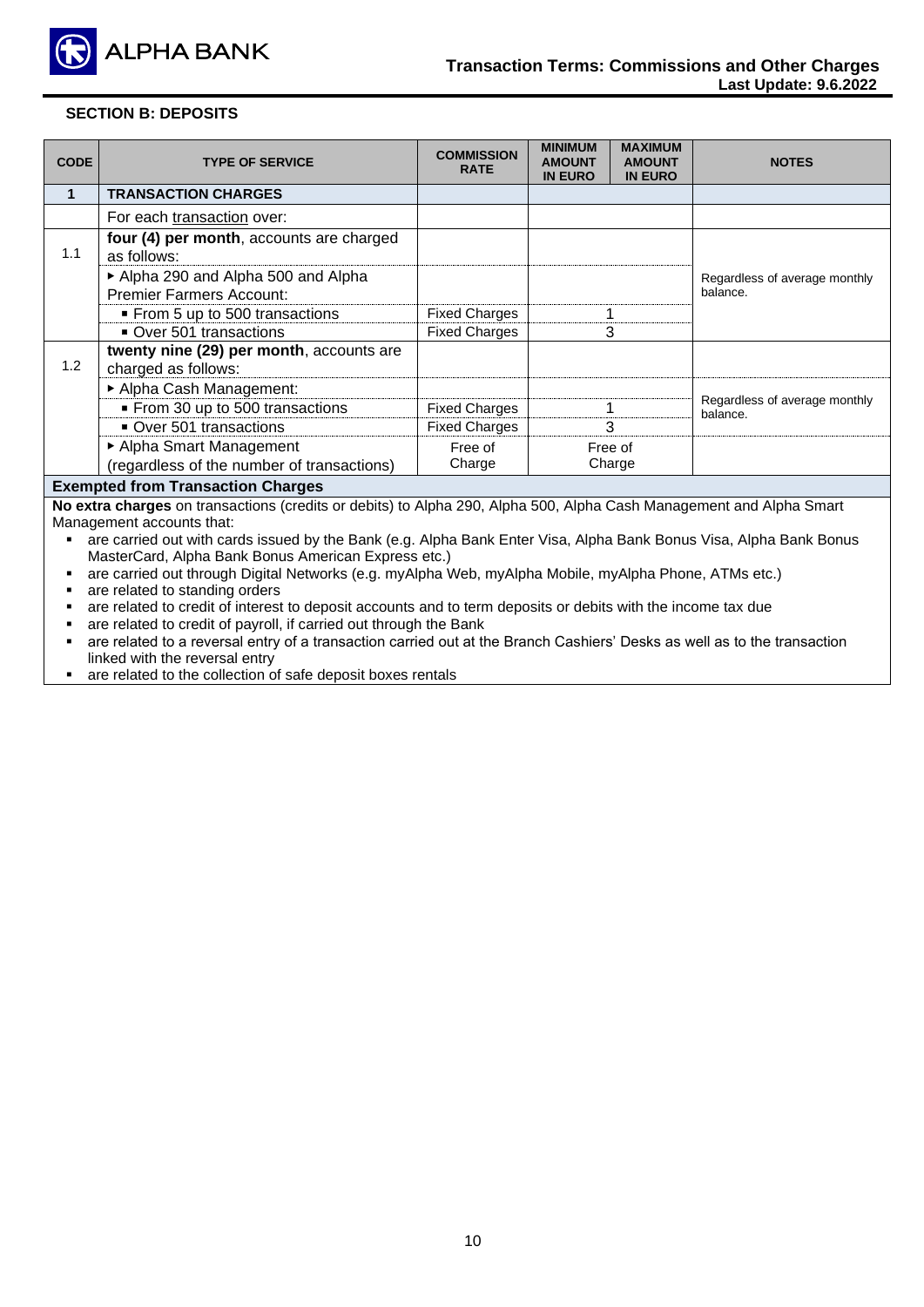

### **SECTION B: DEPOSITS**

| <b>GENERAL TERMS</b>                                         |                  |
|--------------------------------------------------------------|------------------|
| A. Minimum limits for the opening of deposit accounts        |                  |
| Alpha Premier<br>٠                                           | No minimum limit |
| Alpha Savings                                                | 300<br>Euro      |
| Alpha 290<br>٠                                               | No minimum limit |
| Alpha 500                                                    | No minimum limit |
| Alpha Premier Farmers Account<br>٠                           | No minimum limit |
| Alpha Smart Management                                       | No minimum limit |
| Alpha Contractual Entrepreneurship                           | No minimum limit |
| Agro-Carta                                                   | No minimum limit |
| Alpha 11213 Youth Line                                       | No minimum limit |
| Alpha Save Smart                                             | No minimum limit |
| Alpha Payroll                                                | No minimum limit |
| <b>Term Deposits</b>                                         | 5,000<br>Euro    |
| Term Deposits with certificates (minimum amount of security) | Euro 15,000      |
| .                                                            |                  |

#### **Β. Value dates**

- 1. Cash deposit in Euro at:
	- Individual's deposit account bears interest from the deposit date.
	- Interest bearing business account bears interest from the next working day.
- 2. Cash withdrawal terminates the interest bearing of the withdrawn amount on the day of the transaction.
- 3. The transfer of amounts from a deposit and/or loan account to another deposit and/or loan account is computed with value date the same day.
- 4. Upon a special agreement, if withdrawal is carried out from non-available balance, debit interest is calculated on the withdrawn amount with interest rate equal to the Minimum Lending Rate (MLR) plus the entire spread.
- 5. **Compounding Period:** Interest is calculated bi-annually and in particular on 30/6 and 31/12 of every year on the basis of a 360-day year, except for the Alpha Cash Management, Alpha Smart Management and Alpha Payroll accounts for which interest is calculated every quarter and in particular on 31/3, 30/6, 30/9 and 31/12 of every year.

#### 6. **Compounding Method:**

i. For the Alpha 1|2|3 Youth Line, Alpha Payroll, Alpha 500, Alpha Cash Management, Alpha Smart Management, Alpha Contractual Entrepreneurship, Agro-Carta accounts, Alpha Premier Farmers Account the interest rate is tiered, and interest is calculated on the daily available balance at the relevant interest rate (which corresponds to the balance of the account) for the entire balance.

#### **Exceptions:**

If the electronic payment of salary / pension in the accounts Alpha Payroll and Alpha Payroll Savings is discontinued for six consecutive months, from the next interest period, interest is calculated by the current interest rates of the Alpha Savings account.

- ii. For the Alpha Premier, Alpha Savings, Alpha Savings Plus (no longer available) and Alpha Save Smart accounts, the interest rate is calculated on the amount that corresponds to each scale with the applicable rate and interest is calculated based on the daily available balance.
- iii. For accounts Alpha 290 with an average daily six-month balance of less than Euro 3,000 interest is not computed, regardless of any credit interest rate agreed.
- 7. Tax (currently 15%) on the paid interest is deducted and submitted to the Greek State in accordance with the applicable legislation.

*Alpha Bank participates in the HELLENIC DEPOSIT AND INVESTMENT GUARANTEE FUND in accordance with the provisions of Law 4370/2016.*

#### **Other notes**

For all accounts where it is possible to make withdrawals by cheques paid at the Cashiers' Desks of the Branch (not via the Cheque Clearing Interbank Electronic System (DISSE) or via Clearing Houses with physical movement), the value date is the **same day**.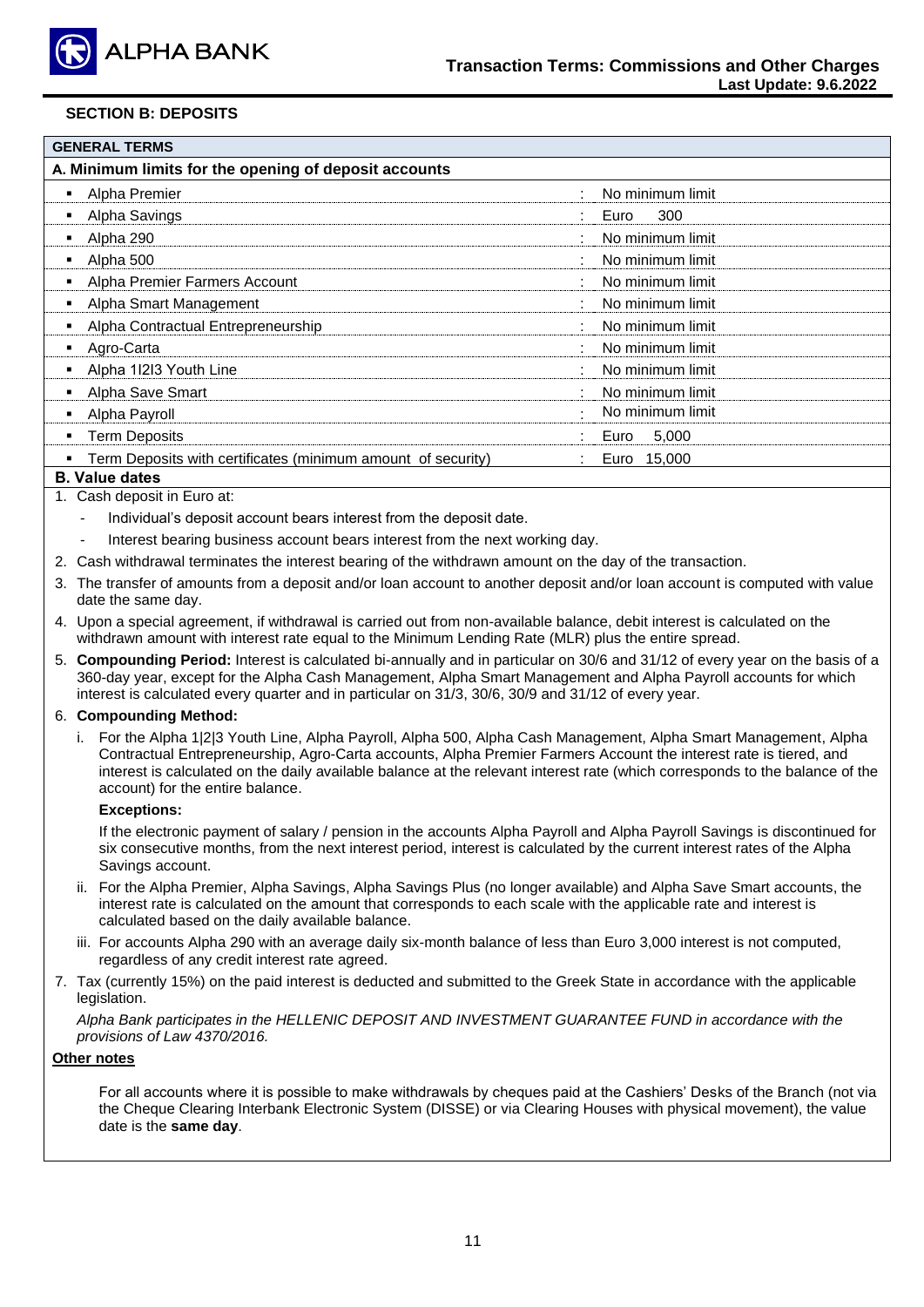

### **SECTION B: DEPOSITS**

### **GENERAL TERMS**

### **C. Full / Partial Early Withdrawal of Term Deposits**

#### **1. Simple Term Deposits (Negotiable)**

In early full or partial withdrawal, the interest payable to the Customer is reduced equally to the cost of early withdrawal of the amount withdrawn.

The cost is calculated on the amount withrdrawn with a discount rate **set to 2%** for the period remaining until the maturity of the term deposit.

Especially for term deposits with intermediate interest payments, if prior to the full or partial early withdrawal:

- part of the interest accrued on the simple term deposit has already been paid to the Client through previous interest payments and
- the cost of early withdrawal exceeds the accrued interest of the period that starts on the date of last interest payment and ends at the date of withdrawal,

the Client promptly returns the interest paid up to the amount equivalent to the cost of withdrawal.

In case of an early withdrawal on term deposits with intermediate interest payments, the next interest payment takes place at the maturity date of the term deposit.

In any case, the cost of early withdrawal should not exceed the accrued interest for the amount withdrawn.

The maximum number of partial early withdrawals allowed in simple term deposits is:

- up to three, for Term deposits in Euro
- up to two, for term deposits in foreign exchange.

#### **2. "Alpha online Term Deposit" and "Alpha online Term Deposit with Bonus"**

In early full withdrawal, the interest payable to the Customer is reduced equally to the cost of early withdrawal of the amount withdrawn.

The cost is calculated on the amount withrdrawn with a discount rate **set to 2%** for the period remaining until the maturity of the term deposit.

If prior to the early withdrawal:

- part of the interest accrued has already been paid to the Client through previous interest payments and
- the cost of early withdrawal exceeds the accrued interest of the period that starts on the date of last interest payment and ends at the date of withdrawal,

the Client promptly returns the interest paid up to the amount equivalent to the cost of withdrawal.

In any case, the cost of early withdrawal should not exceed the accrued interest for the amount withdrawn.

#### **3. "Alpha Term Deposit with Bonus"**

In early full withdrawal of the term deposit:

- on the interest payment anniversary of the product **credit interest is paid in full to the Client with no reduction**.
- on a date other than the interest payment anniversary of the product, **credit interest of the current period is** reduced equally to the cost of early withdrawal of the amount withdrawn. The cost is calculated on the total amount withdrawn with a discount rate **set to 2%** for the period remaining until the maturity of the compounding period.

The cost of early withdrawal should not exceed the accrued interest for the current period.

#### **4. "Alpha Monthly Progress" and "Alpha Life Term Deposit"**

In early full withdrawal:

- on the interest payment anniversary of the product the **credit interest is paid in total to the Client with no reduction**.
- on a date other than the interest payment anniversary of the product, the interest payment for the period is ommited.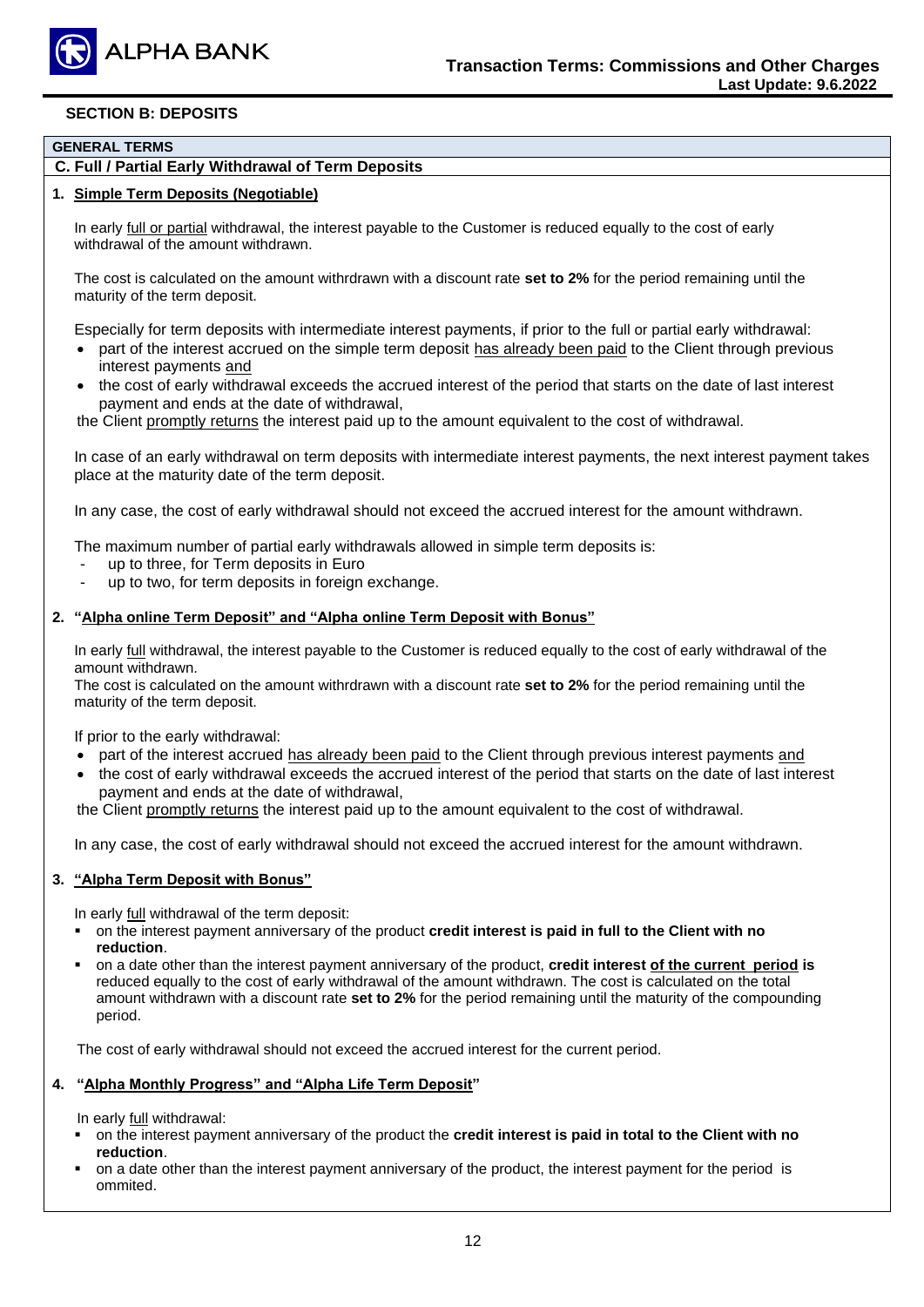

### **Transaction Terms: Commissions and Other Charges Last Update: 9.6.2022**

# **SECTION C: CLEAN DOMESTIC COLLECTIONS**

| <b>CODE</b>    | <b>TYPE OF SERVICE</b>                                                            | <b>COMMISSION</b><br><b>RATE</b> | <b>MINIMUM</b><br><b>AMOUNT</b><br><b>IN EURO</b> | <b>MAXIMUM</b><br><b>AMOUNT</b><br><b>IN EURO</b> | <b>NOTES</b>                                             |
|----------------|-----------------------------------------------------------------------------------|----------------------------------|---------------------------------------------------|---------------------------------------------------|----------------------------------------------------------|
| $\mathbf{1}$   | <b>CLEAN COLLECTIONS</b>                                                          |                                  |                                                   |                                                   |                                                          |
| 1.1            | Bills of Exchange, Notes                                                          | 0.75%                            | 10                                                |                                                   | Up to 1 year maturity.                                   |
| 1.2            | Extension of Maturity of Bill of<br>Exchange/Note                                 | <b>Fixed Charges</b>             |                                                   | 8                                                 |                                                          |
| 1.3            | Return of unpaid Bill of Exchange/Note                                            | <b>Fixed Charges</b>             |                                                   | 10                                                |                                                          |
| 1.4            | Collection through domestic correspondent<br>bank                                 | 0.10%                            | 6                                                 |                                                   | Collected additionally to any<br>applicable commissions. |
| $\overline{2}$ | <b>COLLECTION FOR PLEDGE</b>                                                      |                                  |                                                   |                                                   |                                                          |
| 2.1            | Regardless of expiry date (Cheques, Bills of<br>Exchange, Notes)                  | 0.70%                            | 8                                                 |                                                   |                                                          |
| 2.2            | Return of unpaid Cheque to the bearer<br>(borne by the bearer)                    | <b>Fixed Charges</b>             |                                                   | 15                                                |                                                          |
| 2.3            | Return of unpaid Bill of Exchange/Note                                            | <b>Fixed Charges</b>             |                                                   | 15                                                |                                                          |
| 2.4            | Fees for control of issuers for collections in<br>pledge, per issuer or recipient | <b>Fixed Charges</b>             |                                                   | $\overline{2}$                                    |                                                          |
| $\overline{3}$ | <b>OTHER SERVICES</b>                                                             |                                  |                                                   |                                                   |                                                          |
| 3.1            | Electronic update (Maturity Index of Bills of<br>Exchange)                        |                                  |                                                   |                                                   |                                                          |
|                | Copy of payments record (Maturity Index)                                          |                                  |                                                   |                                                   | The charges are carried out on a                         |
|                | Daily                                                                             | <b>Fixed Charges</b>             | 55                                                |                                                   | monthly basis.                                           |
|                | $\triangleright$ Weekly                                                           | <b>Fixed Charges</b>             |                                                   | 45                                                |                                                          |
|                | $\triangleright$ Monthly                                                          | <b>Fixed Charges</b>             |                                                   | 35                                                |                                                          |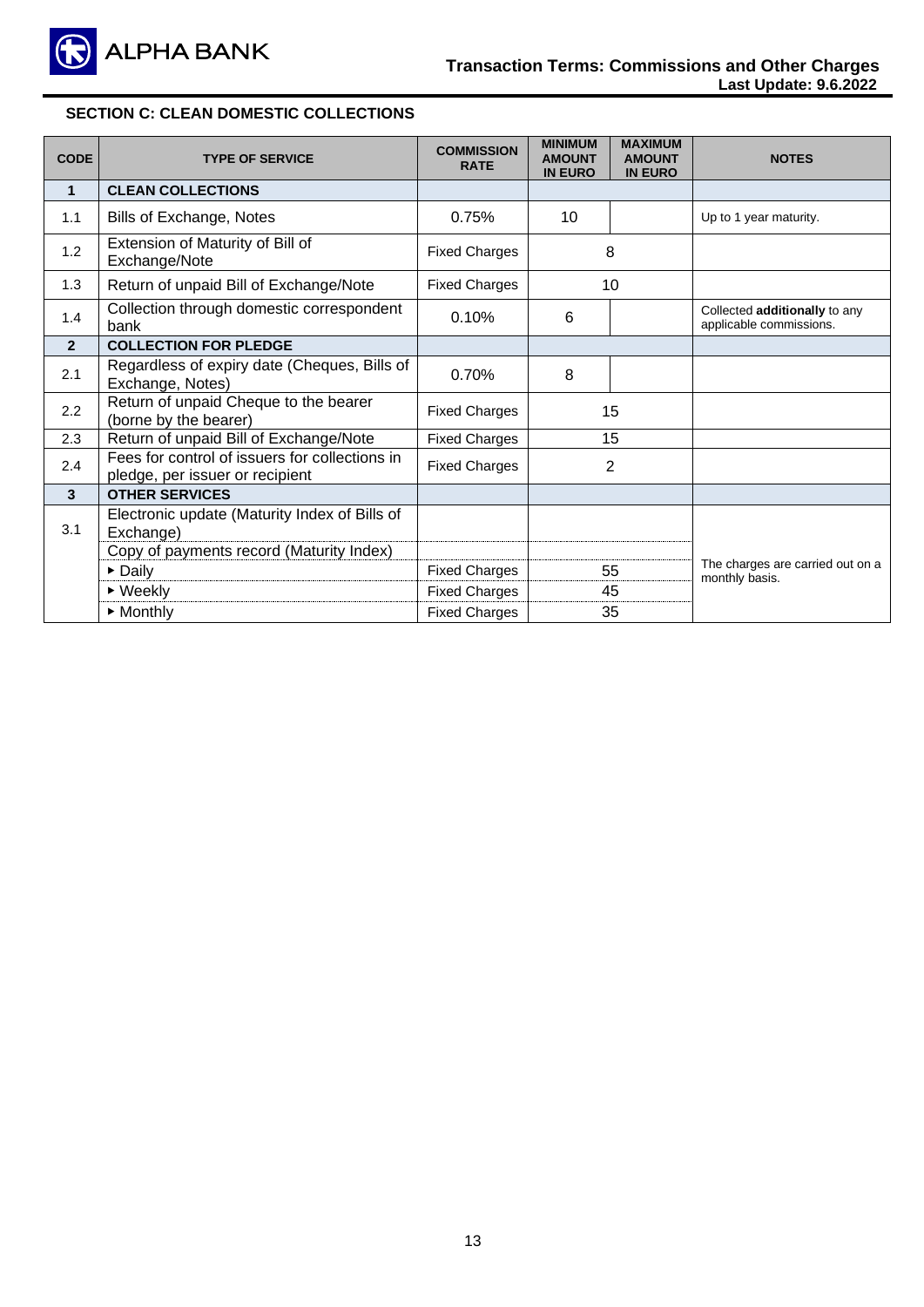

# **SECTION D: LETTERS OF GUARANTEE**

| <b>CODE</b>    | <b>TYPE OF SERVICE</b>                                                                                          | <b>COMMISSION</b><br><b>RATE</b> | <b>MINIMUM</b><br><b>AMOUNT</b><br><b>IN EURO</b> | <b>MAXIMUM</b><br><b>AMOUNT</b><br><b>IN EURO</b> | <b>NOTES</b>                                                                                                             |
|----------------|-----------------------------------------------------------------------------------------------------------------|----------------------------------|---------------------------------------------------|---------------------------------------------------|--------------------------------------------------------------------------------------------------------------------------|
| $\mathbf{1}$   | IN EURO FOR DOMESTIC BENEFICIARIES                                                                              |                                  |                                                   |                                                   |                                                                                                                          |
| 1.1            | Tender guarantees                                                                                               | 0.50%                            | 30                                                |                                                   | Per undivided quarter                                                                                                    |
| 1.2            | Good performance, etc.                                                                                          | 1.00%                            | 45                                                |                                                   | Per undivided quarter                                                                                                    |
| 1.3            | Advance payment guarantees, payment<br>guarantees, custom duties guarantees<br>(goods etc.)                     | 1.25%                            | 45                                                |                                                   | Per undivided quarter.<br>For "Alpha Smart<br>Management" account holders,<br>30% discount on the applicable<br>charges. |
| 1.4            | 10% retention letters of guarantee                                                                              | 1.25%                            | 45                                                |                                                   |                                                                                                                          |
| $\overline{2}$ | IN EURO FOR BENEFICIARIES LOCATED<br><b>ABROAD</b>                                                              |                                  |                                                   |                                                   |                                                                                                                          |
| 2.1            | Tender guarantees                                                                                               | 0.55%                            | 30                                                |                                                   | Per undivided quarter                                                                                                    |
| 2.2            | Good performance, etc.                                                                                          | 1.05%                            | 45                                                |                                                   | Per undivided quarter                                                                                                    |
| 2.3            | Advance payment guarantees, payment<br>guarantees, custom duties guarantees<br>(goods etc.)                     | 1.30%                            | 45                                                |                                                   | Per undivided quarter.<br>For "Alpha Smart<br>Management" account holders,<br>30% discount on the applicable<br>charges. |
| 2.4            | 10% retention letters of guarantee                                                                              | 1.30%                            | 45                                                |                                                   |                                                                                                                          |
| 3              | <b>IN FOREIGN CURRENCY</b>                                                                                      |                                  |                                                   |                                                   |                                                                                                                          |
| 3.1            | Tender guarantees                                                                                               | 0.75%                            | 45                                                |                                                   | Per undivided quarter                                                                                                    |
| 3.2            | Good performance, etc.                                                                                          | 1.25%                            | 60                                                |                                                   | Per undivided quarter                                                                                                    |
| 3.3            | Advance payment guarantees, goods<br>payment guarantees etc.                                                    | 1.45%                            | 90                                                |                                                   | Per undivided quarter.<br>For "Alpha Smart<br>Management" account holders,<br>30% discount on the applicable<br>charges. |
| 4              | <b>PREQUALIFICATION LETTERS</b>                                                                                 |                                  |                                                   |                                                   |                                                                                                                          |
| 4.1            | Letter of intent to issue tender guarantee or<br>good performance guarantee                                     | <b>Fixed Charges</b>             |                                                   | 90                                                |                                                                                                                          |
| 5              | <b>LETTERS OF CREDITWORTHINESS</b>                                                                              |                                  |                                                   |                                                   |                                                                                                                          |
|                | $\blacksquare$ Type A                                                                                           | <b>Fixed Charges</b>             |                                                   | 220                                               |                                                                                                                          |
|                | $\blacksquare$ Type B                                                                                           | <b>Fixed Charges</b>             |                                                   | 450                                               |                                                                                                                          |
| 6              | <b>AMENDMENT</b>                                                                                                | <b>Fixed Charges</b>             |                                                   | 30                                                |                                                                                                                          |
| $\overline{7}$ | <b>FORFEITURE</b>                                                                                               | <b>Fixed Charges</b>             |                                                   | 60                                                |                                                                                                                          |
| 8              | ADVICE OF LETTER OF GUARANTEE OR<br><b>STANDBY L/C WITHOUT OUR BANK'S</b><br><b>ENGAGEMENT</b>                  | <b>Fixed Charges</b>             |                                                   | 40                                                |                                                                                                                          |
| 9              | <b>ADVICE/AMENDMENT OF LETTER OF</b><br><b>GUARANTEE OR STANDBY L/C WITHOUT</b><br><b>OUR BANK'S ENGAGEMENT</b> | <b>Fixed Charges</b>             |                                                   | 30                                                |                                                                                                                          |
| 10             | <b>ISSUANCE OF LETTER OF GUARANTEE</b><br><b>GUARANTEED UNDER OTHER BANK'S</b><br><b>COUNTERGUARANTEE</b>       |                                  | Pricing upon agreement                            |                                                   |                                                                                                                          |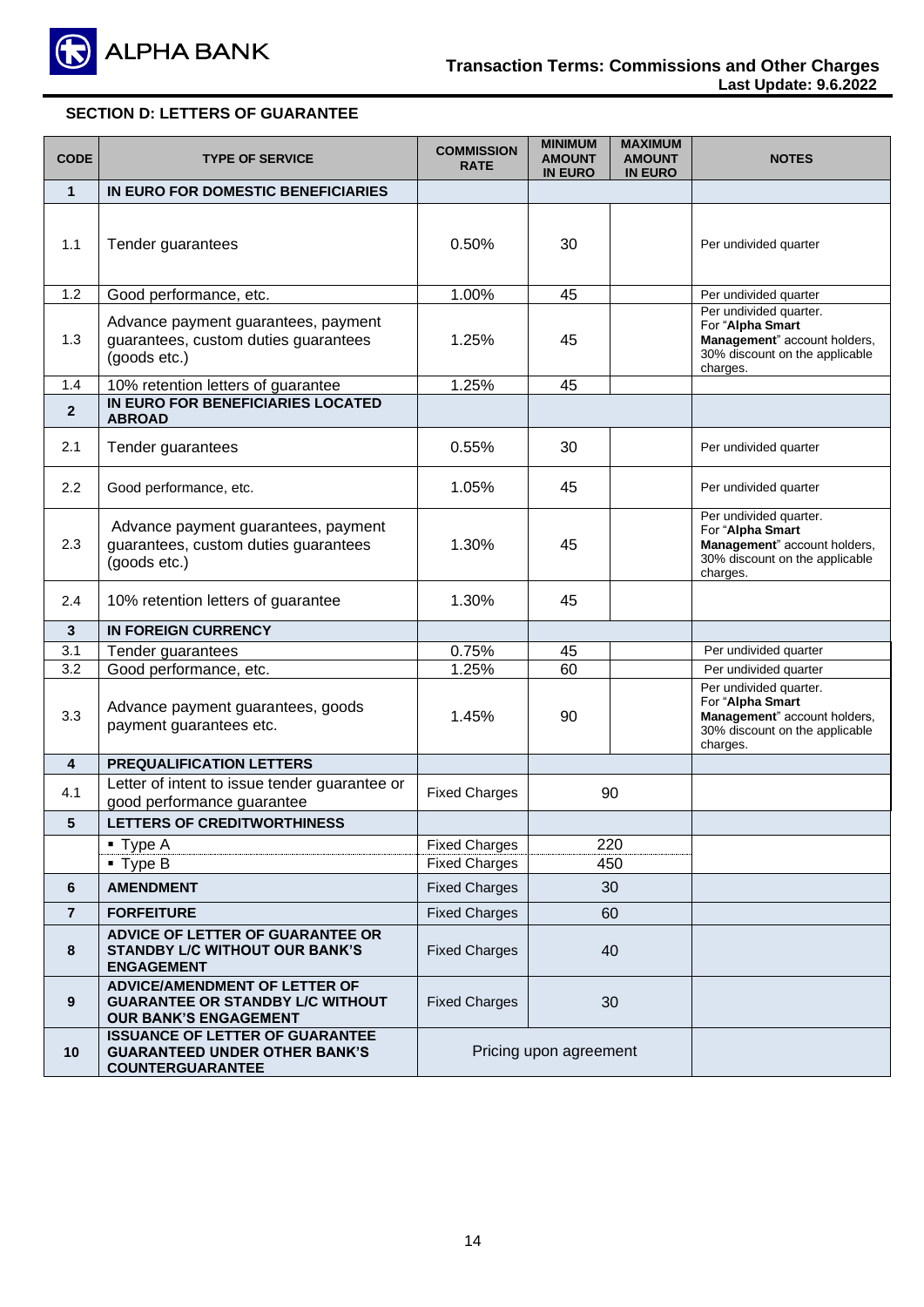

### **Transaction Terms: Commissions and Other Charges Last Update: 9.6.2022**

# **SECTION E: FOREIGN EXCHANGE TRANSACTIONS**

| <b>CODE</b>    | <b>TYPE OF SERVICE</b>                                                                                        | <b>COMMISSION</b><br><b>RATE</b> | <b>MINIMUM</b><br><b>AMOUNT</b><br><b>IN EURO</b> | <b>MAXIMUM</b><br><b>AMOUNT IN</b><br><b>EURO</b> | <b>NOTES</b>                                                                                                                                                                                          |
|----------------|---------------------------------------------------------------------------------------------------------------|----------------------------------|---------------------------------------------------|---------------------------------------------------|-------------------------------------------------------------------------------------------------------------------------------------------------------------------------------------------------------|
| $\mathbf{1}$   | <b>ISSUANCE OF BANK CHEQUES IN EURO OR</b><br><b>FOREIGN CURRENCY PAYABLE ABROAD</b>                          |                                  |                                                   |                                                   |                                                                                                                                                                                                       |
| 1.1            | • No supportive documents                                                                                     | 0.20%                            | 15                                                |                                                   |                                                                                                                                                                                                       |
|                | • With supportive documents                                                                                   | 0.25%                            | 25                                                |                                                   |                                                                                                                                                                                                       |
| 1.2            | Commission on foreign exchange<br>transaction                                                                 | 0.10%                            | $\overline{7}$                                    | 30                                                | Collected additionally to the<br>applicable commissions, for<br>every foreign exchange<br>transaction (sale or purchase)<br>related to the issuance or<br>settlement of payment<br>order/bank cheque. |
| $\overline{2}$ | PURCHASE OF CHEQUES IN EURO OR IN<br><b>FOREIGN CURRENCY PAYABLE ABROAD</b>                                   |                                  |                                                   |                                                   |                                                                                                                                                                                                       |
| 2.1            | Issued by the Bank                                                                                            | Free of<br>Charge                |                                                   | Free of<br>Charge                                 |                                                                                                                                                                                                       |
| 2.2            | Issued by other banks in Greece or abroad                                                                     |                                  |                                                   |                                                   | Fees which may occur due to a<br>cheque return shall be borne by<br>the Customer.<br>Free of charge for transactions<br>related to "Alpha Exports<br>Development".                                    |
|                | • Credit to a deposit account                                                                                 | <b>Fixed Charges</b>             |                                                   | $\overline{2}$                                    | Per item.                                                                                                                                                                                             |
|                | • For placement of the cheque's proceeds<br>in term deposits                                                  | Free of<br>Charge                |                                                   | Free of<br>Charge                                 |                                                                                                                                                                                                       |
| 2.3            | Cheques (Bank/Personal) in Euro or<br>Foreign Currency drawn on banks abroad<br>and sent for collection       | 0.25%                            | 40                                                |                                                   |                                                                                                                                                                                                       |
| 2.4            | Settlement of bank cheques in EURO<br>issued by banks abroad drawn on accounts<br>kept at the Bank.           | 0.10%                            | $\overline{7}$                                    | 90                                                |                                                                                                                                                                                                       |
| $\mathbf{3}$   | <b>PURCHASE OF TRAVELLER'S CHEQUES</b>                                                                        | <b>Fixed Charges</b>             |                                                   | 2                                                 | Per item.                                                                                                                                                                                             |
| 4              | <b>BANKNOTES</b>                                                                                              |                                  |                                                   |                                                   |                                                                                                                                                                                                       |
|                | Purchase/Sale of foreign banknotes                                                                            |                                  |                                                   |                                                   |                                                                                                                                                                                                       |
| 4.1            | - Up to Euro 500                                                                                              | <b>Fixed Charges</b>             | 7                                                 |                                                   |                                                                                                                                                                                                       |
|                | - From Euro 500.01 up to Euro 2,500                                                                           | <b>Fixed Charges</b>             |                                                   | 12                                                |                                                                                                                                                                                                       |
|                | Over Euro 2,500                                                                                               | 0.50%                            |                                                   |                                                   |                                                                                                                                                                                                       |
| 4.2            | Euro deposit to foreign currency accounts                                                                     | Free of<br>Charge                |                                                   | Free of<br>Charge                                 | Value date two (2) working days.                                                                                                                                                                      |
| 4.3            | Deposit of foreign banknotes of EU<br>countries to foreign currency accounts in<br>the same or other currency | 0.20%                            | $\overline{2}$                                    |                                                   | The same day, for Foreign<br>Banknotes of EU countries.<br>Value date four (4) working days<br>for Foreign Banknotes of non-<br>EU countries.                                                         |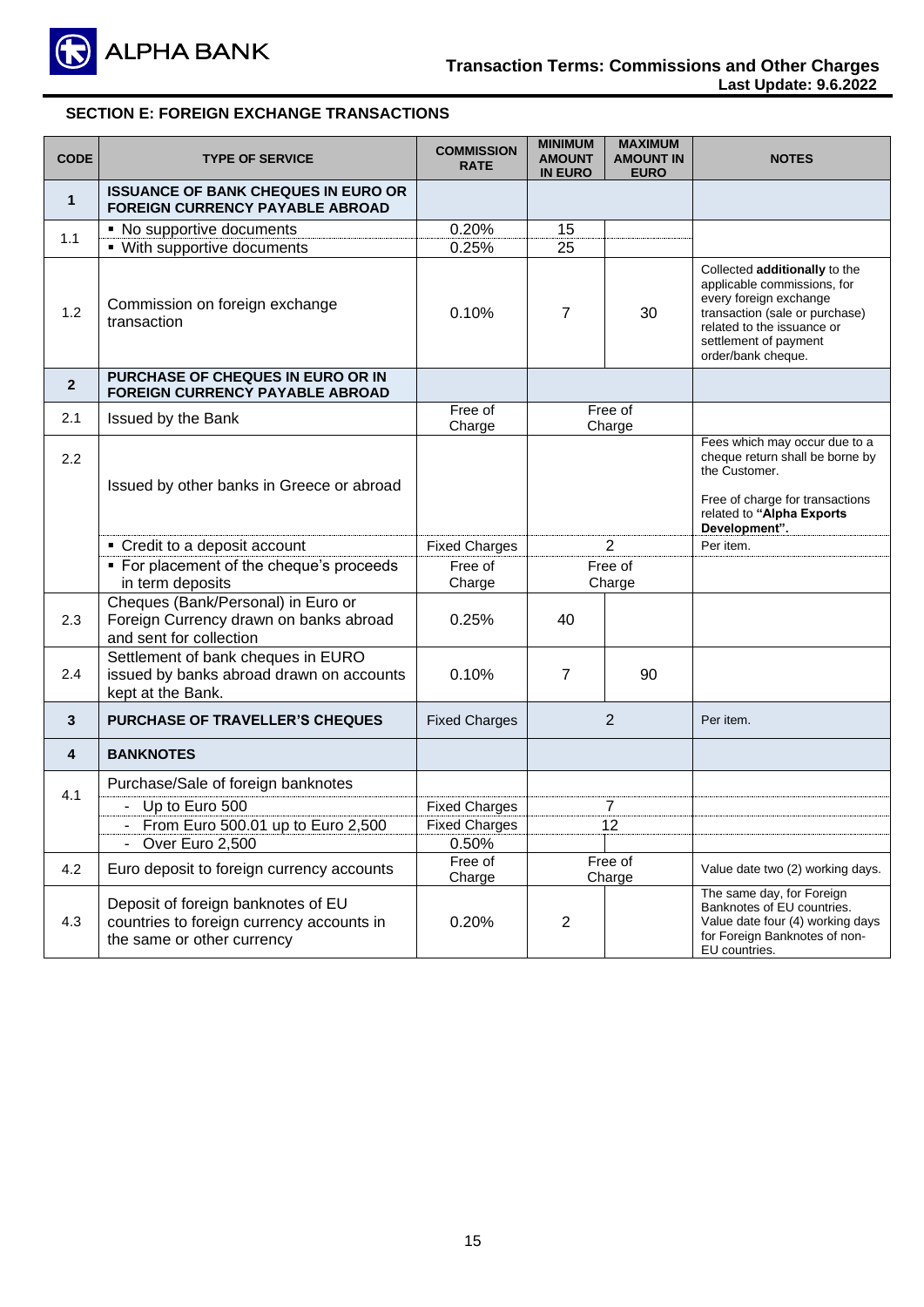

# **SECTION E: FOREIGN EXCHANGE TRANSACTIONS**

| <b>CODE</b> | <b>TYPE OF SERVICE</b>                                                                                            | <b>COMMISSION</b><br><b>RATE</b> | <b>MINIMUM</b><br><b>AMOUNT</b><br><b>IN EURO</b> | <b>MAXIMUM</b><br><b>AMOUNT</b><br><b>IN EURO</b> | <b>NOTES</b>                                                                                                                                                                                                                                                            |
|-------------|-------------------------------------------------------------------------------------------------------------------|----------------------------------|---------------------------------------------------|---------------------------------------------------|-------------------------------------------------------------------------------------------------------------------------------------------------------------------------------------------------------------------------------------------------------------------------|
| 4.4         | Deposit of foreign banknotes of non-EU<br>countries to foreign currency accounts in<br>the same or other currency | 0.20%                            | $\overline{2}$                                    |                                                   | Value date four (4) working<br>days.<br>Deposit to a personal account<br>"Alpha 405 in US Dollars" which<br>has been opened for the<br>payment of pensions by state<br>organisations of the United<br>States to beneficiaries residing<br>in Greece, is free of charge. |
| 4.5         | Foreign banknotes withdrawal from foreign<br>currency accounts in the same or other<br>currency                   | 0.40%                            | 10                                                |                                                   | Withdrawal from a personal<br>account "Alpha 405 in US<br>Dollars" which has been opened<br>for the payment of pensions by<br>state organisations of the United<br>States to beneficiaries residing<br>in Greece, is free of charge.                                    |
| 4.6         | Euro withdrawal from foreign currency<br>accounts                                                                 | Free of<br>Charge                | Free of<br>Charge                                 |                                                   |                                                                                                                                                                                                                                                                         |
| 5           | <b>PAYMENT OF CHEQUES ISSUED BY ALPHA</b><br><b>BANK BY BANKS ABROAD</b>                                          |                                  |                                                   |                                                   |                                                                                                                                                                                                                                                                         |
|             | Up to Euro 5.000<br>$\sim$                                                                                        | <b>Fixed Charges</b>             | 25                                                |                                                   |                                                                                                                                                                                                                                                                         |
| 5.1         | From Euro 5.000,01 up to Euro 50.000                                                                              | 0.25%                            | 25                                                | 125                                               |                                                                                                                                                                                                                                                                         |
|             | <b>Over Euro 50,000</b>                                                                                           | 0.30%                            | 150                                               | 250                                               |                                                                                                                                                                                                                                                                         |
|             |                                                                                                                   |                                  |                                                   |                                                   |                                                                                                                                                                                                                                                                         |

# **GENERAL TERMS**

**Minimum amount for opening a deposit account in foreign currency:** the equivalent amount of Euro 2,000.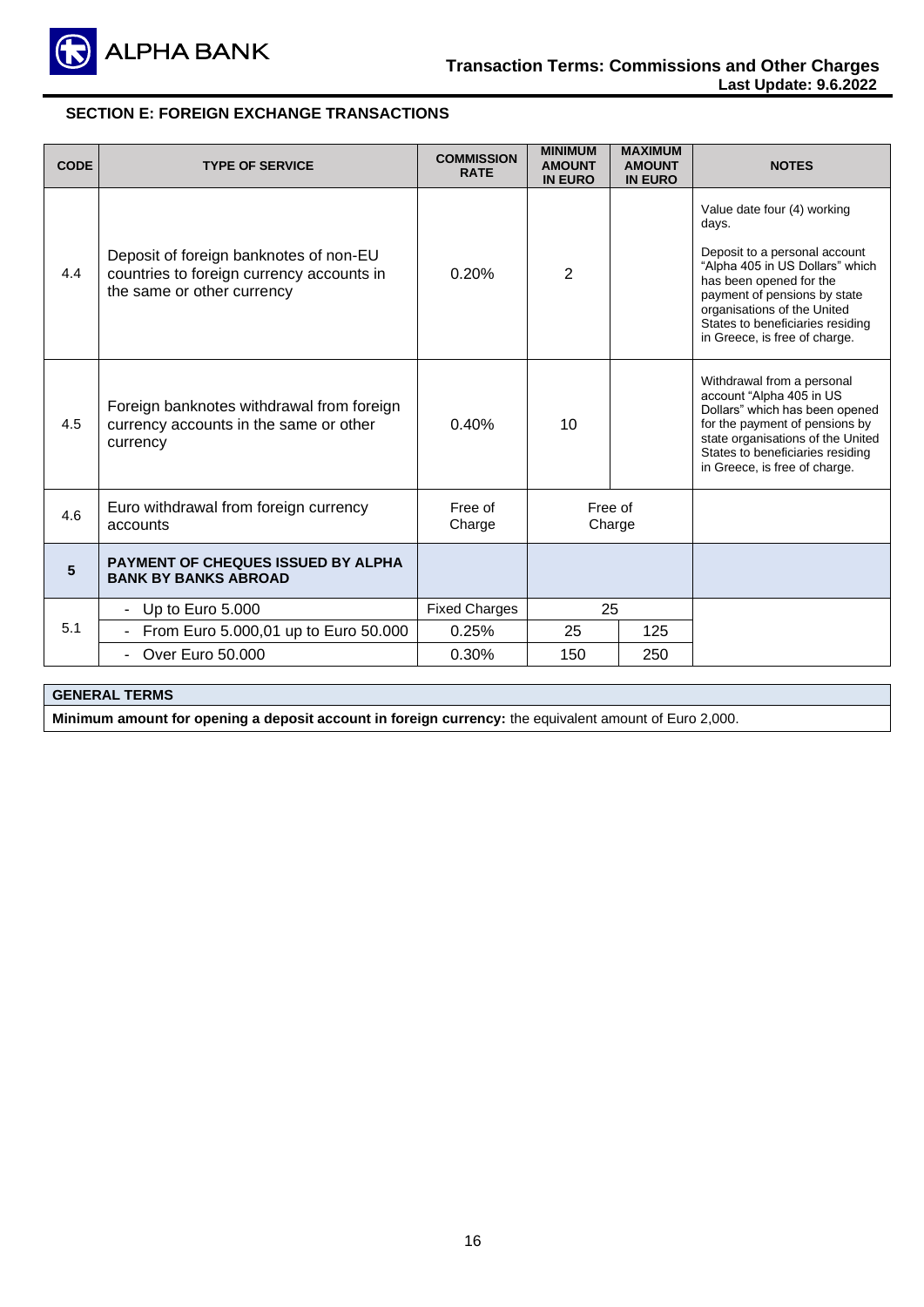

# **SECTION F: EXPORTS**

| <b>CODE</b>    | <b>TYPE OF SERVICE</b>                                                                             | <b>COMMISSION</b><br><b>RATE</b> | <b>MINIMUM</b><br><b>AMOUNT</b><br><b>IN EURO</b> | <b>MAXIMUM</b><br><b>AMOUNT</b><br><b>IN EURO</b> | <b>NOTES</b>                                                                                                                                                                                          |
|----------------|----------------------------------------------------------------------------------------------------|----------------------------------|---------------------------------------------------|---------------------------------------------------|-------------------------------------------------------------------------------------------------------------------------------------------------------------------------------------------------------|
| $\mathbf{1}$   | <b>COLLECTIONS</b>                                                                                 |                                  |                                                   |                                                   |                                                                                                                                                                                                       |
| 1.1            | Clean Collections (Cheques, Bills of<br>Exchange, Promissory Notes)                                | 0.25%                            | 40                                                |                                                   |                                                                                                                                                                                                       |
| 1.2            | Extension/Amendment of Collections                                                                 | <b>Fixed Charges</b>             |                                                   | 15                                                |                                                                                                                                                                                                       |
| 1.3            | <b>Documentary Collections</b>                                                                     | 0.40%                            | 25                                                |                                                   | For transactions related to<br>"Alpha Exports Development"<br>50% discount on the applicable<br>charges.                                                                                              |
| 1.4            | Documentary collections free of payment                                                            | 0.15%                            | 20                                                |                                                   |                                                                                                                                                                                                       |
| 1.5            | Collections returned unpaid                                                                        | 0.20%                            | 15                                                |                                                   |                                                                                                                                                                                                       |
| 1.6            | Payment order related to export with no<br>reference to specific transaction -<br>"Direct Payment" | 0.07%                            | 35                                                |                                                   | For order amount over the<br>equivalent of Euro 50,000.                                                                                                                                               |
| $\overline{2}$ | <b>DOCUMENTARY LETTERS OF CREDIT</b>                                                               |                                  |                                                   |                                                   |                                                                                                                                                                                                       |
| 2.1            | Advice                                                                                             | 0.10%                            | 20                                                |                                                   |                                                                                                                                                                                                       |
| 2.2            | Confirmation (per undivided quarter)                                                               | 0.25%                            | 35                                                |                                                   | The Confirmation Commission<br>can be differentiated depending<br>on the credit risk of the country<br>or the bank.                                                                                   |
| 2.3            | Negotiation/Settlement                                                                             | 0.40%                            | 35                                                |                                                   |                                                                                                                                                                                                       |
| 2.4            | Cancellation                                                                                       | <b>Fixed Charges</b>             | 20                                                |                                                   |                                                                                                                                                                                                       |
| 2.5            | Amendment                                                                                          | <b>Fixed Charges</b>             |                                                   | 15                                                |                                                                                                                                                                                                       |
| 2.6            | Transfer to another beneficiary                                                                    | 0.20%                            | 20                                                |                                                   |                                                                                                                                                                                                       |
| 2.7            | <b>Reimbursement Instructions</b>                                                                  | <b>Fixed Charges</b>             |                                                   | 30                                                |                                                                                                                                                                                                       |
| 2.8            | Documents' pre-checking                                                                            | <b>Fixed Charges</b>             |                                                   | 40                                                | It is collected whenever all<br>Documents are presented for<br>pre-checking.                                                                                                                          |
| $\mathbf{3}$   | <b>OTHER SERVICES - CHARGES</b>                                                                    |                                  |                                                   |                                                   |                                                                                                                                                                                                       |
| 3.1            | Forward foreign exchange transactions for<br>Exports                                               | 0.10%                            | 15                                                |                                                   |                                                                                                                                                                                                       |
| 3.2            | Commission on foreign exchange<br>transaction                                                      | 0.10%                            | $\overline{7}$                                    | 30                                                | Collected additionally to the<br>applicable commissions, for<br>every foreign exchange<br>transaction (sale or purchase)<br>related to the issuance or<br>settlement of payment<br>order/bank cheque. |
|                | Forfeiture                                                                                         |                                  |                                                   |                                                   |                                                                                                                                                                                                       |
| 3.3            | - In Euro                                                                                          | <b>Fixed Charges</b>             |                                                   | 50                                                |                                                                                                                                                                                                       |
|                | • In Foreign Currency                                                                              | <b>Fixed Charges</b>             | 60                                                |                                                   |                                                                                                                                                                                                       |
|                | Courier Expenses for:                                                                              |                                  |                                                   |                                                   | <b>Additional courier expenses</b>                                                                                                                                                                    |
| 3.4            | <b>European countries</b>                                                                          | <b>Fixed Charges</b>             | 25                                                |                                                   | when the cooperating courier                                                                                                                                                                          |
|                | • Non-European countries                                                                           | <b>Fixed Charges</b>             |                                                   | 35                                                | company is used.                                                                                                                                                                                      |
|                | <b>SWIFT Expenses</b>                                                                              |                                  |                                                   |                                                   |                                                                                                                                                                                                       |
| 3.5            | • Forwarding - Advising Letters of Credit to<br>another bank                                       | <b>Fixed Charges</b>             |                                                   | 35                                                |                                                                                                                                                                                                       |
|                | • Other messages                                                                                   | <b>Fixed Charges</b>             |                                                   | 15                                                |                                                                                                                                                                                                       |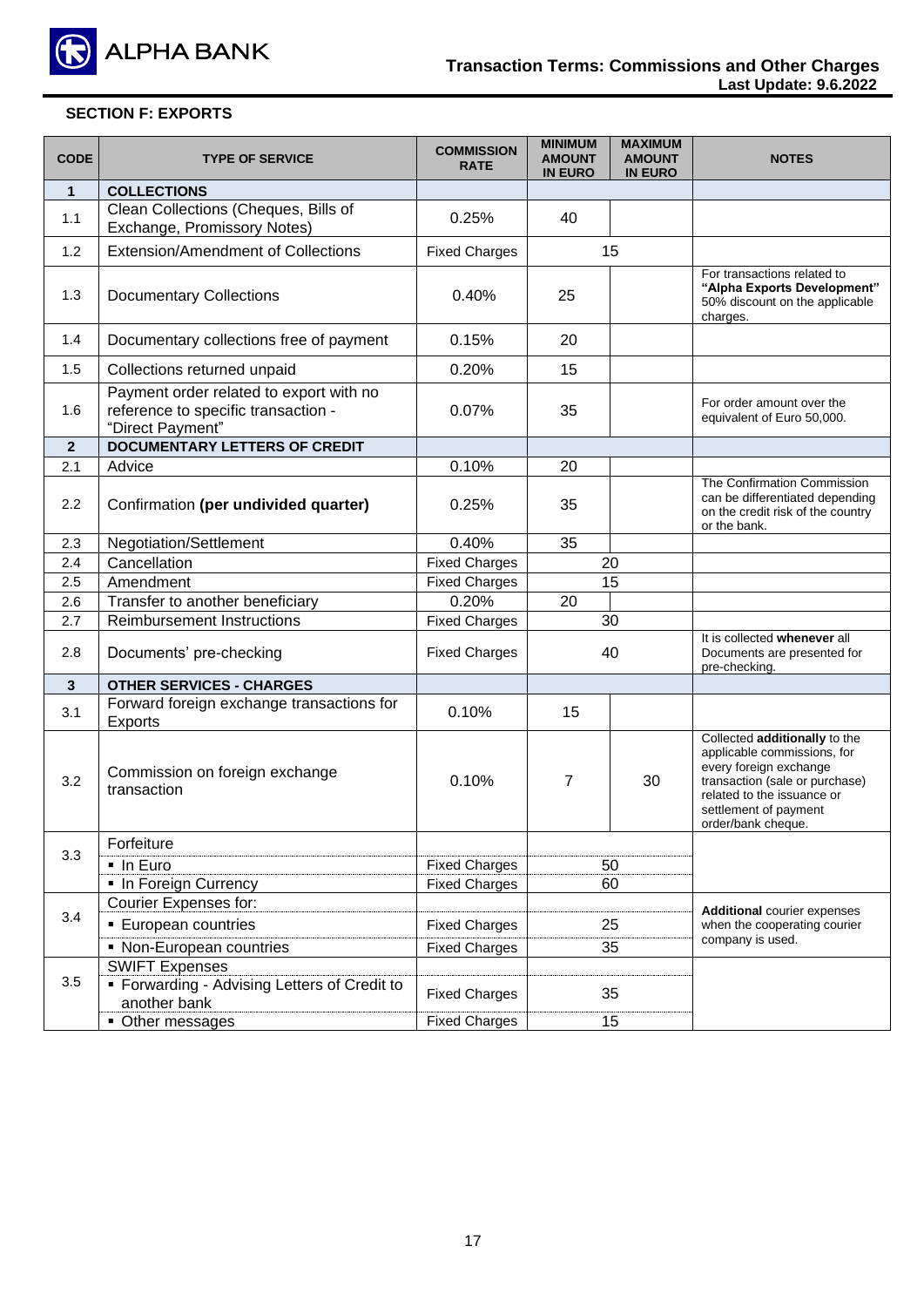

# **SECTION G: IMPORTS**

| <b>CODE</b>    | <b>TYPE OF SERVICE</b>                                               | <b>COMMISSION</b><br><b>RATE</b> | <b>MINIMUM</b><br><b>AMOUNT</b><br><b>IN EURO</b> | <b>MAXIMUM</b><br><b>AMOUNT</b><br><b>IN EURO</b> | <b>NOTES</b>                                                                                   |
|----------------|----------------------------------------------------------------------|----------------------------------|---------------------------------------------------|---------------------------------------------------|------------------------------------------------------------------------------------------------|
| $\mathbf{1}$   | <b>COLLECTIONS</b>                                                   |                                  |                                                   |                                                   | Plus SWIFT expenses.                                                                           |
| 1.1            | Settlement of Documentary Collections -<br>Advance Payment:          |                                  |                                                   |                                                   |                                                                                                |
|                | • Through the Branches                                               | 0.45%                            | 35                                                |                                                   |                                                                                                |
|                | • Through Alpha Web International Trade                              | 0.30%                            | 25                                                |                                                   |                                                                                                |
|                | Payment of time Collections:                                         |                                  |                                                   |                                                   |                                                                                                |
| 1.2            | • Through the Branches                                               | 0.30%                            | 20                                                |                                                   |                                                                                                |
|                | • Through Alpha Web International Trade                              | 0.20%                            | 15                                                |                                                   |                                                                                                |
| 1.3            | <b>Extension/Amendment of Collections</b>                            | <b>Fixed Charges</b>             |                                                   | 15                                                |                                                                                                |
| $\overline{2}$ | <b>DOCUMENTARY LETTERS OF CREDIT</b>                                 |                                  |                                                   |                                                   | <b>Plus SWIFT expenses.</b>                                                                    |
| 2.1            | Issuance                                                             | 0.30%                            | 40                                                |                                                   | For "Alpha Smart<br>Management" account holders,                                               |
| 2.2            | Confirmation<br>(per undivided quarter)                              | 0.20%                            | 30                                                |                                                   | 30% discount on the applicable<br>charges.                                                     |
| 2.3            | Guarantee<br>(per undivided quarter)                                 | 0.80%                            | 45                                                |                                                   |                                                                                                |
| 2.4            | Negotiation/Settlement                                               | 0.45%                            | 40                                                |                                                   | For "Alpha Smart<br>Management" account holders,<br>30% discount on the applicable<br>charges. |
| 2.5            | Payment of time Credit                                               | 0.30%                            | 20                                                |                                                   |                                                                                                |
| 2.6            | Amendment                                                            | <b>Fixed Charges</b>             |                                                   | 30                                                |                                                                                                |
| 2.7            | Cancellation                                                         | <b>Fixed Charges</b>             |                                                   | 30                                                |                                                                                                |
| 3              | <b>IMPORTS WITHIN THE EUROPEAN UNION</b><br><b>UP TO EURO 50,000</b> |                                  |                                                   |                                                   | No additional SWIFT expenses.                                                                  |
|                | Through the Branches                                                 |                                  |                                                   |                                                   |                                                                                                |
| 3.1            | • Commission for processing and reporting<br>of Imports data         | <b>Fixed Charges</b>             |                                                   | $\overline{7}$                                    |                                                                                                |
|                | • Commission for issuance of a payment<br>order to other bank        |                                  |                                                   |                                                   |                                                                                                |
|                | ▶ Under SEPA specifications                                          |                                  |                                                   |                                                   |                                                                                                |
|                | - Up to Euro 5,000                                                   | <b>Fixed Charges</b>             |                                                   | 15                                                |                                                                                                |
|                | - From Euro 5,000.01 up to Euro 50,000                               | 0.21%                            | 25                                                | 105                                               |                                                                                                |
|                | ▶ Under non-SEPA specifications                                      |                                  |                                                   |                                                   |                                                                                                |
|                | - Up to Euro 5,000                                                   | <b>Fixed Charges</b>             |                                                   | 19                                                |                                                                                                |
|                | - From Euro 5,000.01 up to Euro 50,000                               | 0.20%                            | 20                                                | 100                                               |                                                                                                |
|                | Through myAlpha Web for Companies and                                |                                  |                                                   |                                                   |                                                                                                |
| 3.2            | <b>Alpha Mass Payments</b>                                           |                                  |                                                   |                                                   |                                                                                                |
|                | • Commission for processing and reporting<br>of Imports data         | <b>Fixed Charges</b>             |                                                   | 5                                                 |                                                                                                |
|                | • Commission for issuance of a payment<br>order to other bank        |                                  |                                                   |                                                   |                                                                                                |
|                | - Up to Euro 5,000                                                   | <b>Fixed Charges</b>             |                                                   | 1                                                 |                                                                                                |
|                | - From Euro 5,000.01 up to Euro 50,000                               | <b>Fixed Charges</b>             |                                                   | 3                                                 |                                                                                                |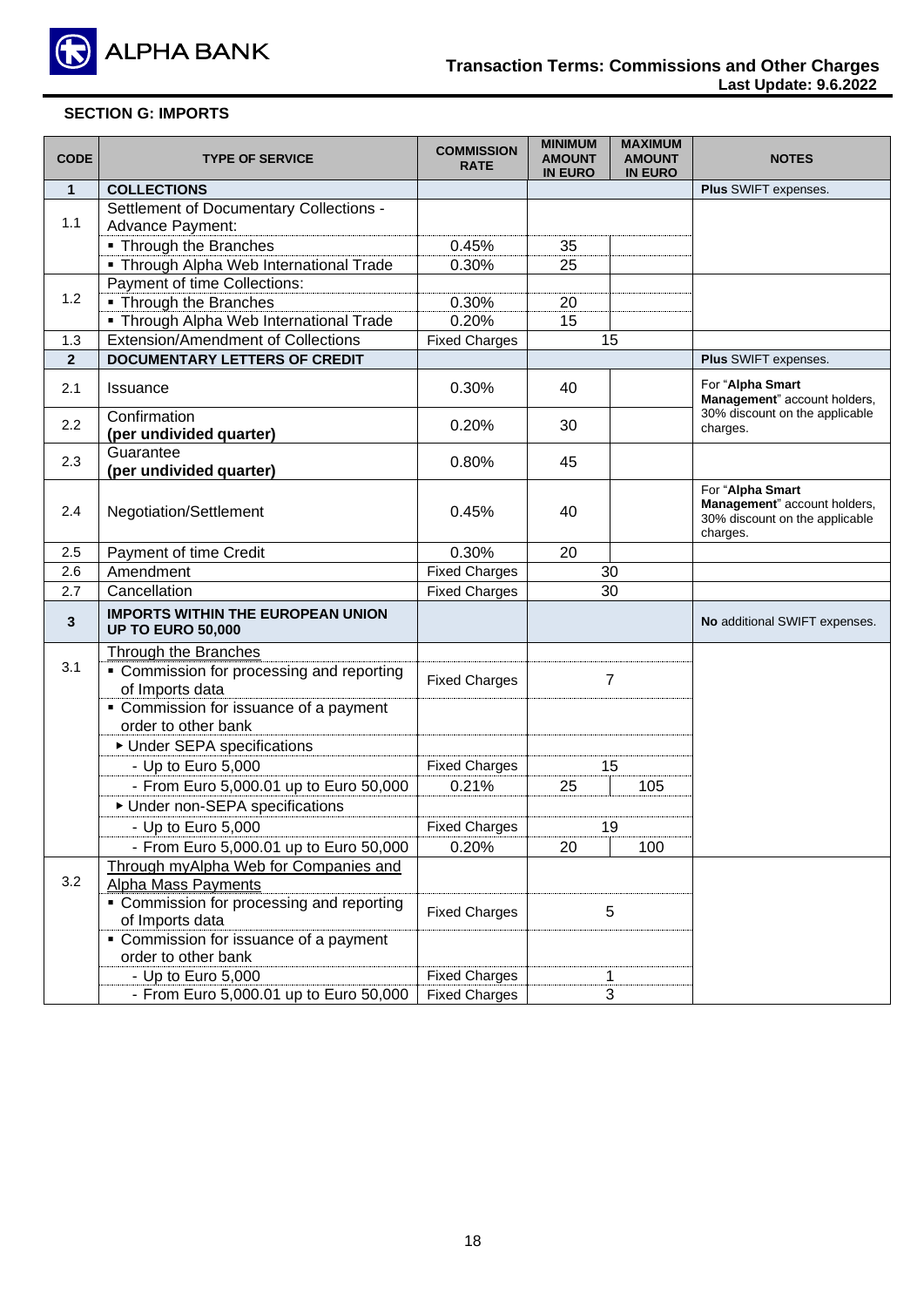

# **SECTION G: IMPORTS**

| <b>CODE</b>             | <b>TYPE OF SERVICE</b>                                        | <b>COMMISSION</b><br><b>RATE</b> | <b>MINIMUM</b><br><b>AMOUNT</b><br><b>IN EURO</b> | <b>MAXIMUM</b><br><b>AMOUNT</b><br><b>IN EURO</b> | <b>NOTES</b>                                                                                                                                                                                          |
|-------------------------|---------------------------------------------------------------|----------------------------------|---------------------------------------------------|---------------------------------------------------|-------------------------------------------------------------------------------------------------------------------------------------------------------------------------------------------------------|
| $\overline{\mathbf{4}}$ | <b>OTHER SERVICES - EXPENSES</b>                              |                                  |                                                   |                                                   |                                                                                                                                                                                                       |
| 4.1                     | Settlement of Imports through "SEPA Direct<br>Debit"          |                                  |                                                   |                                                   | No additional SWIFT expenses.                                                                                                                                                                         |
|                         | • Through the Branches                                        | 0.45%                            | 35                                                |                                                   |                                                                                                                                                                                                       |
|                         | • Through Alpha Web International Trade                       | 0.30%                            | 25                                                |                                                   |                                                                                                                                                                                                       |
|                         | Swift expenses for:                                           |                                  |                                                   |                                                   |                                                                                                                                                                                                       |
| 4.2                     | <b>E</b> Issuance of Payment order                            | <b>Fixed Charges</b>             |                                                   | 19                                                |                                                                                                                                                                                                       |
|                         | SIMPLIE ISSUANCE of an L/C - L/G - SBLC                       | <b>Fixed Charges</b>             |                                                   | 35                                                |                                                                                                                                                                                                       |
|                         | • Other messages                                              | <b>Fixed Charges</b>             |                                                   | 15                                                |                                                                                                                                                                                                       |
| 4.3                     | Urgent payment order                                          | <b>Fixed Charges</b>             | 20                                                |                                                   | Collected additionally to any                                                                                                                                                                         |
| 4.4                     | Payment order with charging option "OUR"                      | 0.15%                            | 3                                                 | 100                                               | applicable commissions.                                                                                                                                                                               |
| 4.5                     | Cancellation or amendment of payment<br>order                 | <b>Fixed Charges</b>             |                                                   | 25                                                | <b>Plus SWIFT expenses.</b>                                                                                                                                                                           |
| 4.6                     | Payment order of agent's commission to<br>the Bank's Branches | <b>Fixed Charges</b>             | 5                                                 |                                                   |                                                                                                                                                                                                       |
| 4.7                     | Forward foreign exchange transactions for<br>imports          | 0.10%                            | 15                                                |                                                   |                                                                                                                                                                                                       |
| 4.8                     | Commission on foreign exchange<br>transaction                 | 0.10%                            | $\overline{7}$                                    | 30                                                | Collected additionally to the<br>applicable commissions, for<br>every foreign exchange<br>transaction (sale or purchase)<br>related to the issuance or<br>settlement of payment<br>order/bank cheque. |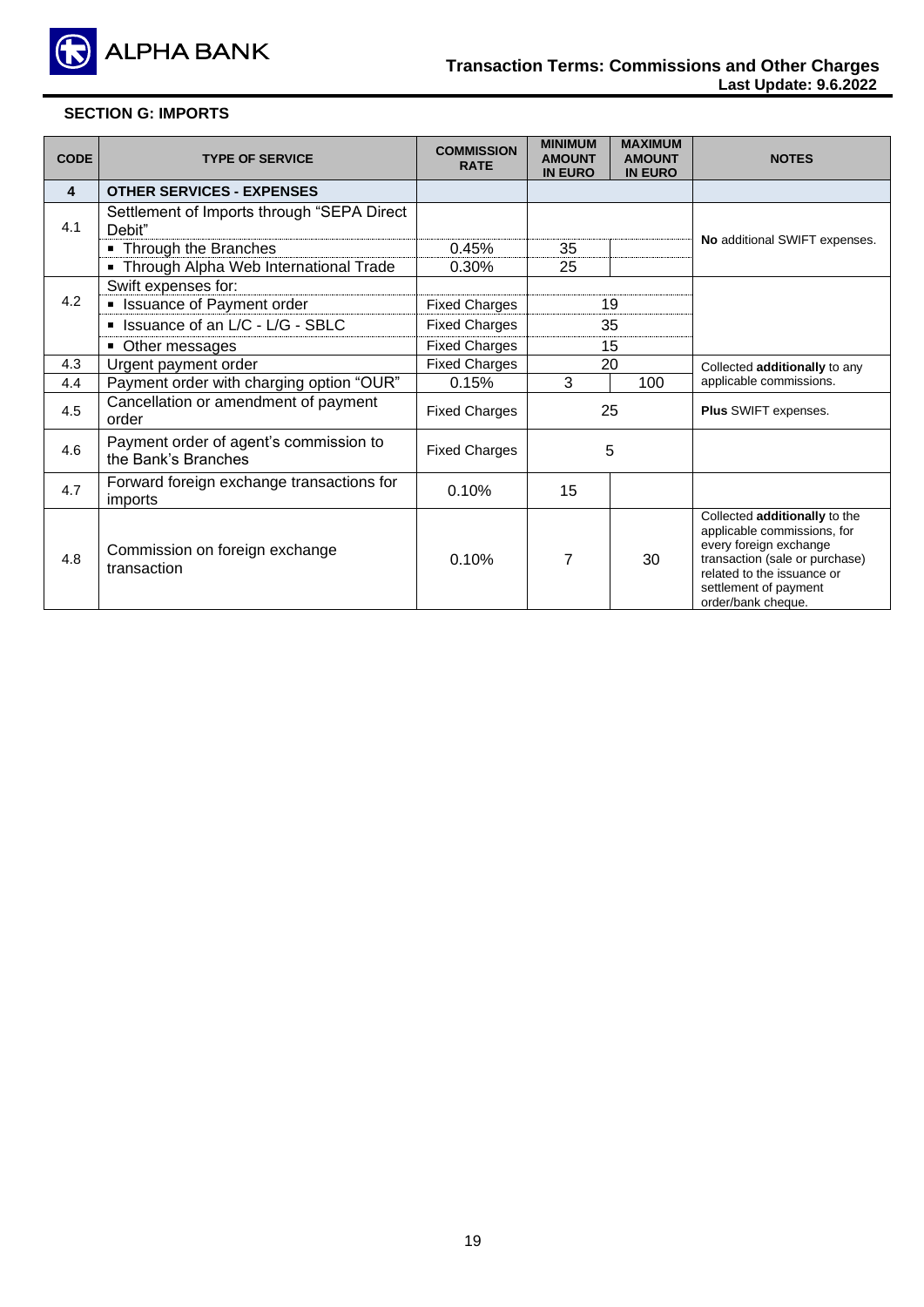

# **Transaction Terms: Commissions and Other Charges Last Update: 9.6.2022**

| <b>CODE</b>  | <b>TYPE OF SERVICE</b>                                                                   | <b>COMMISSION</b><br><b>RATE</b> | <b>MINIMUM</b><br><b>AMOUNT</b><br><b>IN EURO</b> | <b>MAXIMUM</b><br><b>AMOUNT</b><br><b>IN EURO</b> | <b>NOTES</b>                                         |
|--------------|------------------------------------------------------------------------------------------|----------------------------------|---------------------------------------------------|---------------------------------------------------|------------------------------------------------------|
| $\mathbf{1}$ | UCITS (MUTUAL FUNDS AND SICAV)                                                           |                                  |                                                   |                                                   |                                                      |
| 1.1          | ALPHA ASSET MANAGEMENT A.E.D.A.K.<br>- ALPHA MUTUAL FUNDS                                |                                  |                                                   |                                                   |                                                      |
| 1.1.1        | Subscription:                                                                            |                                  |                                                   |                                                   |                                                      |
|              | • Money Market Funds                                                                     | Free of Charge                   |                                                   |                                                   |                                                      |
|              | ■ Fixed Income Funds                                                                     | 1.00%                            |                                                   |                                                   |                                                      |
|              | • Structured Funds                                                                       | 3.00%                            |                                                   |                                                   | Note: The commissions refer                          |
|              | <b>Balanced Funds</b>                                                                    | 4.00%                            |                                                   |                                                   | to the maximum charges. The<br>exact commission rate |
|              | <b>Equity Funds</b>                                                                      | 1.00%                            |                                                   |                                                   | depends on each Mutual                               |
| 1.1.2        | Redemption:                                                                              |                                  |                                                   |                                                   | Fund.                                                |
|              | <b>- Money Market Funds</b>                                                              | Free of Charge                   |                                                   |                                                   | See Section H, General                               |
|              | ■ Fixed Income Funds                                                                     | 0.75%                            |                                                   |                                                   | Terms, Terms 2 and 3                                 |
|              | <b>Structured Funds</b>                                                                  | 2.00%                            |                                                   |                                                   |                                                      |
|              | <b>Balanced Funds</b>                                                                    | 2.00%                            |                                                   |                                                   |                                                      |
|              | <b>Equity Funds</b>                                                                      | 1.00%                            |                                                   |                                                   |                                                      |
| 1.2          | <b>ALPHA ASSET MANAGEMENT</b><br>A.E.D.A.K. - ALPHA (LUX) GLOBAL<br><b>FUNDS</b>         |                                  |                                                   |                                                   |                                                      |
| 1.2.1        | Subscription:                                                                            |                                  |                                                   |                                                   |                                                      |
|              | <b>Balanced Funds</b>                                                                    | 2.50%                            |                                                   |                                                   |                                                      |
|              | <b>Equity Funds</b>                                                                      | 3.00%                            |                                                   |                                                   | See Section H. General                               |
| 1.2.2        | Redemption:                                                                              |                                  |                                                   |                                                   | Terms, Terms 2 and 3                                 |
|              | <b>Balanced Funds</b>                                                                    | Free of Charge                   |                                                   |                                                   |                                                      |
|              | <b>Equity Funds</b>                                                                      |                                  |                                                   |                                                   |                                                      |
| $1.3$        | <b>MUTUAL FUNDS AND SICAV MANAGED</b><br>BY FOREIGN ASSET MANAGEMENT<br><b>COMPANIES</b> |                                  |                                                   |                                                   |                                                      |
| 1.3.1        | Subscription:                                                                            |                                  |                                                   |                                                   |                                                      |
|              | • Money Markets Funds                                                                    | 0.30%                            |                                                   |                                                   |                                                      |
|              | ■ Fixed Income Funds                                                                     | 2.40%                            |                                                   |                                                   | See Section H. General<br>Terms, Terms 2 and 3       |
|              | <b>Balanced/Other Funds</b>                                                              | 3.80%                            |                                                   |                                                   |                                                      |
|              | <b>Equity Funds</b>                                                                      | 4.80%                            |                                                   |                                                   |                                                      |
|              | Redemption:                                                                              |                                  |                                                   |                                                   |                                                      |
| 1.3.2        | • Money Markets Funds                                                                    |                                  |                                                   |                                                   |                                                      |
|              | ■ Fixed Income Funds                                                                     | Free of Charge                   |                                                   |                                                   | See Section H, General                               |
|              | • Balanced/Other Funds                                                                   |                                  |                                                   |                                                   | Terms, Terms 2 and 3                                 |
|              | <b>Equity Funds</b>                                                                      |                                  |                                                   |                                                   |                                                      |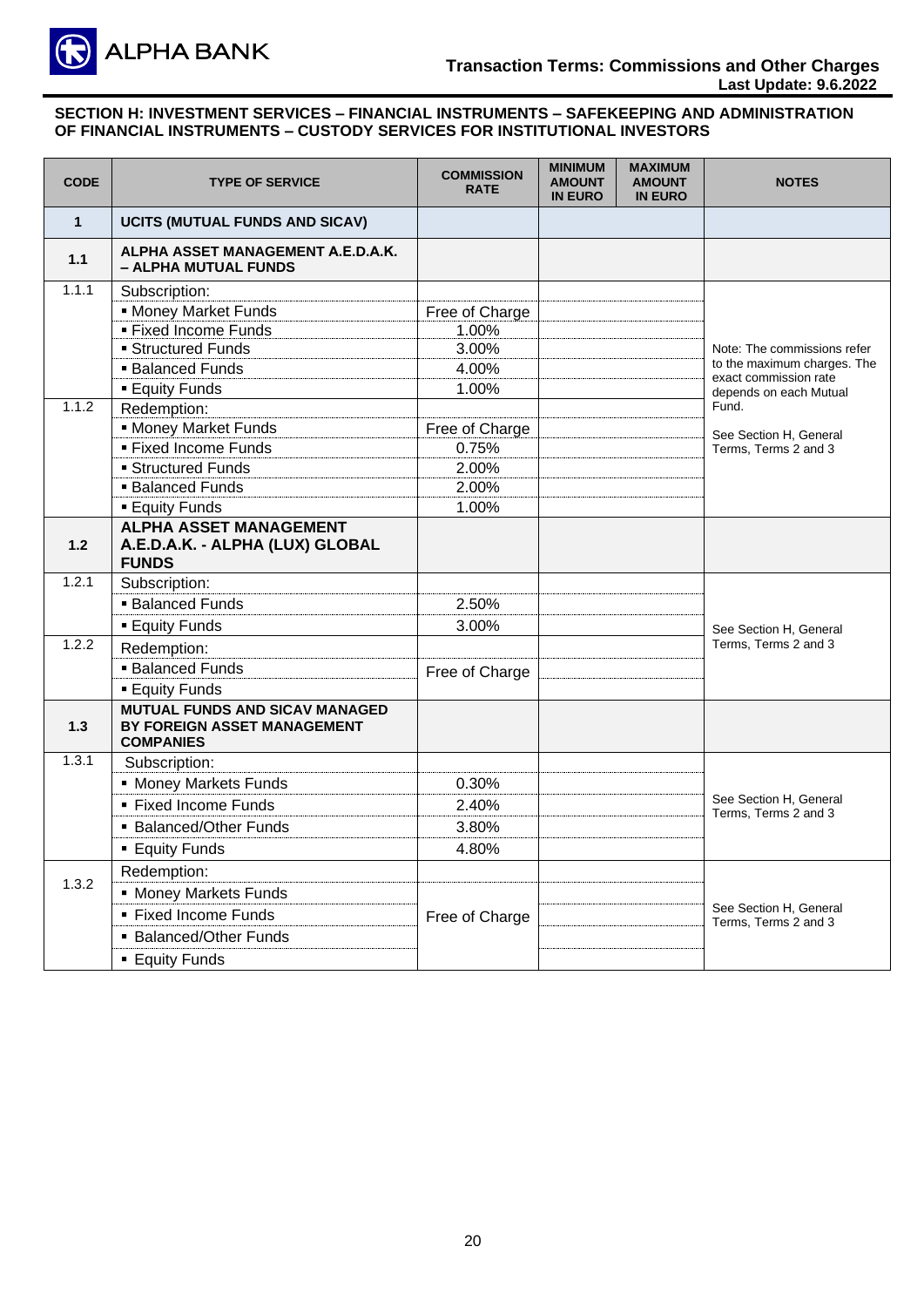

### **Transaction Terms: Commissions and Other Charges Last Update: 9.6.2022**

| <b>CODE</b>    | <b>TYPE OF SERVICE</b>                                                                 | <b>COMMISSION</b><br><b>RATE</b> | <b>MINIMUM</b><br><b>AMOUNT</b><br><b>IN EURO</b> | <b>MAXIMUM</b><br><b>AMOUNT</b><br><b>IN EURO</b> | <b>NOTES</b>                                                                       |
|----------------|----------------------------------------------------------------------------------------|----------------------------------|---------------------------------------------------|---------------------------------------------------|------------------------------------------------------------------------------------|
| $\overline{2}$ | <b>SECURITIES IN THE ATHENS EXCHANGE</b><br><b>AND CYPRUS STOCK EXCHANGE</b>           |                                  |                                                   |                                                   |                                                                                    |
| 2.1            | <b>Transaction value</b>                                                               |                                  |                                                   |                                                   | See Section H, General<br>Terms, Terms 4 and 5                                     |
|                | - Up to Euro 6.000                                                                     | 1.00%                            |                                                   |                                                   | Brokerage commission is<br>calculated on an escalated                              |
|                | - From Euro 6.001 up to Euro 15.000                                                    | 0.65%                            |                                                   |                                                   | basis for transactions up to<br>Euro 45.000. For transactions                      |
|                | - From Euro 15.001up to Euro 45.000                                                    | 0.50%                            | 15                                                |                                                   | exceeding Euro 45.000,<br>brokerage commission is<br>calculated by charging a flat |
|                | - Over Euro 45,000                                                                     | 0.40%                            |                                                   |                                                   | 0.4% on the total transaction<br>value.                                            |
| 2.2            | Online transactions (ALPHA WEB<br>TRADING, ALPHA MOBILE TRADING,<br>ALPHA IVR TRADING) | 0.35%                            | 8                                                 |                                                   | See Section H. General<br>Terms, Terms 4 and 5                                     |
| 3              | <b>BONDS</b>                                                                           |                                  |                                                   |                                                   |                                                                                    |
| 3.1            | <b>Government Bonds</b><br>Years to Maturity:                                          |                                  |                                                   |                                                   |                                                                                    |
|                | $-0 - 1$                                                                               | 0.20%                            |                                                   |                                                   |                                                                                    |
|                | $-1-3$                                                                                 | 0.35%                            |                                                   |                                                   |                                                                                    |
|                | $-3 - 10$                                                                              | 0.50%                            |                                                   |                                                   | Purchase and sale                                                                  |
|                | $-10+$                                                                                 | 0.65%                            |                                                   |                                                   | commissions are valid for<br>transactions in primary and<br>secondary market.      |
| 3.2            | <b>Corporate Bonds</b><br>Years to Maturity:                                           |                                  |                                                   |                                                   | See Section H, General<br>Terms, Term 6                                            |
|                | $-0-1$                                                                                 | 0.30%                            |                                                   |                                                   |                                                                                    |
|                | $-1-3$                                                                                 | 0.50%                            |                                                   |                                                   |                                                                                    |
|                | $-3 - 10$                                                                              | 0.65%                            |                                                   |                                                   |                                                                                    |
|                | $-10+$                                                                                 | 0.80%                            |                                                   |                                                   |                                                                                    |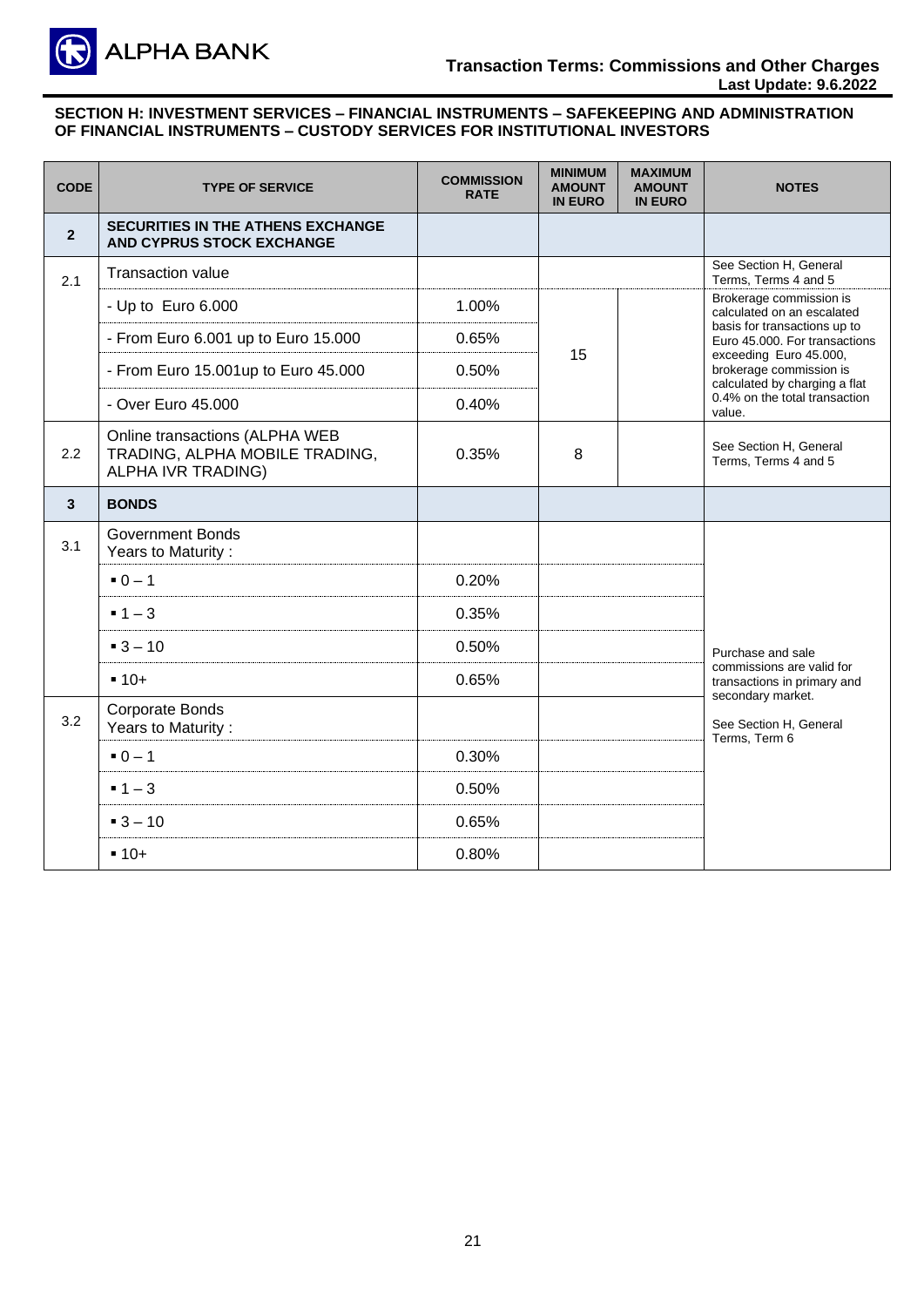

| <b>CODE</b> | <b>TYPE OF SERVICE</b>                                                                                                                                                                                 | <b>COMMISSION</b><br><b>RATE</b> | <b>MINIMUM</b><br><b>AMOUNT</b><br><b>IN EURO</b> | <b>MAXIMUM</b><br><b>AMOUNT</b><br><b>IN EURO</b> | <b>NOTES</b>                                                                                                                                                                                                                                                               |  |
|-------------|--------------------------------------------------------------------------------------------------------------------------------------------------------------------------------------------------------|----------------------------------|---------------------------------------------------|---------------------------------------------------|----------------------------------------------------------------------------------------------------------------------------------------------------------------------------------------------------------------------------------------------------------------------------|--|
| 4           | SAFEKEEPING AND ADMINISTRATION OF<br>FINANCIAL INSTRUMENTS (INCLUDING<br><b>CUSTODIANSHIP)</b>                                                                                                         |                                  |                                                   |                                                   |                                                                                                                                                                                                                                                                            |  |
| 4.1         | Retail Clients not Institutional Investors<br>(Individuals and Legal Entities)                                                                                                                         |                                  |                                                   |                                                   |                                                                                                                                                                                                                                                                            |  |
| 4.1.1       | Mutual Funds managed by ALPHA ASSET<br>MANAGEMENT A.E.D.A.K.                                                                                                                                           | Free of Charge                   |                                                   |                                                   |                                                                                                                                                                                                                                                                            |  |
| 4.1.2       | ALPHA LUX GLOBAL FUNDS managed by<br>ALPHA ASSET MANAGEMENT A.E.D.A.K.                                                                                                                                 | 0.10%                            |                                                   |                                                   | Collected, plus VAT, each<br>calendar quarter and<br>calculated as a percentage on                                                                                                                                                                                         |  |
| 4.1.3       | Mutual Funds and SICAV managed by<br>foreign asset management companies                                                                                                                                | 0.10%                            |                                                   |                                                   | the average balance of the<br>current value of the financial<br>instrument.<br>In case the total commission<br>of Safekeeping and                                                                                                                                          |  |
| 4.1.4       | Bonds with custodian other than the Bank<br>of Greece                                                                                                                                                  | 0.10%                            |                                                   |                                                   | Administration of financial<br>instrument (including<br>Custodianship), before VAT, is<br>lower than Euro 1, this<br>commission is not payable.                                                                                                                            |  |
| 4.2         | Safekeeping of securities in physical form<br>(shares, bonds etc.)                                                                                                                                     | 0.40%                            | 50                                                |                                                   | Plus VAT.<br>See Section H, General<br>Terms, Term 11                                                                                                                                                                                                                      |  |
| 4.3         | Safekeeping of securities in physical form<br>for loan collateral or Letters of Guarantee                                                                                                              | 0.20%                            |                                                   |                                                   | <b>Plus VAT.</b>                                                                                                                                                                                                                                                           |  |
| 4.4         | Safekeeping of securities for participation in<br>the General Meetings through deposit of<br>shares in physical form                                                                                   | <b>Fixed Charges</b>             | 60                                                |                                                   | Plus VAT.<br>After a lapse of three months<br>following the deposit, a<br>safekeeping commission of<br>0,40% is collected, of a<br>minimum amount of Euro 50<br>per year. If the securities are<br>deposited in advance for<br>safekeeping, no commission is<br>collected. |  |
| 4.5         | Transfer security outside the Group                                                                                                                                                                    |                                  |                                                   |                                                   |                                                                                                                                                                                                                                                                            |  |
|             | • Bonds                                                                                                                                                                                                | <b>Fixed Charges</b>             |                                                   | 100                                               | Per title.                                                                                                                                                                                                                                                                 |  |
|             | • Shares of Undertakings for the Collective<br><b>Investment of Transferable Securities</b><br>(UCITS) and Shares of Mutual Funds<br>(except the Group's Company Alpha<br>Asset Management A.E.D.A.K.) | <b>Fixed Charges</b>             |                                                   | 100                                               | Per title.                                                                                                                                                                                                                                                                 |  |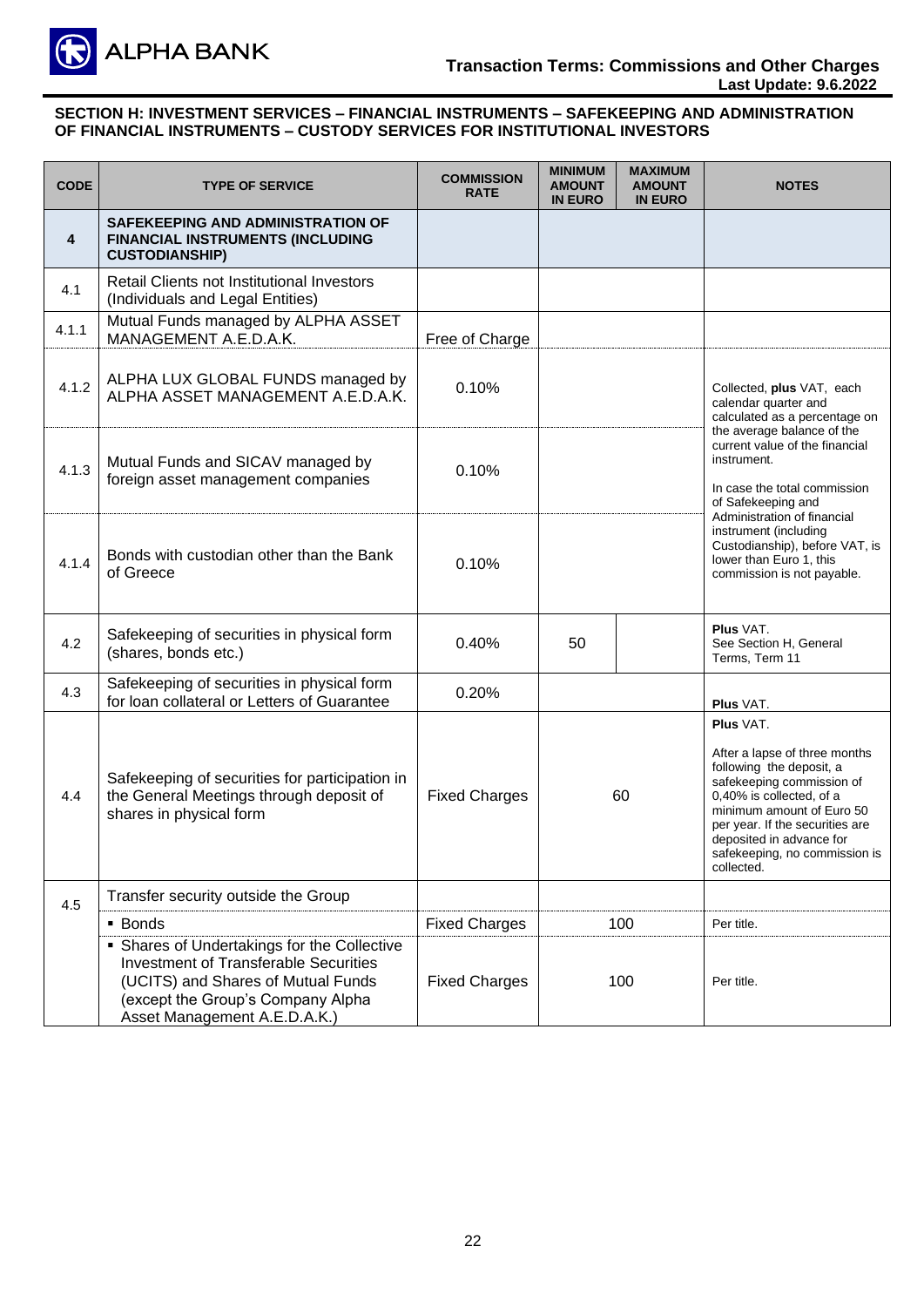

| <b>CODE</b> | <b>TYPE OF SERVICE</b>                                                                                                                            | <b>COMMISSION</b><br><b>RATE</b> | <b>MINIMUM</b><br><b>AMOUNT</b><br><b>IN EURO</b> | <b>MAXIMUM</b><br><b>AMOUNT</b><br><b>IN EURO</b> | <b>NOTES</b>                                                      |
|-------------|---------------------------------------------------------------------------------------------------------------------------------------------------|----------------------------------|---------------------------------------------------|---------------------------------------------------|-------------------------------------------------------------------|
| 5           | <b>CUSTODY SERVICES FOR INSTITUTIONAL</b><br><b>INVESTORS</b>                                                                                     |                                  |                                                   |                                                   |                                                                   |
| 5.1         | <b>Mutual Funds Custody</b>                                                                                                                       |                                  |                                                   | Per case                                          | Pricing upon agreement with<br>the Investor.                      |
| 5.2         | Domestic Institutional Investors (Pension<br>Funds - Insurance Companies - Assets<br>Management Companies - Alternative<br>Investments Funds ect) |                                  |                                                   |                                                   | Pricing upon agreement with<br>the Investor.                      |
| 5.2.1       | Portfolio Custody                                                                                                                                 | 0.04%                            | 300<br>Monthly                                    |                                                   | Plus VAT.                                                         |
| 5.2.2       | <b>Settlement of Domestic Transactions</b>                                                                                                        |                                  |                                                   |                                                   | The commission rate                                               |
| 5.2.3       | Settlement of Foreign Transactions                                                                                                                |                                  |                                                   |                                                   | depends on the Trade and<br>Clearing Market.                      |
| 5.3         | Foreign Institutional Investors                                                                                                                   |                                  |                                                   |                                                   | Pricing upon agreement with<br>the Investor.                      |
| 5.3.1       | Safekeeping                                                                                                                                       | 0.04%                            | 300<br>Monthly                                    |                                                   |                                                                   |
| 5.3.2       | <b>Transaction Settlement - Cancellation</b>                                                                                                      | <b>Fixed Charges</b>             | 30                                                |                                                   | Per transaction.                                                  |
| 5.4         | Corporate Actions - Dividend and Coupons<br>collections                                                                                           | Free of Charge                   | Free of Charge                                    |                                                   |                                                                   |
| 5.5         | Third-party charges (A.S.E., C.S.E. etc.)                                                                                                         |                                  |                                                   |                                                   | In accordance to the<br>applicable Price-list of the<br>Entities. |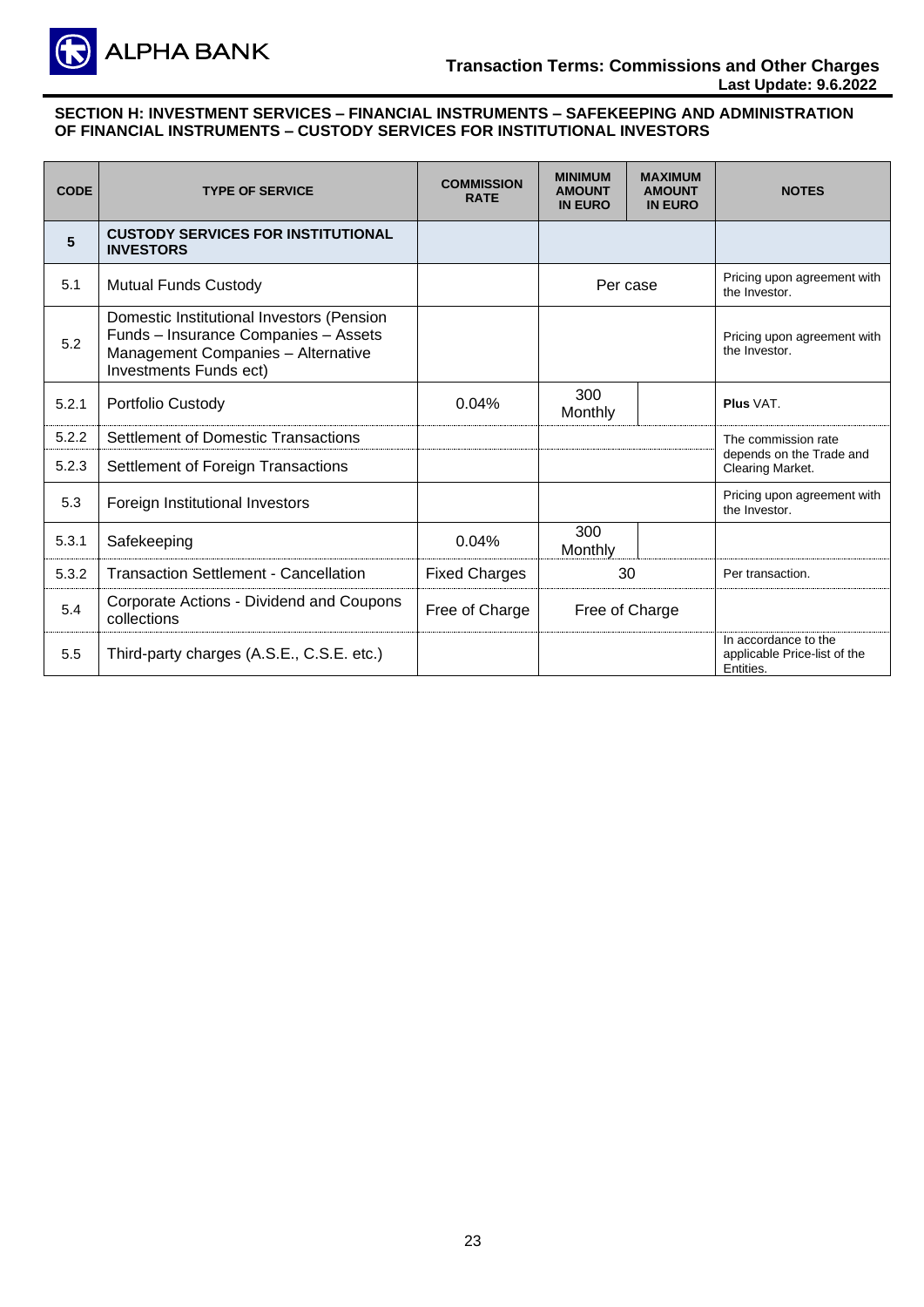

|    | <b>GENERAL TERMS</b>                                                                                                                                                                                                                                                                                                                                                                                                                                                                                                                                                                                                                                            |
|----|-----------------------------------------------------------------------------------------------------------------------------------------------------------------------------------------------------------------------------------------------------------------------------------------------------------------------------------------------------------------------------------------------------------------------------------------------------------------------------------------------------------------------------------------------------------------------------------------------------------------------------------------------------------------|
|    | 1. Additional to the commisssions mentioned above, all transactions on the financial instruments, are burdened with<br>expenses imposed by the market they are executed accordingly.                                                                                                                                                                                                                                                                                                                                                                                                                                                                            |
| 2. | With respect to the commissions and charges of UCITS (Mutual Funds and SICAV), the commissions and charges<br>policy remains as it is described in the relevant factsheets.                                                                                                                                                                                                                                                                                                                                                                                                                                                                                     |
| 3. | The Bank receives inducements calculated as a percentage on the management fees of UCITS, for the provision of<br>the financial service of reception and transmission of orders and investment advice on a non-independent basis. For<br>the Bank, these inducements are related to the services it provides to shareholders regarding their investments on<br>UCITS, as well as sub-custodian services on behalf of the managing company of the UCITS.                                                                                                                                                                                                         |
|    | The inducements, are calculated as a percentage of the management fees according to: Inducement Amount =<br>Agreed Percentage of Inducement % x management fees of UCITS.                                                                                                                                                                                                                                                                                                                                                                                                                                                                                       |
|    | The Inducements as a percentage of the management fee differ according to each UCITS, the type of shareclass,<br>the investment category as well as the total assets under managment of the UCITS and range from 0% to 65%.                                                                                                                                                                                                                                                                                                                                                                                                                                     |
|    | 4. Regarding custody commissions and charges for transactions in financial instruments traded on the Athens<br>Exchange or Foreign Exchanges, the existing List of Fees and Expenses of Alpha Finance Investment Services<br>applies, as indicated in www.alphafinance.gr.                                                                                                                                                                                                                                                                                                                                                                                      |
| 5. | Brokerage commissions paid by clients regarding transactions in financial instruments traded on the Athens<br>Exchange (ATHEX) and the Cyprus Stock Exchange (CSE) (excluding Derivatives), either through the Alpha Bank<br>Branch Network or through ALPHA WEB TRADING, ALPHA IVR TRADING and ALPHA MOBILE TRADING,<br>services include costs and expenses charged by Alpha Bank as well as costs and expenses charged by Alpha<br>Finance Investment Services S.A.                                                                                                                                                                                           |
| 6. | Regarding Bonds (complex / non complex):<br>Commissions are calculated on face value of the bond. Commissions apply to the category of "Retail<br>Clients" according to MiFID II and are exhibited at their maximum values.<br>Commissions are valid for the sales/purchases of bonds of the G10 currencies (EUR, USD, GBP, CHF,<br>AUD, CAD, SEK, NOK, JPY, NZD).<br>Structured bonds are included in the category of "Complex Bonds" and offered through the Alpha Private Bank<br>Centers, under ad hoc pricing.                                                                                                                                             |
| 7. | Ad hoc pricing is implemented on Bond transactions for Professional Clients and Eligible Counterparties.                                                                                                                                                                                                                                                                                                                                                                                                                                                                                                                                                        |
| 8. | Special segment - related Price Lists apply to the Private Banking and Alpha Bank Gold Personal Banking services,<br>complementing the current terms.                                                                                                                                                                                                                                                                                                                                                                                                                                                                                                           |
| 9. | Derivatives: Offered by specific Divisions of the Bank under ad hoc pricing.                                                                                                                                                                                                                                                                                                                                                                                                                                                                                                                                                                                    |
|    | 10. On demand research/analysis: The specialized and ad hoc analysis/research is carried out through the Bank's<br>certified analysts and priced on a case-by-case basis according to the specific conditions of each individual request.                                                                                                                                                                                                                                                                                                                                                                                                                       |
|    | 11. Safekeeping commission for securities in physical form is calculated on face value and pre-collected:                                                                                                                                                                                                                                                                                                                                                                                                                                                                                                                                                       |
|    | (a) In case securities are deposited within the first six months (i.e. from January 1 to June 30), the safekeeping<br>commission is calculated on a twelve months basis (i.e. from January 1 to December 31). In case Securities<br>are deposited from July 1 to December 31, the safekeeping commission is calculated on a six-months basis<br>(i.e. from July 1st to December 31st). At the end of the six-months period, the safekeeping commission is<br>calculated on a twelve months basis for the following years. The depositor is not entitled to receive<br>proportional return of commissions in case securities are withdrawal before the year end. |
|    | (b) The calculation of the commission for the renewal periods is based on the face value of the securities on the<br>day exactly preceding the beginning of the following period, for which pre-collection takes place.                                                                                                                                                                                                                                                                                                                                                                                                                                         |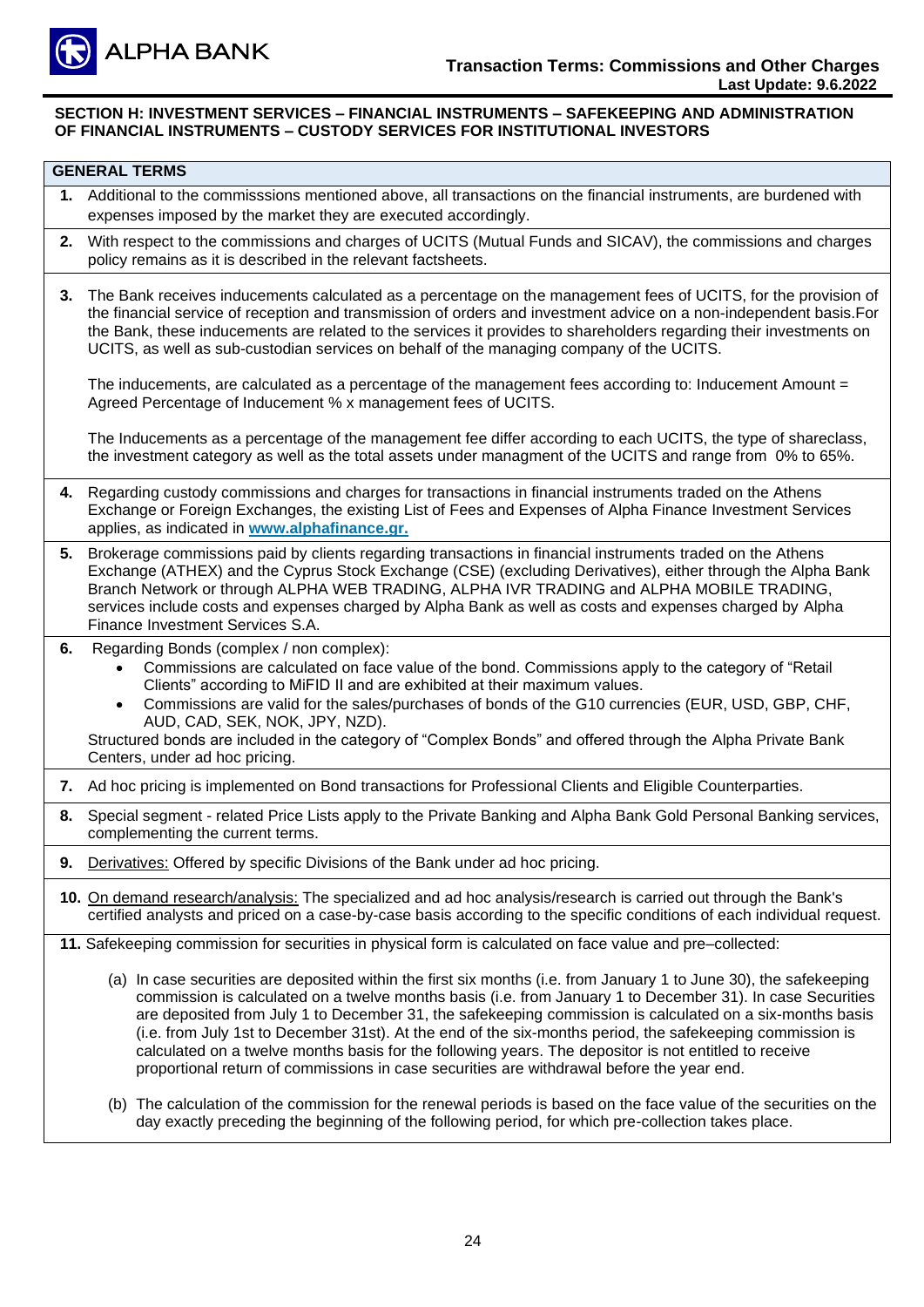

| <b>CODE</b>    | <b>TYPE OF SERVICE</b>                                                                       | <b>EXPENSES/</b><br><b>FEES</b> | <b>MINIMUM</b><br><b>AMOUNT</b><br><b>IN EURO</b> | <b>MAXIMUM</b><br><b>AMOUNT</b><br><b>IN EURO</b> | <b>NOTES</b>                                                       |
|----------------|----------------------------------------------------------------------------------------------|---------------------------------|---------------------------------------------------|---------------------------------------------------|--------------------------------------------------------------------|
| $\mathbf{1}$   | <b>ASSIGNMENT OF RIGHTS UNDER LOAN</b><br><b>AGREEMENTS AND CERTIFICATIONS</b>               |                                 |                                                   |                                                   |                                                                    |
|                | For certifications and loan agreements:                                                      |                                 |                                                   |                                                   |                                                                    |
| 1.1            | • Up to Euro 100,000                                                                         | 0.30%                           |                                                   |                                                   | Collected upon collection of<br>certifications or payment orders.  |
|                | <b>• Over Euro 100,000</b>                                                                   | 0.20%                           |                                                   |                                                   |                                                                    |
| $\overline{2}$ | <b>CHARGES FOR LOANS</b>                                                                     |                                 |                                                   |                                                   |                                                                    |
|                | Charges for long-term financings in Euro and                                                 |                                 |                                                   |                                                   |                                                                    |
| 2.1            | Foreign Currency                                                                             |                                 |                                                   |                                                   | Lump sum payment upon                                              |
|                | • Up to Euro 50,000                                                                          | <b>Fixed Charges</b>            |                                                   | 400                                               | signature of the relevant loan                                     |
|                | From Euro 50,000.01 up to Euro 150,000                                                       | <b>Fixed Charges</b>            |                                                   | 500<br>800                                        | agreement (new contract) or<br>upon disbursement.                  |
|                | From Euro 150,000.01 up to Euro 500,000                                                      | <b>Fixed Charges</b>            |                                                   |                                                   |                                                                    |
|                | From Euro 500,000.01 up to Euro 1,000,000                                                    | <b>Fixed Charges</b>            |                                                   | 1,200                                             |                                                                    |
| 2.2            | Charges for short-term financings in Euro and<br>Foreign Currency on the applicable approved |                                 |                                                   |                                                   | Collected once per year in case                                    |
|                | limits and LGs. (Original Approval, Renewal,                                                 |                                 |                                                   |                                                   | of original approval or renewal of                                 |
|                | Increase)                                                                                    |                                 |                                                   |                                                   | limits.                                                            |
|                | • Up to Euro 20,000                                                                          | <b>Fixed Charges</b>            |                                                   | 300                                               | In case of increase of limits, the<br>charges are collected on the |
|                | From Euro 20,000.01up to Euro 50,000                                                         | <b>Fixed Charges</b>            |                                                   | 400                                               | difference amount.                                                 |
|                | From Euro 50,000.01up to Euro 100,000                                                        | <b>Fixed Charges</b>            |                                                   | 450                                               |                                                                    |
|                | From Euro 100,000.01up to Euro 500,000                                                       | <b>Fixed Charges</b>            |                                                   | 700                                               | Also applies to the product<br>Alpha Easy Business.                |
|                | From Euro 500,000.01up to Euro 1,000.000                                                     | <b>Fixed Charges</b>            |                                                   | 1,200                                             |                                                                    |
| $\mathbf{3}$   | <b>INVESTMENT PROGRAMMES</b>                                                                 |                                 |                                                   |                                                   |                                                                    |
|                | JEREMIE - Co-financed Loans                                                                  |                                 |                                                   |                                                   | No longer available.                                               |
| 3.1            | <b>Contract Amendment Fee</b>                                                                | <b>Fixed Charges</b>            |                                                   | 150                                               |                                                                    |
|                | Assessment / Certification charges                                                           | <b>Fixed Charges</b>            |                                                   | 150                                               |                                                                    |
|                | INNOVFIN SME GUARANTEE FACILITY                                                              |                                 |                                                   |                                                   | No longer available.                                               |
| 3.2            | Up to 100,000                                                                                | Fixed                           |                                                   | 350                                               |                                                                    |
|                | From Euro 100,000.01 up to Euro 200,000                                                      | Fixed                           |                                                   | 400                                               | Lump sum payment upon                                              |
|                | From Euro 200,000.01 up to Euro 500,000                                                      | Fixed                           |                                                   | 600                                               | signature of the relevant loan                                     |
|                | From Euro 500,000.01 up to Euro1,000,000                                                     | Fixed                           |                                                   | 900                                               | agreement.                                                         |
|                | Over Euro 1,000,000.01                                                                       | Fixed                           |                                                   | 1,500                                             |                                                                    |
|                | <b>COSME LGF/DIRECT GUARANTEE</b>                                                            |                                 |                                                   |                                                   |                                                                    |
| 3.3            | Up to Euro 50,000                                                                            | <b>Fixed Charges</b>            |                                                   | 250                                               |                                                                    |
|                | From Euro 50,000.01 up to Euro 100,000                                                       | <b>Fixed Charges</b>            |                                                   | 350                                               | Lump sum payment upon                                              |
|                | From Euro 100,000.01 up to Euro 150,000                                                      | <b>Fixed Charges</b>            |                                                   | 450                                               | signature of the relevant loan<br>agreement.                       |
|                | Over Euro 150,000.01                                                                         | <b>Fixed Charges</b>            |                                                   | 600                                               |                                                                    |
|                | COSME Covid-19 Sub-window                                                                    |                                 |                                                   |                                                   | Lump sum payment upon                                              |
| 3.4            | Up to Euro 50,000                                                                            | <b>Fixed Charges</b>            |                                                   | 250                                               | signature of the relevant loan                                     |
|                | From Euro 50,000.01 up to Euro 100,000                                                       | <b>Fixed Charges</b>            |                                                   | 350                                               | agreement and once per year in<br>case of renewal of limits in the |
|                | From Euro 100,000.01 up to Euro 150,000                                                      | <b>Fixed Charges</b>            |                                                   | 450                                               | case of credit line.                                               |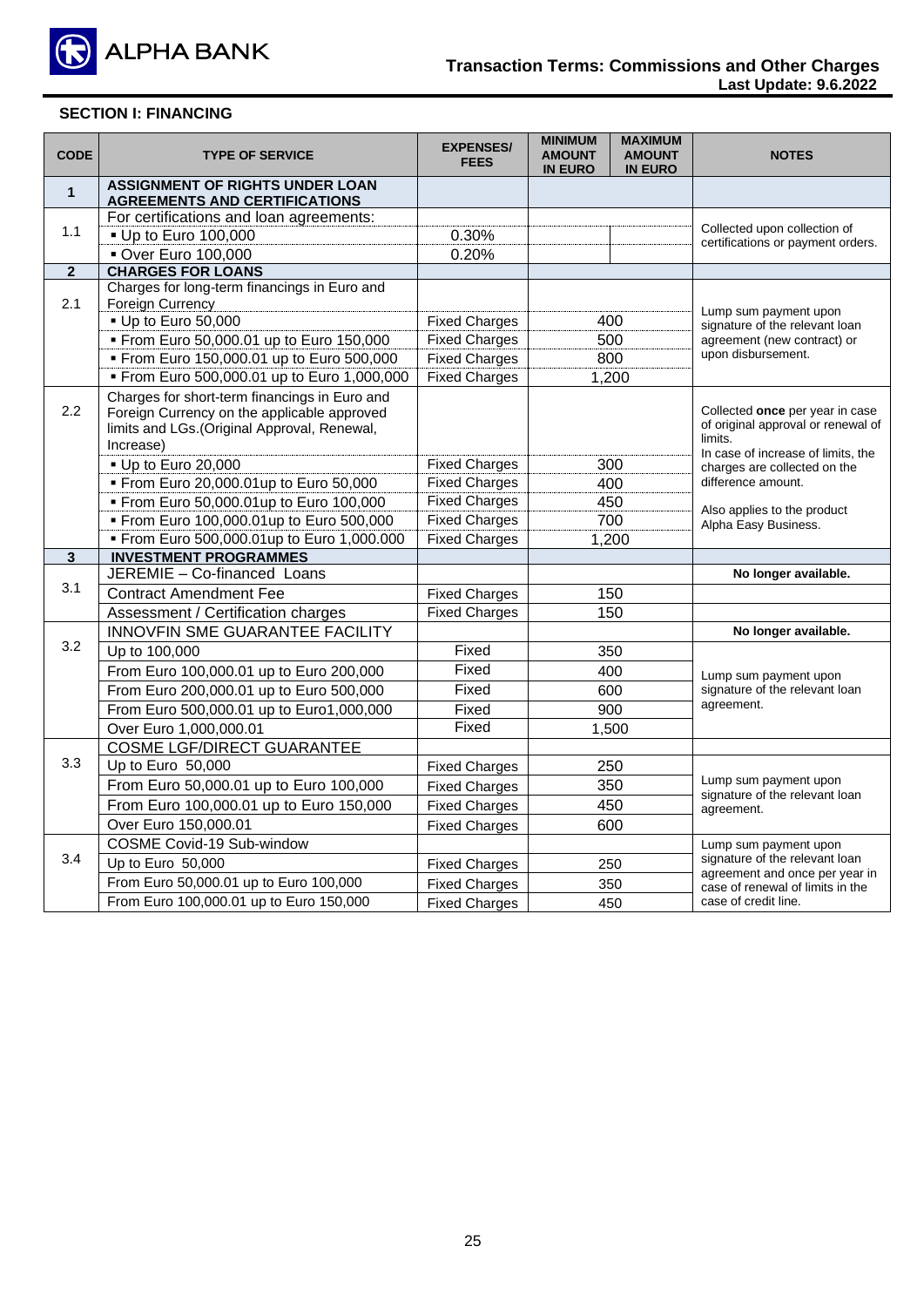

| <b>CODE</b> | <b>TYPE OF SERVICE</b>                                                                                                             | <b>EXPENSES/</b><br><b>FEES</b> | <b>MINIMUM</b><br><b>AMOUNT</b><br><b>IN EURO</b> | <b>MAXIMUM</b><br><b>AMOUNT</b><br><b>IN EURO</b> | <b>NOTES</b>                                                                                                                                                                                                                                                                                                                                    |
|-------------|------------------------------------------------------------------------------------------------------------------------------------|---------------------------------|---------------------------------------------------|---------------------------------------------------|-------------------------------------------------------------------------------------------------------------------------------------------------------------------------------------------------------------------------------------------------------------------------------------------------------------------------------------------------|
|             | H.D.B. S.A.1                                                                                                                       |                                 |                                                   |                                                   |                                                                                                                                                                                                                                                                                                                                                 |
| 3.5         | <b>- Action "BUSINESS FINANCING-</b><br>ENTREPRENEURSHIP FUND II"                                                                  | 0.50%                           | 100                                               | 4,000                                             | Lump sum payment upon loan<br>disbursement.                                                                                                                                                                                                                                                                                                     |
|             | ■ «BUSINESS GUARANTEE FUND COVID-19»                                                                                               | <b>Fixed Charges</b>            |                                                   |                                                   | Lump sum payment upon loan<br>disbursement according to the<br>Charges for long-term financings<br>in Euro, code 2.1                                                                                                                                                                                                                            |
|             | <b>. «BUSINESS GUARANTEE FUND COVID-19»</b><br>FOR MICRO ENTERPRISES                                                               |                                 |                                                   |                                                   |                                                                                                                                                                                                                                                                                                                                                 |
|             | - Up to Euro 25.000                                                                                                                | <b>Fixed Charges</b>            | 250                                               |                                                   | Lump sum payment upon loan                                                                                                                                                                                                                                                                                                                      |
|             | From Euro 25.000,01 up to Euro 50.000                                                                                              | <b>Fixed Charges</b>            | 400                                               |                                                   | disbursement.                                                                                                                                                                                                                                                                                                                                   |
|             | From Euro 50.000,01 up to Euro 150.000                                                                                             | <b>Fixed Charges</b>            | 500                                               |                                                   |                                                                                                                                                                                                                                                                                                                                                 |
|             | From Euro 150.000,01 up to Euro 250.000                                                                                            | <b>Fixed Charges</b>            | 800                                               |                                                   |                                                                                                                                                                                                                                                                                                                                                 |
|             | ■ Action «TADYM - COVID19 - Small and Micro<br>Entrerprises»                                                                       | 0.50%                           |                                                   |                                                   | Lump sum payment upon<br>disbursement.                                                                                                                                                                                                                                                                                                          |
|             | <b>• "GUARANTEE FUND HDB - TMEDE" For</b><br>Small and Medium Sized Enterprises -<br><b>Engineers and Public Works Contractors</b> |                                 |                                                   |                                                   |                                                                                                                                                                                                                                                                                                                                                 |
|             | - Up to Euro 50.000                                                                                                                | <b>Fixed Charges</b>            |                                                   | 400                                               | Lump sum payment upon                                                                                                                                                                                                                                                                                                                           |
|             | From Euro 50.000,01 up to Euro 100.000                                                                                             | <b>Fixed Charges</b>            |                                                   | 500                                               | disbursement.                                                                                                                                                                                                                                                                                                                                   |
|             | • From Euro 100.000,01 up to Euro 150.000                                                                                          | <b>Fixed Charges</b>            |                                                   | 650                                               |                                                                                                                                                                                                                                                                                                                                                 |
|             | • From Euro 150.000,01 up to Euro 200.000                                                                                          | <b>Fixed Charges</b>            |                                                   | 800                                               |                                                                                                                                                                                                                                                                                                                                                 |
|             | <b>EaSI MICROFINANCE</b>                                                                                                           |                                 |                                                   |                                                   |                                                                                                                                                                                                                                                                                                                                                 |
| 3.6         | Investment and Expansions Loans                                                                                                    | <b>Fixed Charges</b>            | 250                                               |                                                   | Lump sum payment upon<br>signature of the relevant loan<br>agreement.                                                                                                                                                                                                                                                                           |
|             | Revolving Credit Lines                                                                                                             | <b>Fixed Charges</b>            | 250                                               |                                                   | Collected once per year in case<br>of original approval or renewal of<br>limits. In case of increase of limits<br>it is not charged again.                                                                                                                                                                                                      |
| 3.7         | PAN EUROPEAN GUARANTEE FUND -<br><b>EGF</b>                                                                                        |                                 |                                                   |                                                   |                                                                                                                                                                                                                                                                                                                                                 |
|             | • Investment and Expansions Loans                                                                                                  | <b>Fixed Charges</b>            |                                                   |                                                   | Lump sum payment upon<br>signature or disbursement of the<br>relevant loan agreement,<br>according to the charges for<br>long-term financings in Euro,<br>code 2.1.                                                                                                                                                                             |
|             | • Revolving Credit Lines                                                                                                           | <b>Fixed Charges</b>            |                                                   |                                                   | Collected once per year in case<br>of original approval or renewal of<br>limits, according to the charges<br>for short-term financings in Euro<br>on the applicable approved limits<br>and LGs (Original Approval,<br>Renewal, Increase), code 2.2.<br>In case of increase of limits, the<br>charges are collected on the<br>difference amount. |

<sup>1</sup> H.D.B. S.A.: Hellenic Development Bank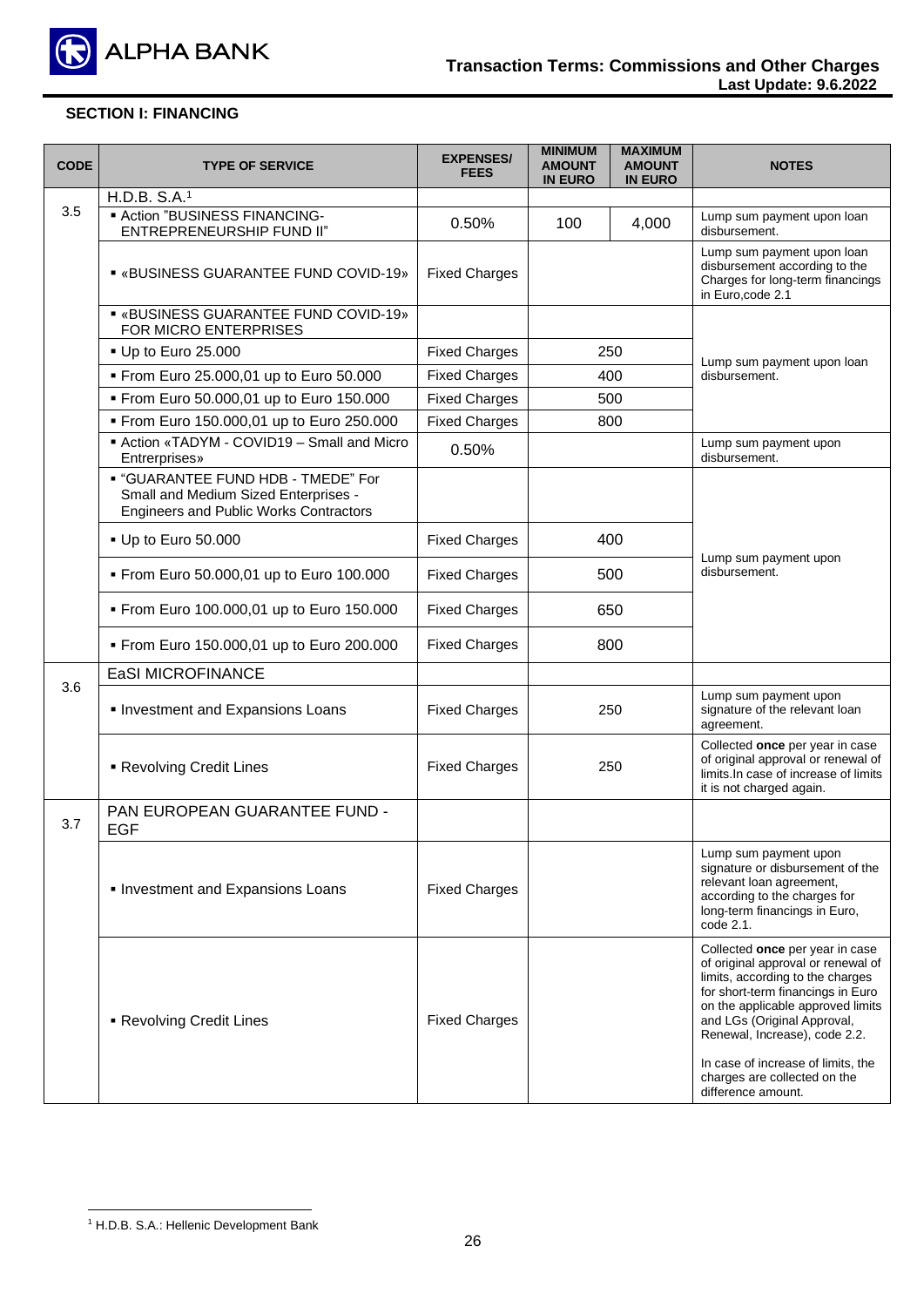

| <b>CODE</b> | <b>TYPE OF SERVICE</b>                                                               | <b>EXPENSES/</b><br><b>FEES</b>              | <b>MINIMUM</b><br><b>AMOUNT</b><br><b>IN EURO</b> | <b>MAXIMUM</b><br><b>AMOUNT</b><br><b>IN EURO</b> | <b>NOTES</b>                                                   |
|-------------|--------------------------------------------------------------------------------------|----------------------------------------------|---------------------------------------------------|---------------------------------------------------|----------------------------------------------------------------|
| 4           | <b>ALPHA IN BUSINESS</b>                                                             |                                              |                                                   |                                                   |                                                                |
|             | Alpha Business Line of Credit                                                        |                                              |                                                   |                                                   | No longer available.                                           |
| 4.1         | Annual Fee for Reassessment of Limit<br>Renewal                                      | <b>Fixed Charges</b>                         | 100                                               |                                                   | Paid once per year.                                            |
|             | Alpha Cash Management                                                                |                                              |                                                   |                                                   | No longer available.                                           |
| 4.2         | • One-off Loan Application Assessment                                                |                                              |                                                   |                                                   |                                                                |
|             | Fee                                                                                  |                                              |                                                   |                                                   |                                                                |
|             | • Up to Euro 20,000                                                                  | <b>Fixed Charges</b>                         | 400                                               |                                                   | Lump sum payment upon                                          |
|             | From Euro 20,000.01 up to Euro 50,000                                                | <b>Fixed Charges</b>                         |                                                   | 500                                               | approval.                                                      |
|             | From Euro 50,000.01 up to Euro 100,000                                               | <b>Fixed Charges</b>                         |                                                   | 600                                               |                                                                |
|             | From Euro 100,000.01 up to Euro 1,000.000                                            | <b>Fixed Charges</b>                         | 700                                               |                                                   |                                                                |
|             | Annual fee for Reassessment of Limit                                                 |                                              |                                                   |                                                   |                                                                |
|             | Renewal                                                                              |                                              |                                                   |                                                   |                                                                |
|             | - Up to Euro 20,000<br>From Euro 20,000.01 up to Euro 50,000                         | <b>Fixed Charges</b><br><b>Fixed Charges</b> |                                                   | 200<br>300                                        | Paid once per year.                                            |
|             | From Euro 50,000.01 up to Euro 100,000                                               | <b>Fixed Charges</b>                         |                                                   | 400                                               |                                                                |
|             | From Euro 100,000.01 up to Euro 1,000.000                                            | <b>Fixed Charges</b>                         | 500                                               |                                                   |                                                                |
|             |                                                                                      |                                              |                                                   |                                                   |                                                                |
| 4.2.1       | <b>Transaction Charges:</b><br>For each transaction over twenty-nine (29)            |                                              |                                                   |                                                   |                                                                |
|             | per month, the following charges are                                                 |                                              |                                                   |                                                   |                                                                |
|             | applicable:                                                                          |                                              |                                                   |                                                   |                                                                |
|             | From 30 up to 500 transactions                                                       | <b>Fixed Charges</b>                         | 1                                                 |                                                   |                                                                |
|             | Over 501 transactions                                                                | <b>Fixed Charges</b>                         |                                                   | 3                                                 |                                                                |
|             | Alpha Smart Management                                                               |                                              |                                                   |                                                   |                                                                |
| 4.3         | • One-off Loan Application Assessment                                                |                                              |                                                   |                                                   |                                                                |
|             | Fee                                                                                  | <b>Fixed Charges</b>                         | 200                                               |                                                   | Lump sum payment upon<br>approval.                             |
|             | Annual Fee for Reassessment of Limit                                                 |                                              |                                                   |                                                   |                                                                |
|             | Renewal                                                                              | <b>Fixed Charges</b>                         | 150                                               |                                                   | Paid once per year.                                            |
| 4.3.1       | <b>Transaction Fees</b>                                                              | Free of                                      |                                                   | Free of                                           |                                                                |
|             | (regardless of number)                                                               | Charge                                       | Charge                                            |                                                   |                                                                |
|             | My Alpha POS Credit Line                                                             |                                              |                                                   |                                                   |                                                                |
| 4.4         | • One-off Loan Application Assessment                                                | <b>Fixed Charges</b>                         |                                                   |                                                   | Lump sum payment upon<br>approval according to the             |
|             | Fee                                                                                  |                                              |                                                   |                                                   | Charges for short-term<br>financings in Euro, code 2.2         |
|             | Annual Fee for Reassessment of Limit                                                 |                                              |                                                   |                                                   | Paid once per year according to                                |
|             | Renewal                                                                              | <b>Fixed Charges</b>                         |                                                   |                                                   | the Charges for short-term                                     |
|             | Alpha Development                                                                    |                                              |                                                   |                                                   | financings in Euro, code 2.2                                   |
| 4.5         | • One-off Loan Application Assessment                                                | <b>Fixed Charges</b>                         |                                                   | 350                                               | Lump sum payment upon loan                                     |
|             | Fee                                                                                  |                                              |                                                   |                                                   | disbursement.                                                  |
|             | Alpha Equipment                                                                      |                                              |                                                   |                                                   |                                                                |
| 4.6         | • One-off Loan Application Assessment                                                |                                              |                                                   |                                                   |                                                                |
|             | Fee                                                                                  |                                              |                                                   |                                                   |                                                                |
|             | - Up to Euro 30,000                                                                  | <b>Fixed Charges</b>                         |                                                   | 300                                               | Lump sum payment upon loan                                     |
|             | From Euro 30,000.01 up to Euro 80,000                                                | <b>Fixed Charges</b>                         | 800                                               |                                                   | disbursement.                                                  |
|             |                                                                                      |                                              |                                                   |                                                   |                                                                |
|             | From Euro 80,000.01up to Euro 150,000                                                | <b>Fixed Charges</b>                         |                                                   | 1,000                                             |                                                                |
|             | Over Euro 150,000                                                                    | <b>Fixed Charges</b>                         |                                                   | 1,500                                             |                                                                |
| 4.7         | Alpha Commercial Mortgage                                                            |                                              |                                                   |                                                   |                                                                |
|             | • One-off Loan Application Assessment Fee                                            |                                              |                                                   |                                                   |                                                                |
|             | " From Euro 10,000 up to Euro 50,000                                                 | <b>Fixed Charges</b>                         | 500                                               |                                                   | Fees for lawyers' court                                        |
|             | From Euro 50,000.01 up to Euro 150,000                                               | <b>Fixed Charges</b>                         |                                                   | 750                                               | appearance and for mortgage<br>prenotation as applicable shall |
|             | From Euro 150,000.01 up to Euro 500,000<br>From Euro 500,000.01 up to Euro 1,000.000 | <b>Fixed Charges</b><br><b>Fixed Charges</b> | 2,000                                             | 1,500                                             | be borne by the borrower.                                      |
|             | • One-off Extension or Reduction of Loan                                             |                                              |                                                   |                                                   |                                                                |
|             | <b>Tenor Assessment Fee</b>                                                          | <b>Fixed Charges</b>                         |                                                   | 150                                               |                                                                |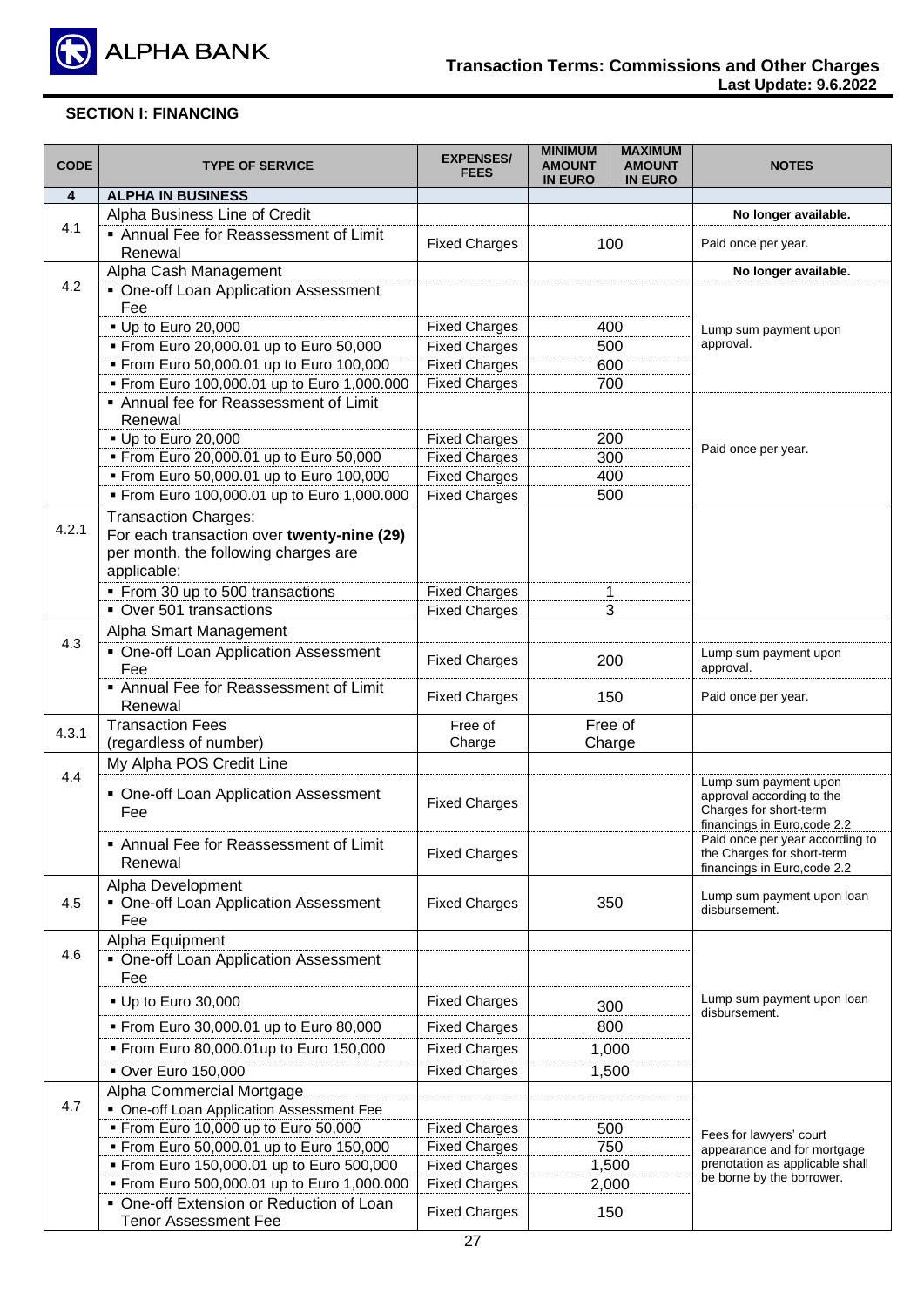

| <b>CODE</b> | <b>TYPE OF SERVICE</b>                                                    | <b>EXPENSES/</b><br><b>FEES</b> | <b>MINIMUM</b><br><b>AMOUNT</b><br><b>IN EURO</b> | <b>MAXIMUM</b><br><b>AMOUNT</b><br><b>IN EURO</b> | <b>NOTES</b>                                   |
|-------------|---------------------------------------------------------------------------|---------------------------------|---------------------------------------------------|---------------------------------------------------|------------------------------------------------|
| 4.8         | Alpha Exports Development<br>• One-off Loan Application Assessment<br>Fee |                                 |                                                   |                                                   |                                                |
|             | • Up to Euro 100,000                                                      | <b>Fixed Charges</b>            |                                                   | 150                                               | Lump sum payment upon loan<br>disbursement.    |
|             | From Euro 100,000.01 up to Euro 300,000                                   | <b>Fixed Charges</b>            |                                                   | 300                                               |                                                |
|             | From Euro 300,000.01 up to Euro 1,000.000                                 | <b>Fixed Charges</b>            |                                                   | 500                                               |                                                |
| 4.9         | One-off Loan Application Assessment Fee<br>(sectoral products):           |                                 |                                                   |                                                   |                                                |
|             | Alpha Photovoltaic                                                        |                                 |                                                   |                                                   |                                                |
|             | • Up to Euro 150,000                                                      | <b>Fixed Charges</b>            | 2,000                                             |                                                   |                                                |
|             | From Euro 150,000.01 up to Euro 300,000                                   | <b>Fixed Charges</b>            | 3,000                                             |                                                   | Lump sum payment upon loan                     |
|             | · Over Euro 300,000                                                       | <b>Fixed Charges</b>            |                                                   | 3,500                                             | disbursement.                                  |
|             | Alpha Green Solutions - Eco Business                                      |                                 |                                                   |                                                   |                                                |
|             | - Up to Euro 50,000                                                       | <b>Fixed Charges</b>            |                                                   | 400                                               |                                                |
|             | From Euro 50,000.01 up to Euro 150,000                                    | <b>Fixed Charges</b>            | 600                                               |                                                   |                                                |
|             | <b>• Over Euro 150,000</b>                                                | <b>Fixed Charges</b>            | 800                                               |                                                   |                                                |
|             | "Easy Business" open business loan                                        |                                 |                                                   |                                                   | No longer available.                           |
| 4.10        | • Annual Fee for Reassessment of Limit<br>Renewal                         |                                 |                                                   |                                                   |                                                |
|             | - From Euro 3,000 up to Euro 10,000                                       | <b>Fixed Charges</b>            | 250                                               |                                                   | Paid once per year.                            |
|             | - From Euro 10,000.01 up to Euro 30,000                                   | <b>Fixed Charges</b>            | 300                                               |                                                   |                                                |
|             | - From Euro 30,000.01 up to Euro 100,000                                  | <b>Fixed Charges</b>            | 350                                               |                                                   |                                                |
| 4.11        | "Easy Plan" business loan                                                 |                                 |                                                   |                                                   | No longer available.                           |
|             | • Annual Fee for Reassessment of Limit<br>Renewal                         |                                 |                                                   |                                                   |                                                |
|             | - From Euro 3,000 up to Euro 10,000                                       | <b>Fixed Charges</b>            |                                                   | 100                                               | Paid once per year.                            |
|             | - From Euro 10,000.01 up to Euro 30,000                                   | <b>Fixed Charges</b>            |                                                   | 300                                               |                                                |
|             | - From Euro 30,000.01 up to Euro 100,000                                  | <b>Fixed Charges</b>            | 350                                               |                                                   |                                                |
| 5           | Alpha Agricultural Entrepreneurship                                       |                                 |                                                   |                                                   |                                                |
| 5.1         | Flexible Contractual Entrepreneurship Programs                            |                                 |                                                   |                                                   |                                                |
|             | • One-off Application Assessment Fee                                      | <b>Fixed Charges</b>            |                                                   | 50                                                | Lump sum, upon activation of<br>loan contract. |
| 5.2         | Agro-Carta                                                                |                                 |                                                   |                                                   |                                                |
|             | • One-off Application Assessment Fee                                      | Free of<br>Charge               |                                                   | Free of<br>Charge                                 |                                                |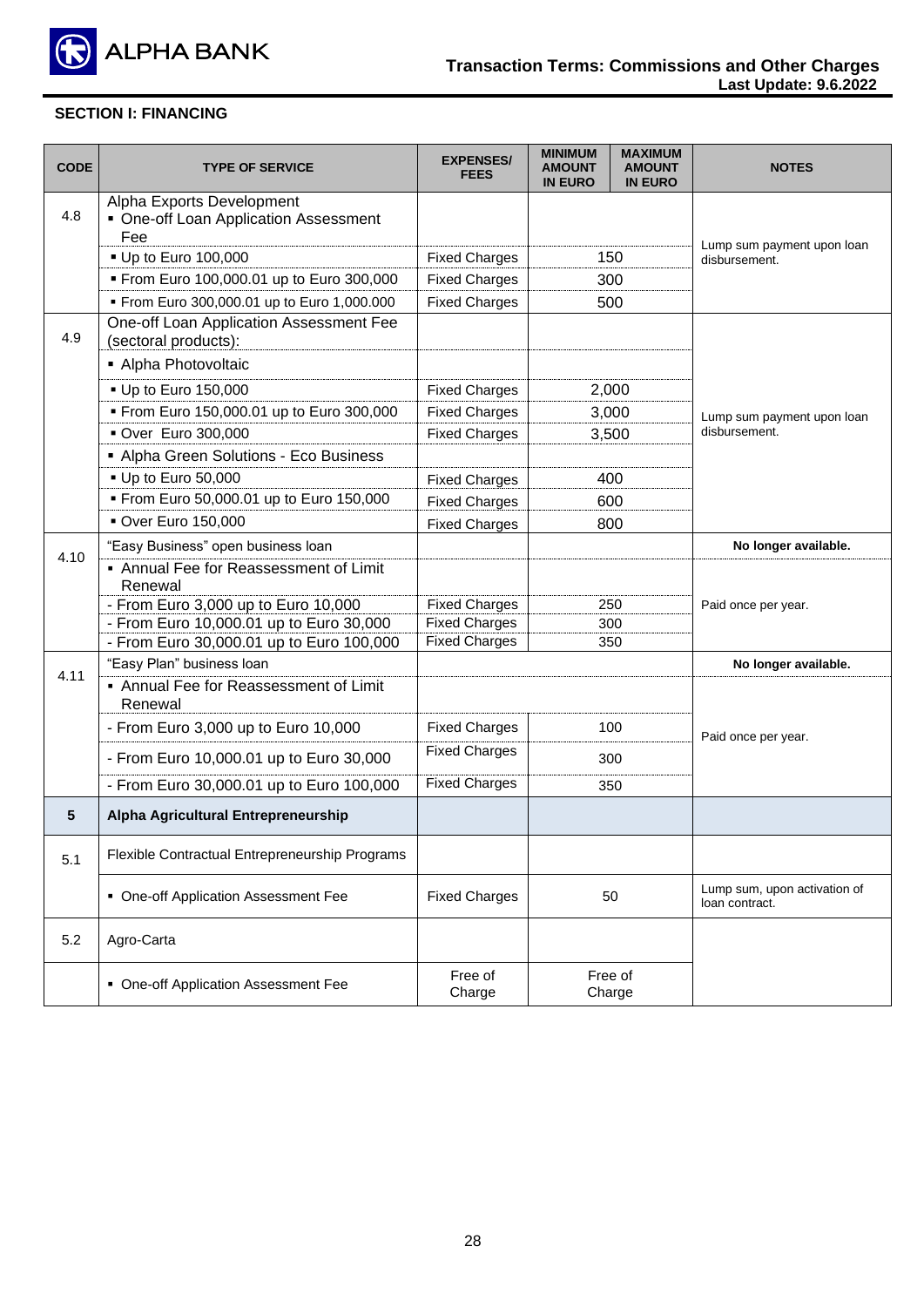

| <b>CODE</b>    | <b>TYPE OF SERVICE</b>                                                                                                                                                         | <b>EXPENSES/</b><br><b>FEES</b> | <b>MINIMUM</b><br><b>AMOUNT</b><br><b>IN EURO</b> | <b>MAXIMUM</b><br><b>AMOUNT</b><br><b>IN EURO</b> | <b>NOTES</b>                                                                                                                                                                                                                                                                                          |
|----------------|--------------------------------------------------------------------------------------------------------------------------------------------------------------------------------|---------------------------------|---------------------------------------------------|---------------------------------------------------|-------------------------------------------------------------------------------------------------------------------------------------------------------------------------------------------------------------------------------------------------------------------------------------------------------|
| 6              | <b>CHARGES FOR EXTENSION OF LOANS IN</b><br><b>FOREIGN CURRENCY ON THE CAPITAL</b><br><b>EXTENDED</b><br>(For non-Eurozone Currencies)                                         | 0.30%                           |                                                   |                                                   |                                                                                                                                                                                                                                                                                                       |
| $\overline{7}$ | <b>INACTIVITY COMMISSION</b>                                                                                                                                                   |                                 |                                                   |                                                   | Except for non-withdrawn                                                                                                                                                                                                                                                                              |
|                | (Over non-withdrawn amounts for loans                                                                                                                                          | 0.50%                           |                                                   |                                                   | amounts for all cases with grace                                                                                                                                                                                                                                                                      |
|                | within six months from their approval)                                                                                                                                         |                                 | 60                                                |                                                   | period until its expiry date.                                                                                                                                                                                                                                                                         |
| 8              | <b>LETTERS OF CREDITWORTHINESS</b>                                                                                                                                             |                                 |                                                   |                                                   |                                                                                                                                                                                                                                                                                                       |
|                | ■ Type A                                                                                                                                                                       | <b>Fixed Charges</b>            | 220                                               |                                                   |                                                                                                                                                                                                                                                                                                       |
|                | $\blacksquare$ Type B                                                                                                                                                          | <b>Fixed Charges</b>            |                                                   | 450                                               |                                                                                                                                                                                                                                                                                                       |
|                | • Lending Approval Letter                                                                                                                                                      | <b>Fixed Charges</b>            |                                                   | 250                                               | If disbursement takes place, the                                                                                                                                                                                                                                                                      |
|                |                                                                                                                                                                                |                                 |                                                   |                                                   | commission will be offset against<br>the Loan Application                                                                                                                                                                                                                                             |
|                | • Letter of Intent                                                                                                                                                             | <b>Fixed Charges</b>            |                                                   | 200                                               | Assessment Fee                                                                                                                                                                                                                                                                                        |
| 9              | <b>CHARGES FOR LEGAL - TECHNICAL</b><br><b>EXAMINATION OF TITLES</b>                                                                                                           |                                 |                                                   |                                                   | - Charges for titles examination<br>Land Registry or Land Office for<br>registration of mortgage<br>prenotation, service of pledge<br>agreement, lawyer's court<br>appearance for mortgage                                                                                                            |
|                |                                                                                                                                                                                |                                 |                                                   |                                                   | prenotation, as applicable by the<br>relevant Bar Associations,<br>application for, summary and<br>issuance of certificates shall be<br>borne by the borrower.<br>- Charges for technical<br>examination and<br>certifications/reports on the<br>progress of works shall be borne<br>by the borrower. |
| 10             | <b>ALPHA HOUSING LOANS</b>                                                                                                                                                     |                                 |                                                   |                                                   |                                                                                                                                                                                                                                                                                                       |
| 10.1           | • One-off Loan Application Assessment<br>Fee                                                                                                                                   | <b>Fixed Charges</b>            | 430                                               |                                                   | Code 10.1, 10.2, 10.3:<br>Collected on the date of first or<br>one-off disbursement of the loan.                                                                                                                                                                                                      |
| 10.2           | Alpha Cash Collateral and Alpha Home<br>Renovation<br>• One-off Loan Application Assessment<br>Fee                                                                             | <b>Fixed Charges</b>            |                                                   | 350                                               | The fee is independent of the<br>tenor and amount of the loan<br>and related to the borrower's<br>credit assessment, initial<br>assessment of the property                                                                                                                                            |
| 10.3           | Alpha Green Solutions - Energy Saving<br>Home<br>• One-off Loan Application Assessment<br>Fee                                                                                  | <b>Fixed Charges</b>            |                                                   | 200                                               | value, the final approval and<br>disbursement (minimum charges<br>for collateral monitoring).                                                                                                                                                                                                         |
| 10.4           | <b>Title and Technical Inspection Fees</b>                                                                                                                                     | <b>Fixed Charges</b>            |                                                   | 420                                               | Code 10.4:<br>For cases with mortgage                                                                                                                                                                                                                                                                 |
| 10.5           | <b>Title Inspection Fee</b>                                                                                                                                                    | <b>Fixed Charges</b>            |                                                   | 49.60                                             | prenotation.<br>The fee is non-refundable and it                                                                                                                                                                                                                                                      |
| 10.6           | <b>Building Works Progress Report</b>                                                                                                                                          | <b>Fixed Charges</b>            |                                                   | 120<br>(Per Order)                                | is collected per examined<br>property before the respective<br>inspections are carried out.                                                                                                                                                                                                           |
| 10.7           | Fees for Release of Mortgage Prenotation -<br>Release of Mortgage                                                                                                              | <b>Fixed Charges</b>            |                                                   | 50<br>(Per Release)                               | Code 10.5:                                                                                                                                                                                                                                                                                            |
| 11             | <b>APPLICATION ASSESSMENT FEE FOR</b><br><b>EXISTING HOUSING LOAN</b>                                                                                                          |                                 |                                                   |                                                   | For cases without mortgage<br>prenotation.<br>The fee is non-refundable and it                                                                                                                                                                                                                        |
| 11.1           | • Modification of Loan Repayment Period                                                                                                                                        | <b>Fixed Charges</b>            | 150                                               |                                                   | is collected per examined<br>property before the respective                                                                                                                                                                                                                                           |
| 11.2           | • Change of Housing Loan Programme/<br>Change of interest rate on the same<br>product<br>• Change of collaterals/parties involved<br>• Partial release of Mortgage Prenotation | <b>Fixed Charges</b>            |                                                   | 200                                               | inspections are carried out.                                                                                                                                                                                                                                                                          |
| 11.3           | • One monthly payment deferral per annum                                                                                                                                       | Free of<br>Charge               |                                                   | Free of<br>Charge                                 |                                                                                                                                                                                                                                                                                                       |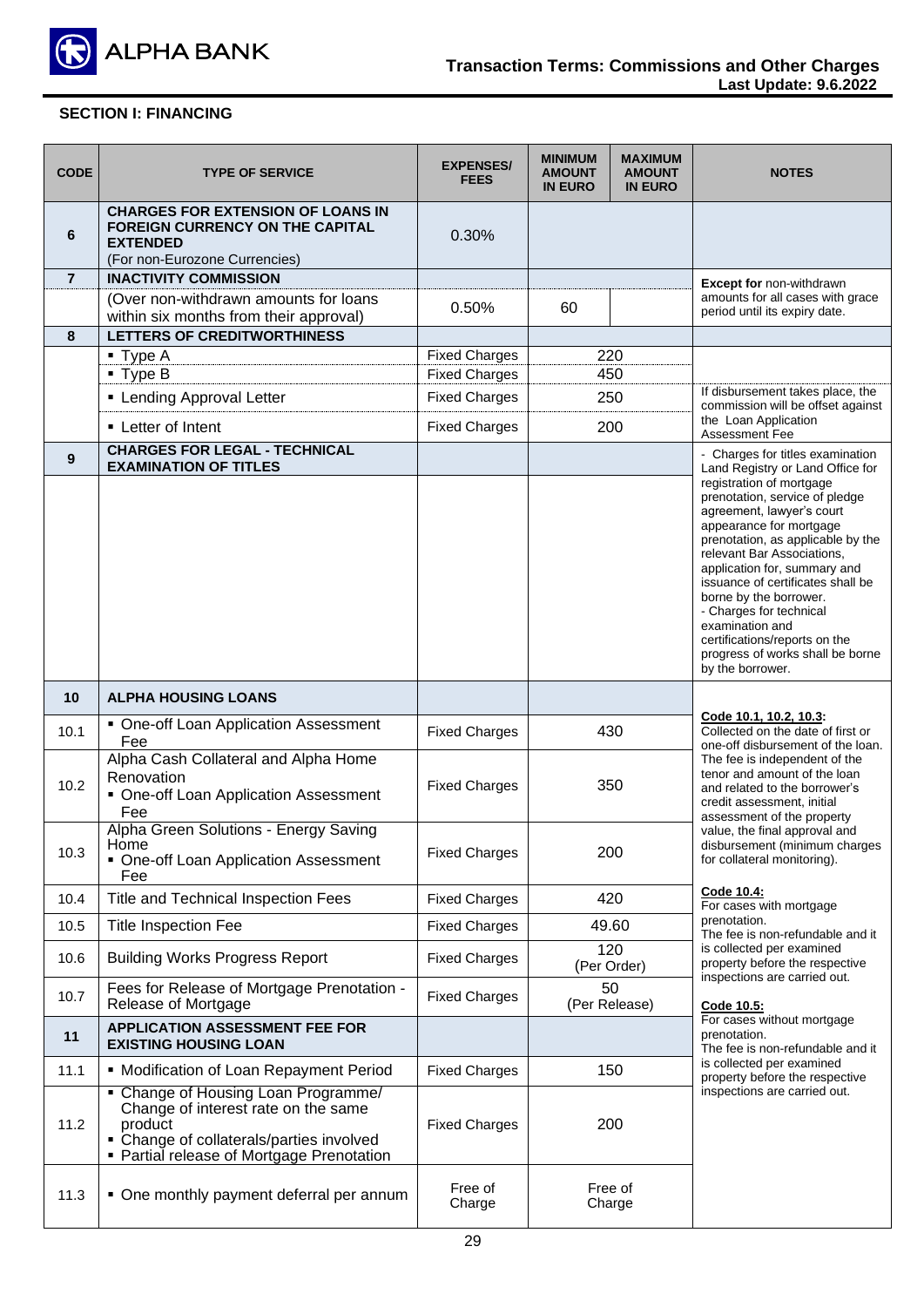

| <b>CODE</b> | <b>TYPE OF SERVICE</b>                                                                                | <b>EXPENSES/</b><br><b>FEES</b> | <b>MINIMUM</b><br><b>AMOUNT</b><br><b>IN EURO</b> | <b>MAXIMUM</b><br><b>AMOUNT</b><br><b>IN EURO</b> | <b>NOTES</b>                                                                                                                                                                                                                                                                                                                                                                                                                                      |
|-------------|-------------------------------------------------------------------------------------------------------|---------------------------------|---------------------------------------------------|---------------------------------------------------|---------------------------------------------------------------------------------------------------------------------------------------------------------------------------------------------------------------------------------------------------------------------------------------------------------------------------------------------------------------------------------------------------------------------------------------------------|
| 11.4        | • Application assessment for the "Payment<br>Adjustment Plan"<br>• Grace period during loan servicing | <b>Fixed Charges</b>            | 50                                                |                                                   | <b>GENERAL TERMS:</b><br>Charges for Land Registry or<br>Land Office for registration,<br>modification or release of the<br>mortgage prenotation, service of                                                                                                                                                                                                                                                                                      |
| 11.5        | • Letter of intent for release of Mortgage<br>Prenotation<br>• Reissue of copies of contracts         | <b>Fixed Charges</b>            | 20                                                |                                                   | pledge agreement, lawyer's<br>court appearance, application<br>for, summary and issuance of<br>certificates shall be borne by the<br>borrower.                                                                                                                                                                                                                                                                                                    |
| 12          | <b>CONSUMER LOANS</b>                                                                                 |                                 |                                                   |                                                   |                                                                                                                                                                                                                                                                                                                                                                                                                                                   |
| 12.1        | <b>Educational Loan</b><br>• Application Processing Fees                                              | <b>Fixed Charges</b>            |                                                   | 180                                               | Collected one-off upon loan<br>disbursement.                                                                                                                                                                                                                                                                                                                                                                                                      |
| 12.2        | Home Equipment Loan<br>• Application Processing Fees                                                  | <b>Fixed Charges</b>            |                                                   | 180                                               | Collected one-off upon loan<br>disbursement.                                                                                                                                                                                                                                                                                                                                                                                                      |
| 12.3        | <b>Alpha Green Solutions</b><br>Application Processing Fees                                           | <b>Fixed Charges</b>            | 120                                               |                                                   | Collected one-off upon loan<br>disbursement.                                                                                                                                                                                                                                                                                                                                                                                                      |
| 12.4        | Consumer Loans through Merchants                                                                      | <b>Fixed Charges</b>            | 50                                                | 300                                               |                                                                                                                                                                                                                                                                                                                                                                                                                                                   |
| 13          | <b>PERSONAL LOANS</b>                                                                                 |                                 |                                                   |                                                   |                                                                                                                                                                                                                                                                                                                                                                                                                                                   |
| 13.1        | Alpha Metron Ariston<br>• Application Processing Fees                                                 | <b>Fixed Charges</b>            | 180                                               |                                                   | Collected one-off upon loan<br>disbursement.                                                                                                                                                                                                                                                                                                                                                                                                      |
| 13.2        | Alpha Metron Ariston with cash collateral                                                             | <b>Fixed Charges</b>            | 250                                               |                                                   | Collected one-off upon loan<br>disbursement.<br>Charges of service of pledge<br>agreement shall be borne by the<br>borrower.                                                                                                                                                                                                                                                                                                                      |
| 13.3        | Alpha Metron Ariston with mortgage<br>prenotation<br>Application Processing Fees                      | <b>Fixed Charges</b>            | 250                                               |                                                   | Collected one-off upon loan<br>disbursement.<br>Also, collected charges for Title<br>and Technical Inspection Fees<br>as of Alpha Housing Loans<br>(Code 10.4).<br><b>GENERAL TERMS:</b><br>Charges for Land Registry or<br>Land Office for registration,<br>modification or release of the<br>mortgage prenotation, lawyer's<br>court appearance, application<br>for, summary and issuance of<br>certificates shall be borne by the<br>borrower. |
| 13.4        | Alpha Metron Ariston for pay roll customers<br>Application Processing Fees                            | <b>Fixed Charges</b>            |                                                   | 90                                                | Collected one-off upon loan<br>disbursement.                                                                                                                                                                                                                                                                                                                                                                                                      |
| 13.5        | myAlpha Quick Loan                                                                                    | <b>Fixed Charges</b>            | 60                                                |                                                   | Collected one-off upon loan<br>disbursement.<br>Product is only available through<br>myAlpha Mobile.                                                                                                                                                                                                                                                                                                                                              |
| 13.6        | Alpha All in 1<br>• Application Processing Fees                                                       | <b>Fixed Charges</b>            |                                                   | 180                                               | Collected one-off upon loan<br>disbursement.                                                                                                                                                                                                                                                                                                                                                                                                      |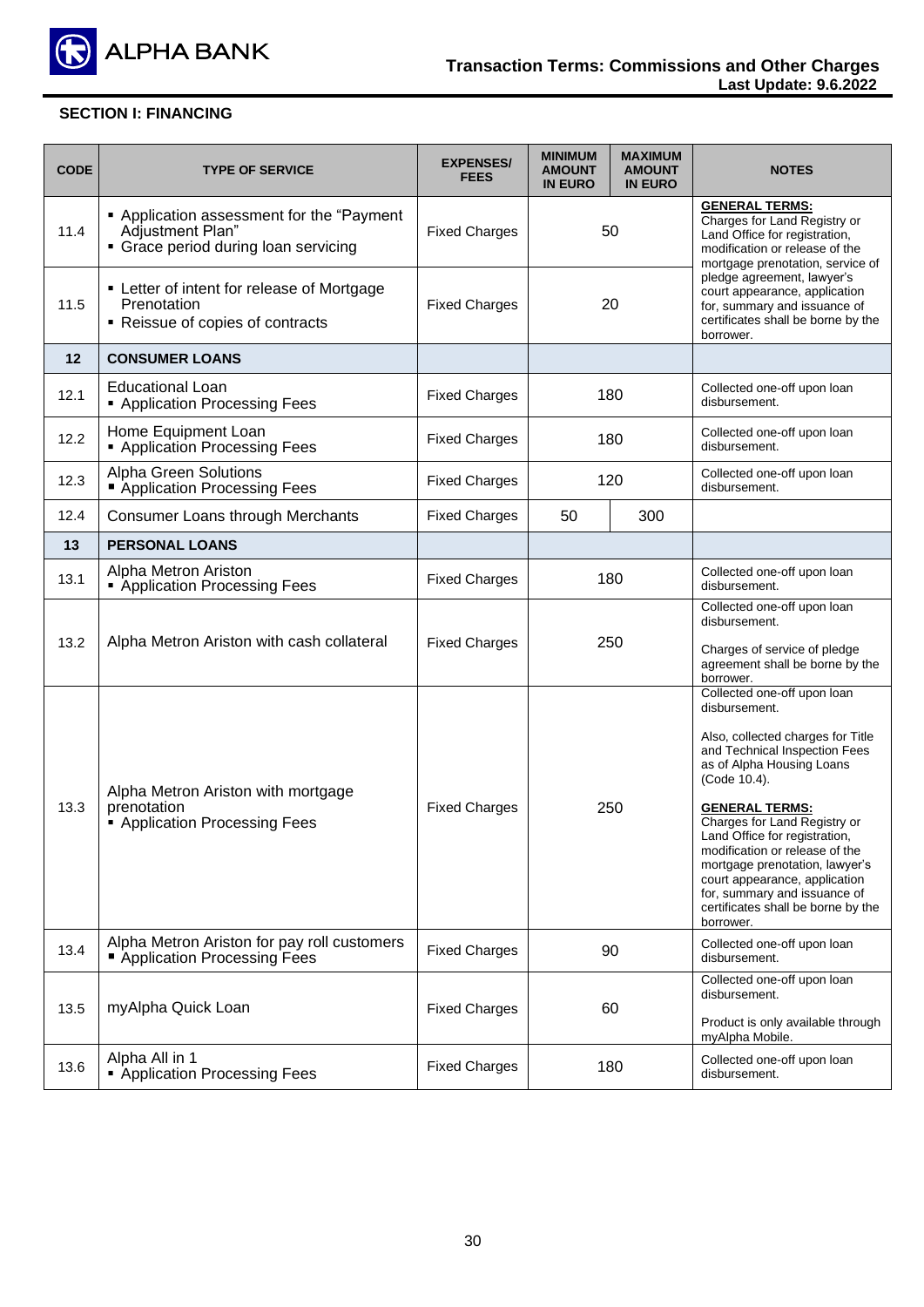

| <b>CODE</b> | <b>TYPE OF SERVICE</b>                                                  | <b>EXPENSES/</b><br><b>FEES</b> | <b>MINIMUM</b><br><b>AMOUNT</b><br><b>IN EURO</b> | <b>MAXIMUM</b><br><b>AMOUNT</b><br><b>IN EURO</b> | <b>NOTES</b>                                                                                                                                                                                                                                                                   |
|-------------|-------------------------------------------------------------------------|---------------------------------|---------------------------------------------------|---------------------------------------------------|--------------------------------------------------------------------------------------------------------------------------------------------------------------------------------------------------------------------------------------------------------------------------------|
|             |                                                                         |                                 |                                                   |                                                   | Collected one-off upon loan<br>disbursement.<br>Also, collected charges for Title                                                                                                                                                                                              |
|             |                                                                         |                                 |                                                   |                                                   | and Technical Inspection Fees<br>as of Alpha Housing Loans<br>(Code 10.4).                                                                                                                                                                                                     |
| 13.7        | Alpha All in 1 with mortgage prenotation<br>Application Processing Fees | <b>Fixed Charges</b>            | 250                                               |                                                   | <b>GENERAL TERMS:</b><br>Charges for Land Registry or<br>Land Office for registration,<br>modification or release of the<br>mortgage prenotation, lawyer's<br>court appearance, application<br>for, summary and issuance of<br>certificates shall be borne by the<br>borrower. |
| 13.8        | Alpha Epipleon<br>• Annual Subscription                                 | Free of<br>Charge               |                                                   | Free of<br>Charge                                 |                                                                                                                                                                                                                                                                                |
| 13.9        | Alpha Epilogi<br>Annual Subscription                                    | <b>Fixed Charges</b>            |                                                   | 80                                                | Collected every year                                                                                                                                                                                                                                                           |
| 13.10       | Alpha House Expenses Consumer Loan<br>Annual Subscription               | <b>Fixed Charges</b>            |                                                   | 40                                                | Collected every year                                                                                                                                                                                                                                                           |
| 13.11       | <b>Open Credit</b><br>• Annual Subscription                             | <b>Fixed Charges</b>            | 120                                               |                                                   | Collected every year.                                                                                                                                                                                                                                                          |
| 14          | <b>CARDS</b>                                                            |                                 |                                                   |                                                   |                                                                                                                                                                                                                                                                                |
| 14.1        | Cards annual fee                                                        |                                 |                                                   |                                                   |                                                                                                                                                                                                                                                                                |
| 14.1.1      | <b>Platinum Bonus Mastercard</b>                                        | <b>Fixed Charges</b>            | 80                                                |                                                   | Up to 2 additional cards:<br>Free of charge.                                                                                                                                                                                                                                   |
| 14.1.2      | Alpha Bank Bonus Visa Gold                                              | <b>Fixed Charges</b>            |                                                   | 50                                                | Up to 2 additional cards:<br>Free of charge.                                                                                                                                                                                                                                   |
| 14.1.3      | Alpha Bank Bonus Mastercard Gold                                        | <b>Fixed Charges</b>            |                                                   | 50                                                | Up to 2 additional cards:<br>Free of charge.                                                                                                                                                                                                                                   |
| 14.1.4      | Alpha Bank Bonus Visa                                                   | <b>Fixed Charges</b>            |                                                   | 30                                                | Up to 2 additional cards:<br>Free of charge.                                                                                                                                                                                                                                   |
| 14.1.5      | Alpha Bank Bonus Mastercard                                             | <b>Fixed Charges</b>            |                                                   | 30                                                | Up to 2 additional cards:<br>Free of charge.                                                                                                                                                                                                                                   |
| 14.1.6      | Aegean Bonus Visa Premium                                               | <b>Fixed Charges</b>            |                                                   | 80                                                | Up to 2 additional cards:<br>Free of charge.                                                                                                                                                                                                                                   |
| 14.1.7      | Aegean Bonus Visa                                                       | <b>Fixed Charges</b>            |                                                   | 40                                                | Up to 2 additional cards:<br>Free of charge.                                                                                                                                                                                                                                   |
| 14.1.8      | notosplus Visa                                                          | <b>Fixed Charges</b>            |                                                   | 24                                                | Up to 2 additional cards:<br>Free of charge.                                                                                                                                                                                                                                   |
| 14.1.9      | Vodafone Bonus Visa                                                     | <b>Fixed Charges</b>            |                                                   | 24                                                | Up to 2 additional cards:<br>Free of charge.                                                                                                                                                                                                                                   |
| 14.1.10     | Vodafone Bonus Mastercard                                               | <b>Fixed Charges</b>            |                                                   | 30                                                | Up to 2 additional cards:<br>Free of charge.                                                                                                                                                                                                                                   |
| 14.1.11     | <b>Affinity Mastercard</b>                                              | <b>Fixed Charges</b>            |                                                   | 30                                                | Up to 2 additional cards:<br>Free of charge.                                                                                                                                                                                                                                   |
| 14.1.12     | <b>Energy Mastercard</b>                                                | <b>Fixed Charges</b>            |                                                   | 30                                                | Up to 2 additional cards:<br>Free of charge.                                                                                                                                                                                                                                   |
| 14.1.13     | Classic Luxury Card Kalogirou Bonus<br>Mastercard                       | <b>Fixed Charges</b>            |                                                   | 30                                                | Up to 2 additional cards:<br>Free of charge.                                                                                                                                                                                                                                   |
| 14.1.14     | Premium Luxury Card Kalogirou Bonus<br>Mastercard.                      | <b>Fixed Charges</b>            |                                                   | 50                                                | Up to 2 additional cards:<br>Free of charge.                                                                                                                                                                                                                                   |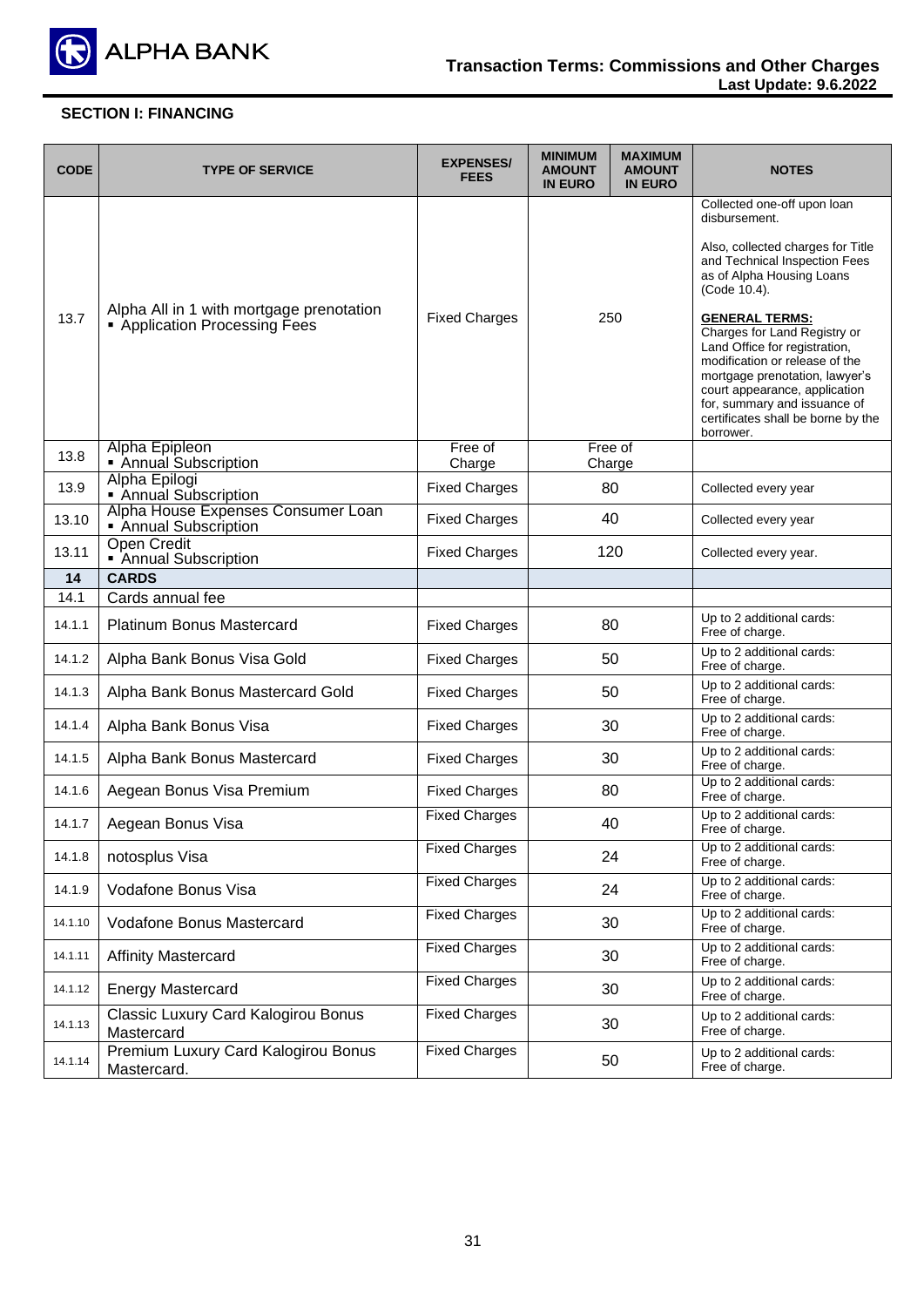

| <b>CODE</b> | <b>TYPE OF SERVICE</b>                                                                                            | <b>EXPENSES/</b><br><b>FEES</b> | <b>MINIMUM</b><br><b>AMOUNT</b><br><b>IN EURO</b> | <b>MAXIMUM</b><br><b>AMOUNT</b><br><b>IN EURO</b> | <b>NOTES</b>                                                                                    |
|-------------|-------------------------------------------------------------------------------------------------------------------|---------------------------------|---------------------------------------------------|---------------------------------------------------|-------------------------------------------------------------------------------------------------|
| 14.1.15     | Alpha Bank Visa Business:                                                                                         |                                 |                                                   |                                                   |                                                                                                 |
|             | Alpha Bank Visa Business Gold                                                                                     |                                 |                                                   |                                                   |                                                                                                 |
|             | ■ 1 to 3 cards                                                                                                    | <b>Fixed Charges</b>            |                                                   | 50                                                |                                                                                                 |
|             | ■ 4 cards and over                                                                                                | <b>Fixed Charges</b>            |                                                   | 35                                                |                                                                                                 |
|             | Alpha Bank Visa Business Silver                                                                                   |                                 |                                                   |                                                   |                                                                                                 |
|             | ■ 1 to 3 cards                                                                                                    | <b>Fixed Charges</b>            |                                                   | 35                                                |                                                                                                 |
|             | ■ 4 cards and over                                                                                                | <b>Fixed Charges</b>            |                                                   | 25                                                |                                                                                                 |
| 14.1.16     | Aegean Bonus Visa Debit                                                                                           | <b>Fixed Charges</b>            |                                                   | 20                                                |                                                                                                 |
| 14.1.17     | <b>Enter Bonus Business Mastercard</b>                                                                            | <b>Fixed Charges</b>            |                                                   | 12                                                |                                                                                                 |
| 14.1.18     | <b>Enter Bonus Visa</b>                                                                                           | <b>Fixed Charges</b>            |                                                   | 12                                                |                                                                                                 |
| 14.1.19     | <b>Enter Bonus Mastercard</b>                                                                                     | <b>Fixed Charges</b>            |                                                   | 12                                                |                                                                                                 |
|             | Alpha Bank Prepaid Mastercard                                                                                     |                                 |                                                   |                                                   |                                                                                                 |
| 14.1.20     | Joining fees (first issuance)                                                                                     | <b>Fixed Charges</b>            |                                                   | 5                                                 | One-off fees.                                                                                   |
|             | Card re-issue fees                                                                                                | <b>Fixed Charges</b>            |                                                   | 3                                                 | One-off fees, per card re-<br>issuance.                                                         |
|             | Loading fees                                                                                                      | 1% on the<br>loading amount     | 1                                                 | 5                                                 | First load of the card:<br>Free of charge.                                                      |
|             | bleep (prepaid Mastercard)                                                                                        |                                 |                                                   |                                                   |                                                                                                 |
| 14.1.21     | Joining fees (first issuance)                                                                                     | <b>Fixed Charges</b>            |                                                   | 5                                                 | One-off fees.                                                                                   |
|             | Card re-issue fees                                                                                                | <b>Fixed Charges</b>            | 3                                                 |                                                   | One-off fees, per card re-<br>issuance.                                                         |
|             | Loading fees                                                                                                      | 1% on the<br>loading amount     | 1                                                 | 5                                                 |                                                                                                 |
|             | Unloading fees                                                                                                    | Free of<br>Charge               |                                                   | Free of<br>Charge                                 | Provided that the unload is<br>done via Alpha Bank network                                      |
| 14.1.22     | bleep Hamogelo Visa (co-branded prepaid card<br>in cooperation with the Organization "The Smile<br>of the Child") |                                 |                                                   |                                                   |                                                                                                 |
|             | Annual fee                                                                                                        | <b>Fixed Charges</b>            |                                                   | 18                                                | 50% of the annual fee goes<br>to "The Smile of the Child"                                       |
|             | Card re-issue fees                                                                                                | Free of<br>Charge               |                                                   | Free of<br>Charge                                 |                                                                                                 |
|             | Cardholder donation per transaction                                                                               |                                 |                                                   | 0.05                                              | Alpha Bank doubles this<br>amount so that the<br>Organization receives 0.10€<br>per transaction |
|             | Unloading fees                                                                                                    | Free of<br>Charge               |                                                   | Free of<br>Charge                                 | Provided that the unload is<br>done via Alpha Bank network                                      |
| 14.1.23     | Alpha Contractual Entrepreneurship                                                                                | Free of<br>Charge               |                                                   | Free of<br>Charge                                 |                                                                                                 |
| 14.1.24     | Agro-Carta                                                                                                        | Free of<br>Charge               |                                                   | Free of<br>Charge                                 |                                                                                                 |
| 14.1.25     | <b>Diners Club</b>                                                                                                | <b>Fixed Charges</b>            |                                                   | 30                                                | Up to 2 additional cards:<br>Free of charge.                                                    |
| 14.1.26     | Diners Club Vodafone                                                                                              | <b>Fixed Charges</b>            |                                                   | 30                                                | Up to 2 additional cards:<br>Free of charge.                                                    |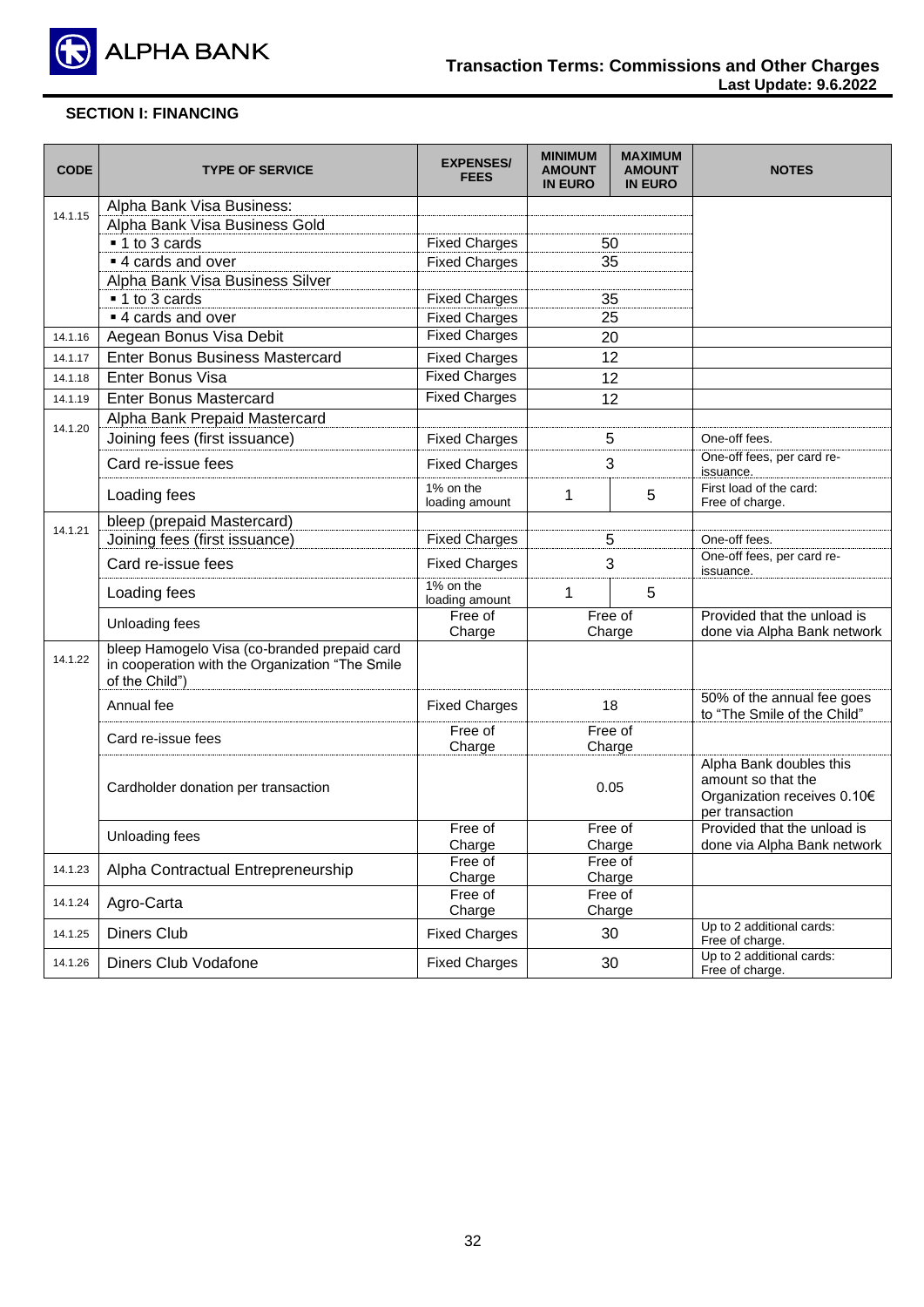

| <b>CODE</b> | <b>TYPE OF SERVICE</b>                                                                                            | <b>EXPENSES/</b><br><b>FEES</b> | <b>MINIMUM</b><br><b>MAXIMUM</b><br><b>AMOUNT</b><br><b>AMOUNT</b><br><b>IN EURO</b><br><b>IN EURO</b> | <b>NOTES</b>                                                            |
|-------------|-------------------------------------------------------------------------------------------------------------------|---------------------------------|--------------------------------------------------------------------------------------------------------|-------------------------------------------------------------------------|
| 14.1.27     | <b>Diners Club Prestige</b>                                                                                       | <b>Fixed Charges</b>            | 80                                                                                                     | Up to 2 additional cards:<br>Free of charge.                            |
| 14.1.28     | Diners Club Prestige Vodafone                                                                                     | <b>Fixed Charges</b>            | 80                                                                                                     | Up to 2 additional cards:<br>Free of charge.                            |
| 14.1.29     | <b>Diners Club Corporate</b>                                                                                      | <b>Fixed Charges</b>            | 67.5                                                                                                   |                                                                         |
| 14.2        | Expenses for using other networks<br>(cash withdrawal from the credit limit from<br>ATMs/Branches of other banks) |                                 |                                                                                                        |                                                                         |
| 14.2.1      | Visa Cards                                                                                                        | <b>Fixed Charges</b>            | $\mathbf{1}$                                                                                           |                                                                         |
|             | <b>Mastercard Cards</b>                                                                                           |                                 |                                                                                                        |                                                                         |
| 14.2.3      | ■ In Greece                                                                                                       | <b>Fixed Charges</b>            | Euro 0.65 + 0.20%<br>on the transaction<br>amount                                                      |                                                                         |
|             | • In Europe                                                                                                       | <b>Fixed Charges</b>            | Euro 0.50 + 0.12%<br>on the transaction<br>amount                                                      |                                                                         |
|             | • Outside Europe                                                                                                  | <b>Fixed Charges</b>            | 1                                                                                                      |                                                                         |
| 14.3        | Statement re-issue fees                                                                                           | <b>Fixed Charges</b>            | 1                                                                                                      | Per monthly statement                                                   |
| 14.4        | Card management fees                                                                                              | <b>Fixed Charges</b>            | 5                                                                                                      | Collected in case of loss,<br>damage and renewal of card.               |
| 14.5        | PIN issuance                                                                                                      |                                 |                                                                                                        |                                                                         |
| 14.5.1      | PIN issuance via SMS                                                                                              | Free of<br>Charge               | Free of<br>Charge                                                                                      |                                                                         |
| 14.5.2      | PIN issuance via registered mail                                                                                  | <b>Fixed Charges</b>            | 3.5                                                                                                    | Upon customer's request or if<br>there is no registered mobile<br>phone |
| 14.6        | Foreign transaction fees on cross-border<br>transactions                                                          | <b>Fixed Charges</b>            | Up to 2.50% on the<br>transaction amount                                                               |                                                                         |
|             | Expenses for electronic notifications                                                                             |                                 |                                                                                                        |                                                                         |
| 14.7        | • for the card statement issuance via e-mail                                                                      | Free of                         | Free of                                                                                                |                                                                         |
|             | or/and sms (Alpha e-statements service)                                                                           | Charge                          | Charge                                                                                                 |                                                                         |
|             | • for card transactions via sms or/and e-<br>mail (Alpha alerts service)                                          | <b>Fixed Charges</b>            | 1                                                                                                      | Monthly fee per card                                                    |
| 14.8        | Flex Program                                                                                                      | <b>Fixed Charges</b>            | 50                                                                                                     |                                                                         |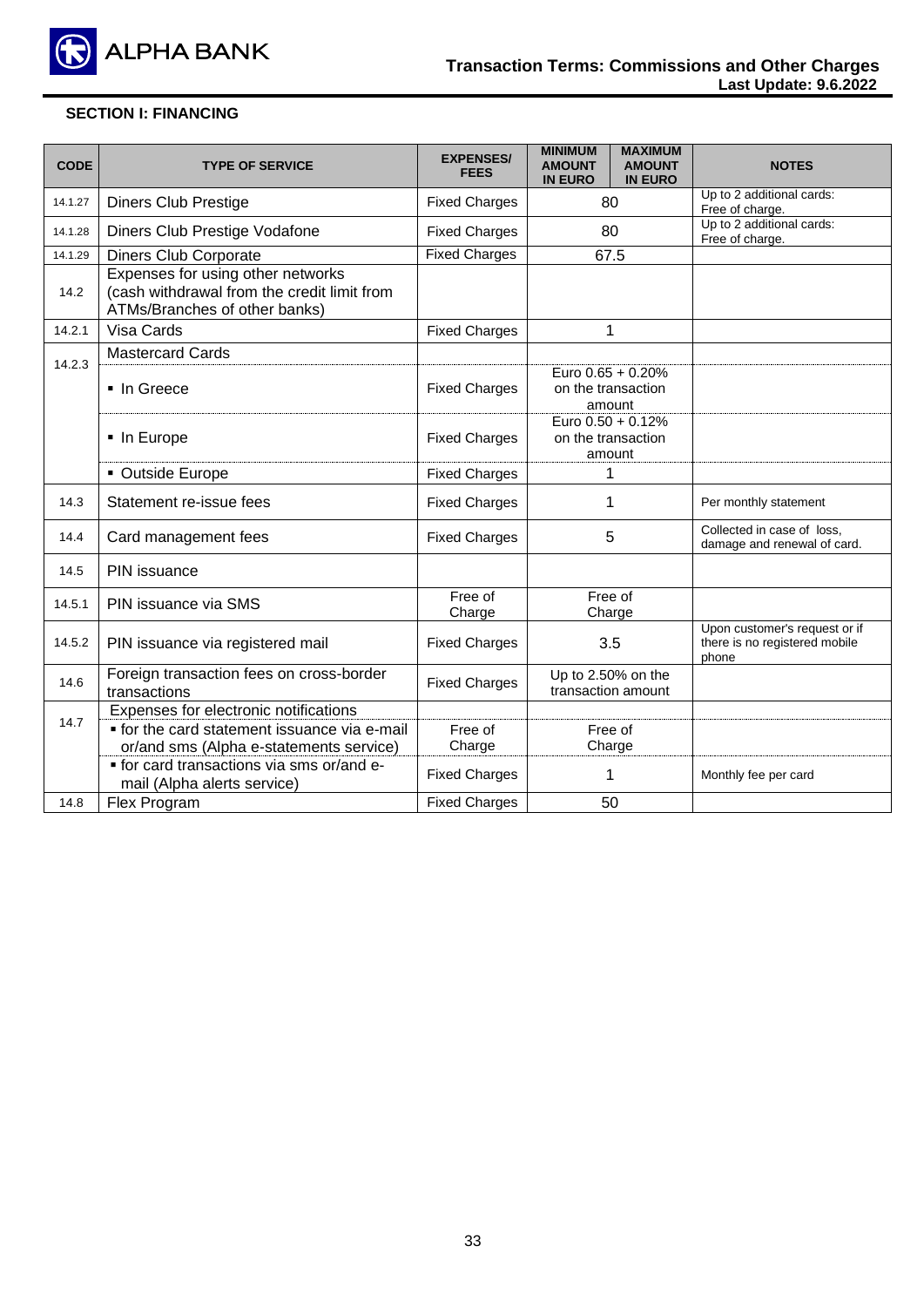

# **SECTION J: DIGITAL SERVICES**

| <b>CODE</b>  | <b>TYPE OF SERVICE</b>                                                                                                  | <b>COMMISSION</b><br><b>RATE</b> | <b>MINIMUM</b><br><b>AMOUNT</b><br><b>IN EURO</b> | <b>MAXIMUM</b><br><b>AMOUNT</b><br><b>IN EURO</b> | <b>NOTES</b>                                                           |
|--------------|-------------------------------------------------------------------------------------------------------------------------|----------------------------------|---------------------------------------------------|---------------------------------------------------|------------------------------------------------------------------------|
| $\mathbf{1}$ | <b>AUTOMATED BANKING</b>                                                                                                |                                  |                                                   |                                                   |                                                                        |
| 1.1          | <b>ATMs</b>                                                                                                             |                                  |                                                   |                                                   |                                                                        |
| 1.1.1        | Transactions at the Bank's ATMs by using<br>cards issued by Alpha Bank:<br>• Cash withdrawal from Alpha Bank<br>account |                                  |                                                   |                                                   |                                                                        |
|              | • Deposit on Alpha Bank account                                                                                         |                                  |                                                   |                                                   |                                                                        |
|              | • Payment of Alpha Bank credit card, loan<br>. Inquiry for Alpha Bank credit or deposit<br>account                      | Free of<br>Charge                | Free of                                           | Charge                                            |                                                                        |
|              | • Update on equities portfolio                                                                                          |                                  |                                                   |                                                   |                                                                        |
|              | • PIN change                                                                                                            |                                  |                                                   |                                                   |                                                                        |
|              | • Card activation                                                                                                       |                                  |                                                   |                                                   |                                                                        |
|              | • Payments to companies<br>(Payment of dues)                                                                            |                                  |                                                   |                                                   | As listed on the Appendix<br>"Payments to<br>companies/organisations". |
| 1.1.2        | For any transaction at ATMs other than the<br>Bank's, using cards issued by Alpha Bank                                  |                                  |                                                   |                                                   |                                                                        |
|              | Within the Eurozone                                                                                                     |                                  |                                                   |                                                   | Additional charges may arise                                           |
|              | ■ For cash withdrawal                                                                                                   | <b>Fixed Charges</b>             | 0.75                                              |                                                   |                                                                        |
|              | • For balance inquiries                                                                                                 | <b>Fixed Charges</b>             | 0.18                                              |                                                   |                                                                        |
|              | • For PIN change                                                                                                        | Free of<br>Charge                |                                                   | Free of<br>Charge                                 |                                                                        |
|              | ■ For PIN unblocking                                                                                                    | Free of<br>Charge                |                                                   | Free of<br>Charge                                 | from the ATM provider.                                                 |
|              | Outside the Eurozone                                                                                                    |                                  |                                                   |                                                   |                                                                        |
|              | ■ For cash withdrawal<br>(on the withdrawn amount)                                                                      | 1.00%                            | 4.40                                              |                                                   |                                                                        |
|              | • For balance inquiries                                                                                                 | <b>Fixed Charges</b>             | 0.18                                              |                                                   |                                                                        |
| 1.1.3        | For any cash withdrawal from Alpha Bank's<br>ATMs, using cards other than the Bank's                                    | <b>Fixed Charges</b>             | 2.50                                              |                                                   | Additional charges may arise<br>from the card issuer.                  |
| 1.2          | Automated Cash Transactions Centres (ACTCs)                                                                             |                                  |                                                   |                                                   |                                                                        |
| 1.2.1        | Deposit to Alpha Bank account                                                                                           | Free of<br>Charge                | Charge                                            | Free of                                           |                                                                        |
| 1.2.2        | Payment of Alpha Bank credit card                                                                                       | Free of<br>Charge                | Charge                                            | Free of                                           |                                                                        |
| 1.2.3        | Payment of Alpha Bank loan or Credicom<br><b>Consumer Finance</b>                                                       | Free of<br>Charge                | Charge                                            | Free of                                           |                                                                        |
| 1.2.4        | Payments to companies<br>(Payment of dues)                                                                              |                                  |                                                   |                                                   | As listed on the Appendix<br>"Payments to<br>companies/organisations". |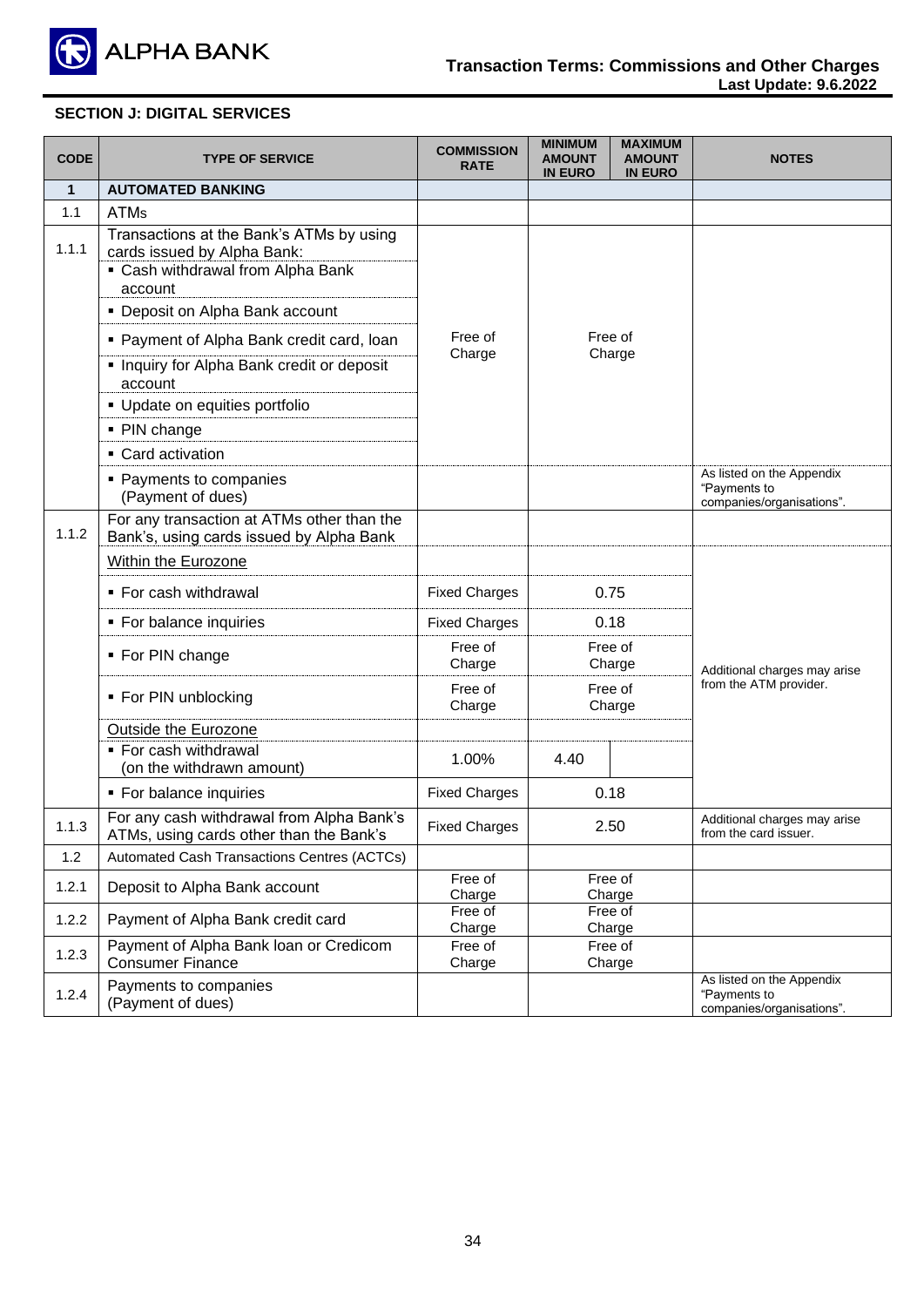

# **SECTION J: DIGITAL SERVICES**

| <b>CODE</b>    | <b>TYPE OF SERVICE</b>                                                                                                                          | <b>COMMISSION</b><br><b>RATE</b> | <b>MINIMUM</b><br><b>MAXIMUM</b><br><b>AMOUNT</b><br><b>AMOUNT</b><br><b>IN EURO</b><br><b>IN EURO</b> | <b>NOTES</b>                                                                                                                                                                                                                                         |
|----------------|-------------------------------------------------------------------------------------------------------------------------------------------------|----------------------------------|--------------------------------------------------------------------------------------------------------|------------------------------------------------------------------------------------------------------------------------------------------------------------------------------------------------------------------------------------------------------|
| 1.2.5          | Payment of credit card issued by other<br>bank                                                                                                  |                                  |                                                                                                        | See Section A, Fund Transfers.                                                                                                                                                                                                                       |
| $\overline{2}$ | FOR INDIVIDUALS: myAlpha Web/myAlpha<br><b>Mobile/myAlpha Phone</b>                                                                             |                                  |                                                                                                        |                                                                                                                                                                                                                                                      |
| 2.1            | Subscription                                                                                                                                    | <b>Fixed Charges</b>             | 8                                                                                                      | Collected one-off.                                                                                                                                                                                                                                   |
| 2.2            | Balances, activity and statements of Alpha<br>Bank accounts and cards                                                                           | Free of<br>Charge                | Free of<br>Charge                                                                                      |                                                                                                                                                                                                                                                      |
| 2.3            | Fund transfers to other Alpha Bank account<br>from:<br>Alpha Bank account<br>Alpha Bank credit card<br>(cash advance)<br>▶ Alpha "Epilogi" Loan | Free of<br>Charge                | Free of<br>Charge                                                                                      |                                                                                                                                                                                                                                                      |
| 2.4            | Fund transfers to other banks' accounts in<br>Greece or abroad                                                                                  |                                  |                                                                                                        | See Section A, Fund Transfers.                                                                                                                                                                                                                       |
| 2.5            | Payments to companies/organisations<br>(Payment of dues/contributions)                                                                          |                                  |                                                                                                        | As listed on the Appendix<br>"Payments to<br>companies/organisations".                                                                                                                                                                               |
| 2.6            | Payment of credit card issued by other<br>bank                                                                                                  |                                  |                                                                                                        | See Section A, Fund Transfers.                                                                                                                                                                                                                       |
| 2.7            | Application for a cheque-book per cheque<br>form                                                                                                |                                  |                                                                                                        |                                                                                                                                                                                                                                                      |
| 2.8            | Electronic notifications for balances and<br>activity of Alpha Bank deposit accounts<br>(Alpha alerts service)                                  |                                  |                                                                                                        |                                                                                                                                                                                                                                                      |
|                | $\triangleright$ via e-mail                                                                                                                     | Free of<br>Charge                | Free of<br>Charge                                                                                      |                                                                                                                                                                                                                                                      |
|                | $\triangleright$ via SMS                                                                                                                        | <b>Fixed Charges</b>             | 1.90                                                                                                   | Monthly fee per subscriber<br>regardless of the number of<br>accounts and only in case the<br>subscriber receives at least one<br>notification per month.<br>Electronic Notifications of<br>"Alpha Alerts - Pension " section<br>are free of charge. |
| 3              | FOR COMPANIES: myAlpha Web                                                                                                                      |                                  |                                                                                                        |                                                                                                                                                                                                                                                      |
| 3.1            | Subscription                                                                                                                                    | Free of<br>Charge                | Free of<br>Charge                                                                                      |                                                                                                                                                                                                                                                      |
| 3.2            | Services requiring myAlpha Code:                                                                                                                |                                  |                                                                                                        | Available via device (Token) or<br>SMS / Viber.                                                                                                                                                                                                      |
|                | ▶ Use of services/execution of transactions<br>requiring myAlpha Code                                                                           | <b>Fixed Charges</b>             | 12                                                                                                     | Collected on an annual basis.                                                                                                                                                                                                                        |
|                | Initial supply with the first myAlpha Code<br>Device                                                                                            | Free of<br>Charge                | Free of<br>Charge                                                                                      |                                                                                                                                                                                                                                                      |
|                | Supply with an Additional myAlpha Code<br>Device or replacement due to loss                                                                     | <b>Fixed Charges</b>             | 9                                                                                                      | <b>Plus VAT</b>                                                                                                                                                                                                                                      |
|                | Replacement of the myAlpha Code<br>Device due to malfunction                                                                                    | Free of<br>Charge                | Free of<br>Charge                                                                                      | Applies in cases where the<br>device does not operate and is<br>returned to the Branch in a<br>reasonable time period after its<br>supply, in good condition.                                                                                        |
| 3.3            | Balances, activity and statements of Alpha<br>Bank accounts and cards                                                                           | Free of<br>Charge                | Free of<br>Charge                                                                                      |                                                                                                                                                                                                                                                      |
| 3.4            | Fund transfers between Alpha Bank<br>accounts                                                                                                   | Free of<br>Charge                | Free of<br>Charge                                                                                      |                                                                                                                                                                                                                                                      |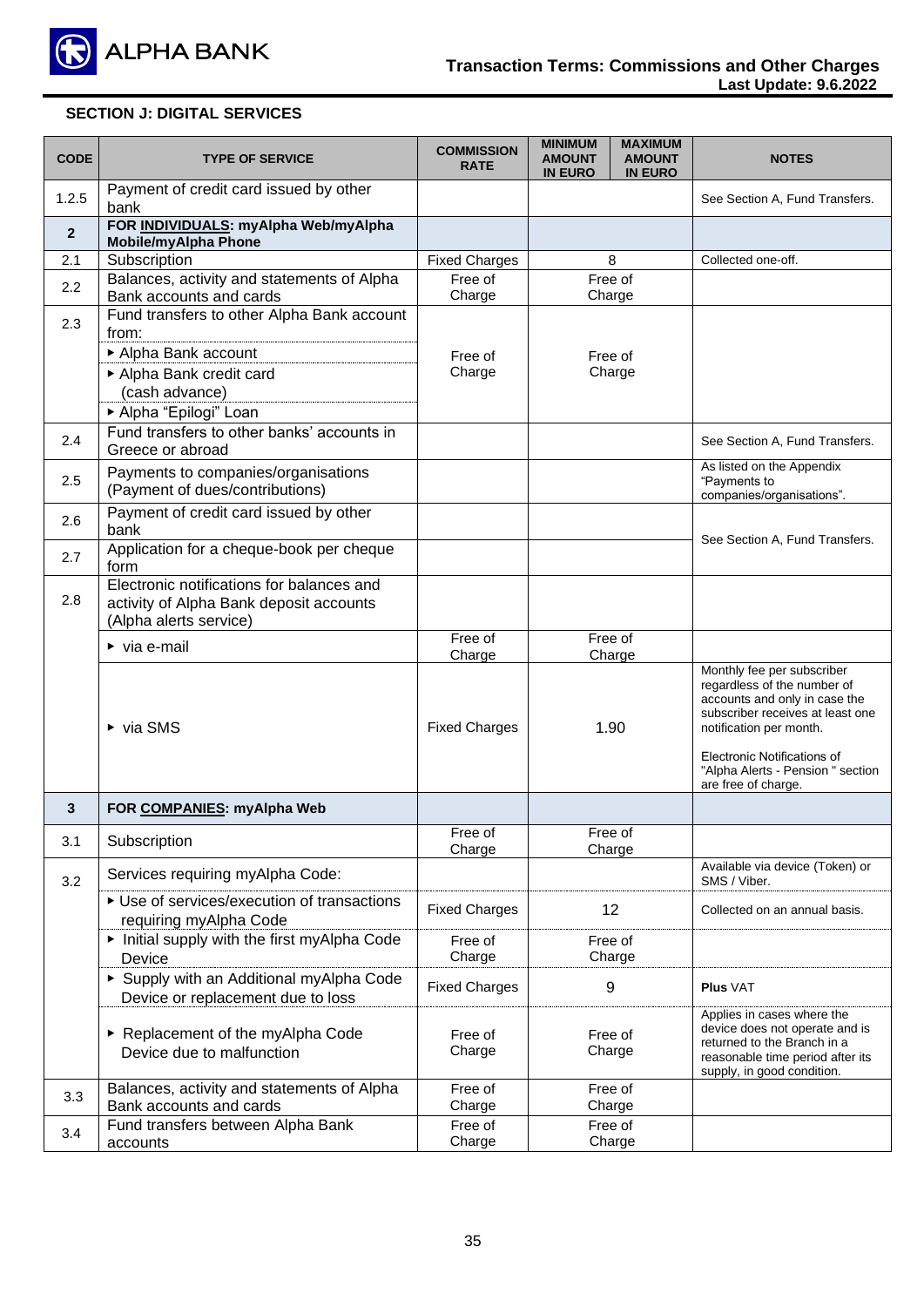

# **SECTION J: DIGITAL SERVICES**

| <b>CODE</b>    | <b>TYPE OF SERVICE</b>                                                                                     | <b>COMMISSION</b><br><b>RATE</b> | <b>MINIMUM</b><br><b>AMOUNT</b><br><b>IN EURO</b> | <b>MAXIMUM</b><br><b>AMOUNT</b><br><b>IN EURO</b> | <b>NOTES</b>                                                           |
|----------------|------------------------------------------------------------------------------------------------------------|----------------------------------|---------------------------------------------------|---------------------------------------------------|------------------------------------------------------------------------|
| 3.5            | Fund transfers to other banks' accounts                                                                    |                                  |                                                   |                                                   |                                                                        |
|                | ■ In Greece                                                                                                |                                  |                                                   |                                                   | See Section A, Fund Transfers.                                         |
|                | • Abroad<br>(except for commercial transactions)                                                           |                                  |                                                   |                                                   |                                                                        |
| 3.6            | Fund transfers regarding "Simple Imports<br>within the European Union"                                     |                                  |                                                   |                                                   | See Section G, Imports.                                                |
| 3.7            | Payments to companies/organisations<br>(Payment of dues/contributions)                                     |                                  |                                                   |                                                   | As listed on the Appendix<br>"Payments to<br>companies/organisations". |
| 3.8            | Payment of credit card issued by other<br>bank                                                             |                                  |                                                   |                                                   | See Section A, Fund Transfers.                                         |
| 3.9            | Application for cheque-book per cheque<br>form                                                             |                                  |                                                   |                                                   |                                                                        |
| 3.10           | Electronic payment of payroll and/or<br>transfer of amounts with file to predefined<br>Alpha Bank accounts | Free of<br>Charge                |                                                   | Free of<br>Charge                                 |                                                                        |
| 4              | ALPHA GLOBAL CASH MANAGEMENT                                                                               |                                  |                                                   |                                                   | See Section A, Fund Transfers.                                         |
| 5              | <b>ALPHA WEB INTERNATIONAL TRADE</b>                                                                       |                                  |                                                   |                                                   |                                                                        |
| 5.1            | Subscription                                                                                               | Free of<br>Charge                |                                                   | Free of<br>Charge                                 |                                                                        |
| 5.2            | Charge per transaction                                                                                     |                                  |                                                   |                                                   | See Section G, Imports.                                                |
| 6              | <b>ALPHA e-COMMERCE</b>                                                                                    |                                  |                                                   |                                                   |                                                                        |
| 6.1            | Subscription                                                                                               | Free of<br>Charge                |                                                   | Free of Charge                                    |                                                                        |
| 6.2            | Charge per transaction                                                                                     |                                  |                                                   |                                                   | Pricing upon agreement.                                                |
| $\overline{7}$ | <b>ALPHA BANK FILE TRANSFER</b>                                                                            |                                  |                                                   |                                                   |                                                                        |
| 7.1            | Subscription                                                                                               | Free of<br>Charge                |                                                   | Free of<br>Charge                                 |                                                                        |
| 7.2            | Use for electronic payments of Payroll                                                                     | Free of                          |                                                   | Free of                                           |                                                                        |
| 7.3            | Use for the Electronic Payments Service                                                                    | Charge                           |                                                   | Charge                                            |                                                                        |
|                | Use for the Payment Collection Service                                                                     |                                  |                                                   |                                                   |                                                                        |
| 7.4            | from third-party accounts                                                                                  |                                  |                                                   |                                                   | Pricing upon agreement.                                                |
| 7.5            | Use for Services of updating with file                                                                     |                                  |                                                   |                                                   |                                                                        |
| 7.5.1          | Electronic statement with the Bank's<br>specifications                                                     |                                  |                                                   |                                                   | The charges are carried out on a<br>monthly basis.                     |
|                | · Daily                                                                                                    | <b>Fixed Charges</b>             |                                                   | 15                                                | Except for                                                             |
|                | · Weekly                                                                                                   | <b>Fixed Charges</b>             | 10                                                |                                                   | companies/organisations<br>included in the Payment                     |
|                | • Monthly                                                                                                  | <b>Fixed Charges</b>             |                                                   | 5                                                 | <b>Collection Service.</b>                                             |
| 7.5.2          | Electronic statement in MT940 format                                                                       | <b>Fixed Charges</b>             |                                                   | 30                                                |                                                                        |
| 7.5.3          | Electronic update (Maturity Index of Bills of<br>Exchange)                                                 |                                  |                                                   |                                                   |                                                                        |
|                | Copy of payments record (Maturity Index)<br>· Daily                                                        |                                  |                                                   |                                                   | See Section C, Clean Domestic<br>Collections, Code 3.                  |
|                | · Weekly                                                                                                   |                                  |                                                   |                                                   |                                                                        |
|                | • Monthly                                                                                                  |                                  |                                                   |                                                   |                                                                        |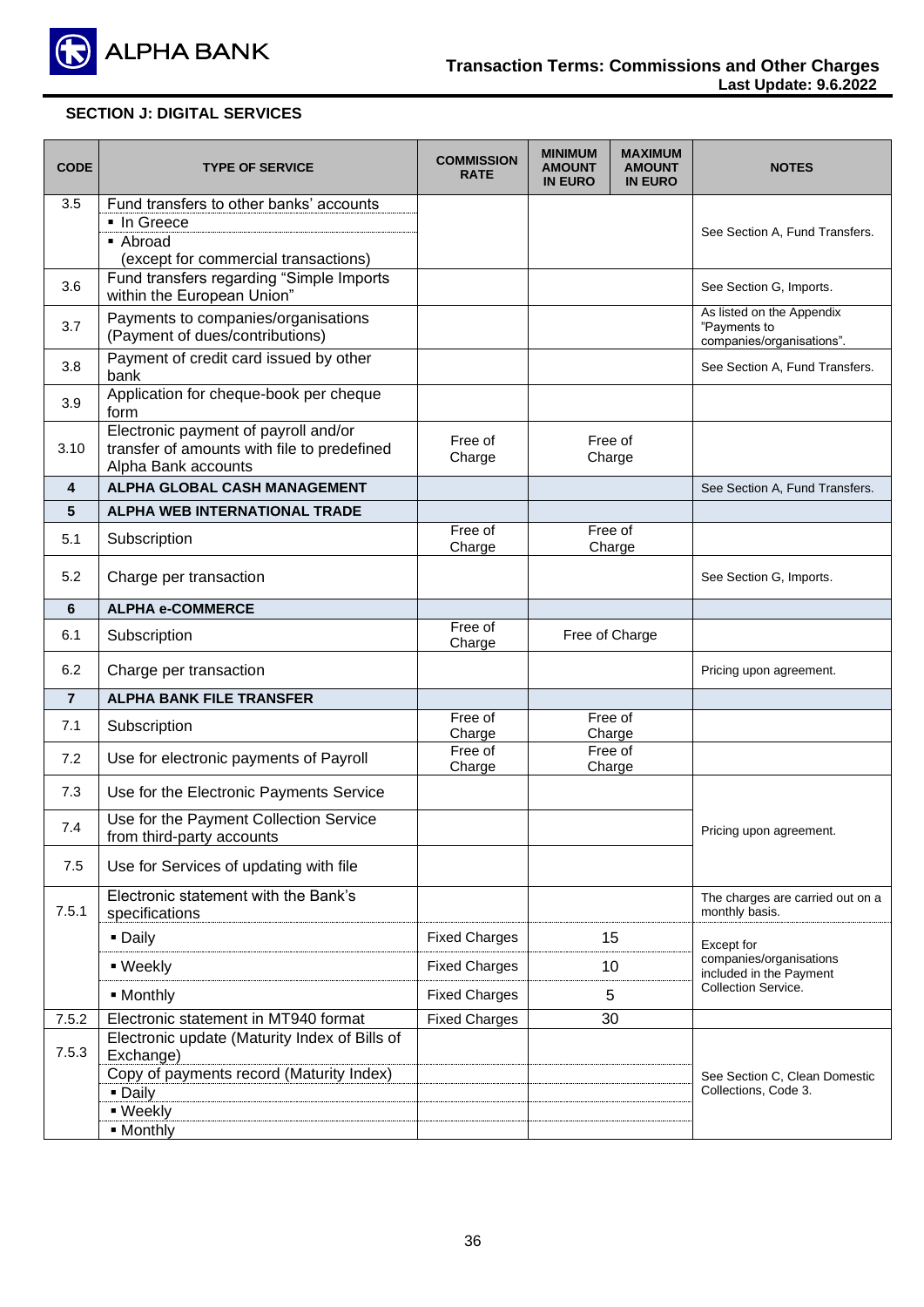

# **SECTION K: OTHER SERVICES**

| <b>CODE</b>  | <b>TYPE OF SERVICE</b>                                                                                                                                      | <b>COMMISSION</b><br><b>RATE</b> | <b>MINIMUM</b><br><b>AMOUNT</b><br><b>IN EURO</b> | <b>MAXIMUM</b><br><b>AMOUNT</b><br><b>IN EURO</b> | <b>NOTES</b>                                                                                                                                       |  |
|--------------|-------------------------------------------------------------------------------------------------------------------------------------------------------------|----------------------------------|---------------------------------------------------|---------------------------------------------------|----------------------------------------------------------------------------------------------------------------------------------------------------|--|
| $\mathbf{1}$ | <b>PROVISION OF LETTERS</b>                                                                                                                                 |                                  |                                                   |                                                   |                                                                                                                                                    |  |
| 1.1          | Letter of recommendation                                                                                                                                    | <b>Fixed Charges</b>             | 45                                                |                                                   |                                                                                                                                                    |  |
| 1.2          | Letter for filling-in data in Tiresias files                                                                                                                | <b>Fixed Charges</b>             | 15                                                |                                                   |                                                                                                                                                    |  |
| 1.3          | Letter of certificate to Chartered<br>Accountants (at call)                                                                                                 | <b>Fixed Charges</b>             | 15                                                |                                                   |                                                                                                                                                    |  |
| $\mathbf{2}$ | <b>DATA PROVISION</b>                                                                                                                                       |                                  |                                                   |                                                   |                                                                                                                                                    |  |
| 2.1          | Data provision                                                                                                                                              |                                  |                                                   |                                                   | Per application                                                                                                                                    |  |
|              | • From the electronic file                                                                                                                                  | <b>Fixed Charges</b>             | 15                                                |                                                   | For every page beyond the first<br>Euro 1.00.                                                                                                      |  |
|              | • From the Branch files                                                                                                                                     | <b>Fixed Charges</b>             | 20                                                |                                                   | For every page beyond the first<br>Euro 1.00.                                                                                                      |  |
|              | • From the General Archives of the Bank                                                                                                                     | <b>Fixed Charges</b>             | 45                                                |                                                   | For every page beyond the first<br>Euro 1.50.                                                                                                      |  |
| 2.2          | Asset investigation on behalf of heirs,<br>receivers in bankruptcy, liquidators                                                                             |                                  |                                                   |                                                   | <b>Plus VAT</b>                                                                                                                                    |  |
|              | • Up to 5 Branches                                                                                                                                          | <b>Fixed Charges</b>             |                                                   | 80                                                |                                                                                                                                                    |  |
|              | • Throughout the entire Network                                                                                                                             | <b>Fixed Charges</b>             | 150                                               |                                                   |                                                                                                                                                    |  |
| $\mathbf{3}$ | <b>ACCOUNT STATEMENTS</b>                                                                                                                                   |                                  |                                                   |                                                   |                                                                                                                                                    |  |
| 3.1          | Documents                                                                                                                                                   |                                  |                                                   |                                                   | They are sent to the Customer's<br>mailing address.                                                                                                |  |
|              | • Monthly                                                                                                                                                   | <b>Fixed Charges</b>             | 1.50<br>Free of<br>Charge                         |                                                   | Collected per month. Applies<br>only to individuals accounts.                                                                                      |  |
|              | • Quarterly                                                                                                                                                 | Free of<br>Charge                |                                                   |                                                   | Quarterly documents issued in<br>the beginning of April, July,<br>October and January.                                                             |  |
| 3.2          | From the Branch (account transactions)                                                                                                                      |                                  |                                                   |                                                   | Per application, irrespective of<br>number of printed pages                                                                                        |  |
|              | • Previous month                                                                                                                                            | Free of<br>Charge                | Free of<br>Charge<br>5<br>15                      |                                                   | Provided the application is<br>submitted within the first ten<br>days of the following calendar<br>month.                                          |  |
|              | • Up to one year                                                                                                                                            | <b>Fixed Charges</b>             |                                                   |                                                   | From the date of the application<br>submission.                                                                                                    |  |
|              | • More than one year                                                                                                                                        | <b>Fixed Charges</b>             |                                                   |                                                   |                                                                                                                                                    |  |
| 4            | <b>CHARGE FOR SAFE DEPOSIT BOX</b>                                                                                                                          |                                  |                                                   |                                                   |                                                                                                                                                    |  |
| 4.1          | Rental of Safe Deposit Boxes "Very small",<br>"Small", "Medium", "Big" (depending on the<br>size of the safe deposit box and the<br>location of the Branch) |                                  | 57                                                | 200                                               | The Branches are divided into<br>three basic pricing categories<br>(See Section K, General Terms)                                                  |  |
|              | "Very Big"<br>"Giant"                                                                                                                                       | Upon agreement                   |                                                   | - Plus VAT                                        |                                                                                                                                                    |  |
| 4.2          | For rental of "Very small", "Small",<br>"Medium", "Big", one Safe Deposit Box per :<br>• "Alpha Payroll" account<br>• "Alpha Smart Management" account      | <b>Fixed Charges</b>             | 50% discount on the<br>commissions of<br>4.1.code |                                                   | More particularly, for the Alpha<br>Payroll Account, the discount is<br>offered in case the payroll<br>continues to be credited<br>electronically. |  |
| 4.3          | Safe Deposit Boxes guarantee                                                                                                                                | <b>Fixed Charges</b>             | An amount equal to the<br>annual rental           |                                                   |                                                                                                                                                    |  |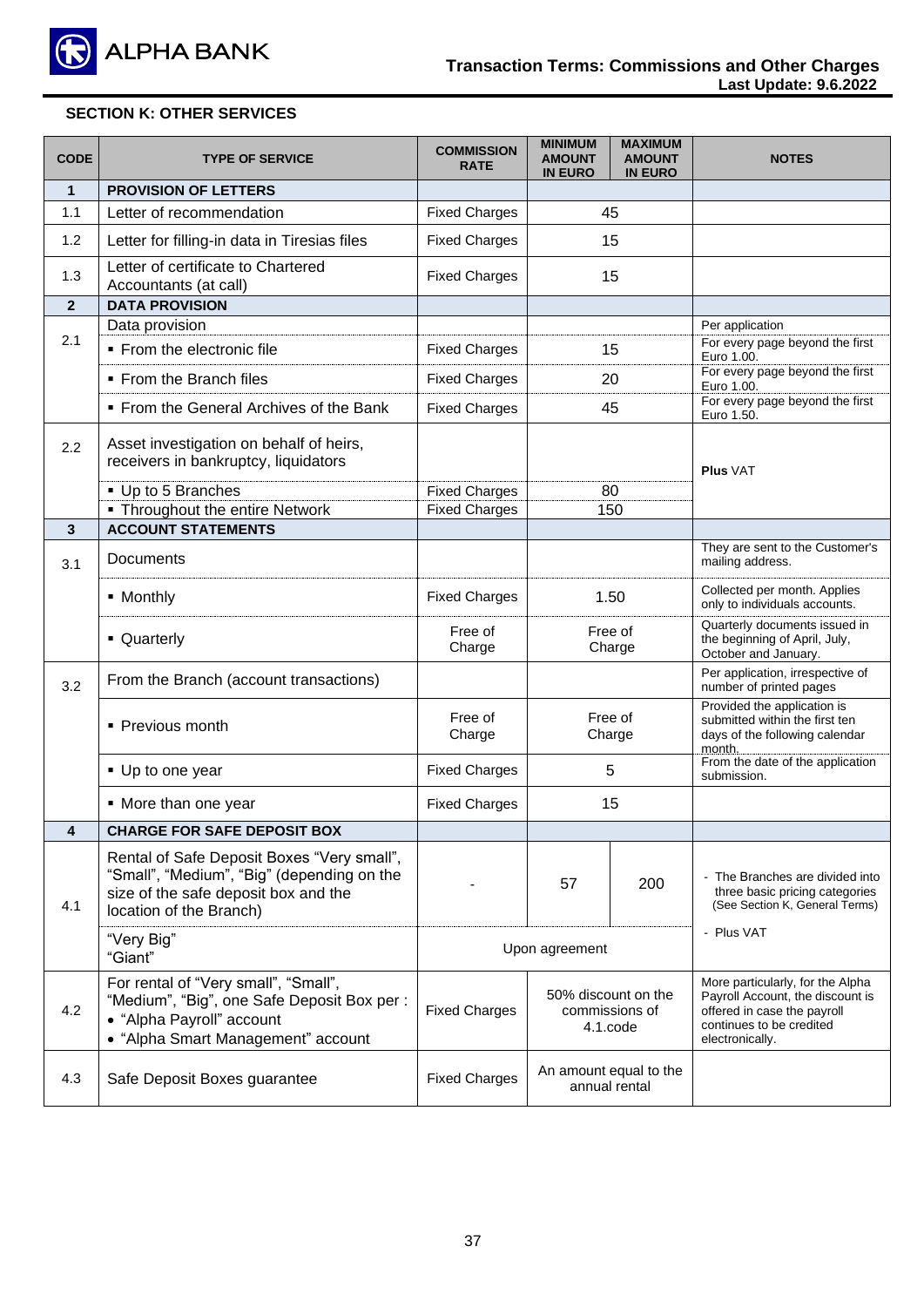

# **SECTION K: OTHER SERVICES**

| <b>CODE</b>    | <b>TYPE OF SERVICE</b>                                                              | <b>COMMISSION</b><br><b>RATE</b> | <b>MINIMUM</b><br><b>AMOUNT</b><br><b>IN EURO</b> | <b>MAXIMUM</b><br><b>AMOUNT</b><br><b>IN EURO</b> | <b>NOTES</b>                                               |  |
|----------------|-------------------------------------------------------------------------------------|----------------------------------|---------------------------------------------------|---------------------------------------------------|------------------------------------------------------------|--|
| 5              | <b>CHARGE FOR LOSS OR DESTRUCTION OF</b><br>THE SAFE DEPOSIT BOX KEYS               |                                  |                                                   |                                                   |                                                            |  |
| 5.1            | Destruction of lock or loss of key of a safe<br>deposit box, permanent or portable: |                                  |                                                   |                                                   |                                                            |  |
|                | . For Branches of the Prefecture of Attica -<br>Thessaloniki                        | <b>Fixed Charges</b>             |                                                   | 60                                                | <b>Plus VAT</b>                                            |  |
|                | • For Branches of other Prefectures                                                 | <b>Fixed Charges</b>             |                                                   | 100                                               |                                                            |  |
| 6              | <b>SWIFT MESSAGES EXPENSES</b>                                                      |                                  |                                                   |                                                   |                                                            |  |
| 6.1            | Issuing/Forwarding Letters of Credit                                                | <b>Fixed Charges</b>             |                                                   | 35                                                |                                                            |  |
| 6.2            | Issuing/Forwarding Letters of Guarantee                                             | <b>Fixed Charges</b>             | 35                                                |                                                   | Collected per message                                      |  |
| 6.3            | Issuing/Forwarding Standby L/C                                                      | <b>Fixed Charges</b>             | 35                                                |                                                   |                                                            |  |
| 6.4            | For payment order                                                                   | <b>Fixed Charges</b>             | 19                                                |                                                   |                                                            |  |
| 6.5            | Other messages                                                                      | <b>Fixed Charges</b>             | 15                                                |                                                   |                                                            |  |
| $\overline{7}$ | <b>COURIER SERVICES EXPENSES</b>                                                    |                                  |                                                   |                                                   |                                                            |  |
|                | • Domestic                                                                          | <b>Fixed Charges</b>             | 10<br>25<br>35                                    |                                                   | Collected when the cooperating<br>courier company is used. |  |
|                | <b>European countries</b>                                                           | <b>Fixed Charges</b>             |                                                   |                                                   |                                                            |  |
|                | • Non-European countries                                                            | <b>Fixed Charges</b>             |                                                   |                                                   |                                                            |  |
| 8              | <b>POSTAL EXPENSES</b>                                                              |                                  |                                                   |                                                   | Real postage fees are collected                            |  |
| 9              | <b>NOTIFICATION EXPENSES SENT TO</b><br><b>DORMANT ACCOUNT BENEFICIARIES</b>        |                                  |                                                   |                                                   |                                                            |  |
|                | • Non-registered notifications                                                      | <b>Fixed Charges</b>             | $\mathbf{1}$<br>$\overline{2}$                    |                                                   | Collected per notification.                                |  |
|                | - Registered notifications                                                          | <b>Fixed Charges</b>             |                                                   |                                                   |                                                            |  |
| 10             | <b>CUSTOMERS' CASH TRANSPORTATION</b>                                               |                                  |                                                   |                                                   |                                                            |  |
|                | <b>Cash Counting and Management:</b>                                                |                                  |                                                   |                                                   |                                                            |  |
|                | <b>Banknotes</b>                                                                    | 0.03%                            | 15                                                |                                                   |                                                            |  |
|                | • Coins                                                                             | 1.00%                            |                                                   |                                                   |                                                            |  |
| 11             | <b>EXCHANGE OF BANKNOTES OR COINS IN</b><br><b>EURO</b>                             | 0,15%                            | 5                                                 | 250                                               | Transactions less than Euro<br>500 are free of charge.     |  |